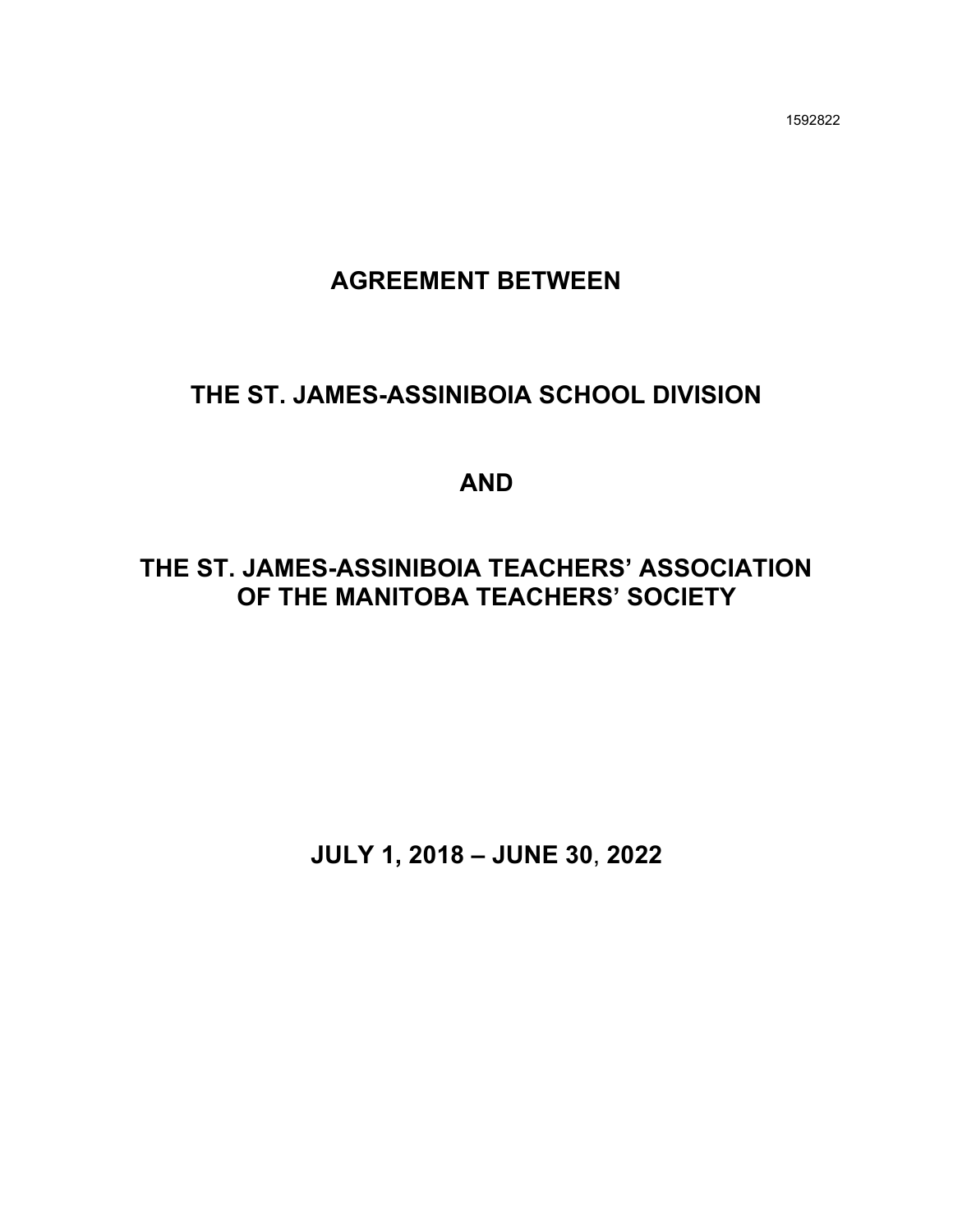**INDEX**

|     | <b>ARTICLE</b>                                           | <b>PAGE</b> |
|-----|----------------------------------------------------------|-------------|
| 1.0 | <b>PURPOSE</b>                                           | 1           |
| 2.0 | <b>EFFECTIVE PERIOD</b>                                  | 1           |
| 3.0 | <b>CLASSIFICATION</b>                                    | $1 - 2$     |
| 4.0 | <b>SALARIES</b>                                          | $2 - 11$    |
|     | A. Teachers                                              |             |
|     | 4.01 Salary Grid                                         | 2           |
|     | 4.02 Previous Experience                                 | 3           |
|     | 4.03 Increments                                          | 3           |
|     | 4.04 Anniversary Date                                    | 3           |
|     | 4.05 Additional Qualifications                           | 4           |
|     | 4.06 Coordinators, Department Heads, Team Leaders, PIA's | $4 - 7$     |
|     | <b>B.</b> Administrators                                 |             |
|     | 4.07 Administrative Positions                            | 8           |
|     | 4.07 Salary Grid                                         | $8-9$       |
|     | 4.07 Other Administrative Clauses                        | $9 - 11$    |
|     | 4.08 Designated Teacher                                  | 11          |
| 5.0 | <b>LEAVE OF ABSENCE</b>                                  | $11 - 18$   |
|     | 5.01 Per Diem Salary Rate                                | $11 - 12$   |
|     | 5.02 Long Term                                           | 12          |
|     | 5.03 Executive Duties                                    | $12 - 13$   |
|     | 5.04 Local Association President Secondment              | $13 - 14$   |
|     | 5.05 Maternity, Parental, Adoptive                       | 14-16       |
|     | 5.06 Illness                                             | 16          |
|     | 5.07 Bereavement                                         | 16          |
|     | 5.08 Family                                              | 17          |
|     | 5.09 Examinations                                        | 17          |
|     | 5.10 Personal Business                                   | 17          |
|     | 5.11 Religious                                           | $17 - 18$   |
|     | 5.12 Other                                               | 18          |
| 6.0 | PROFESSIONAL DEVELOPMENT AND TUITION ALLOWANCES          | 18-19       |
|     | 6.01 Professional Development                            | 18-19       |
|     | 6.02 Tuition Allowances                                  | 19          |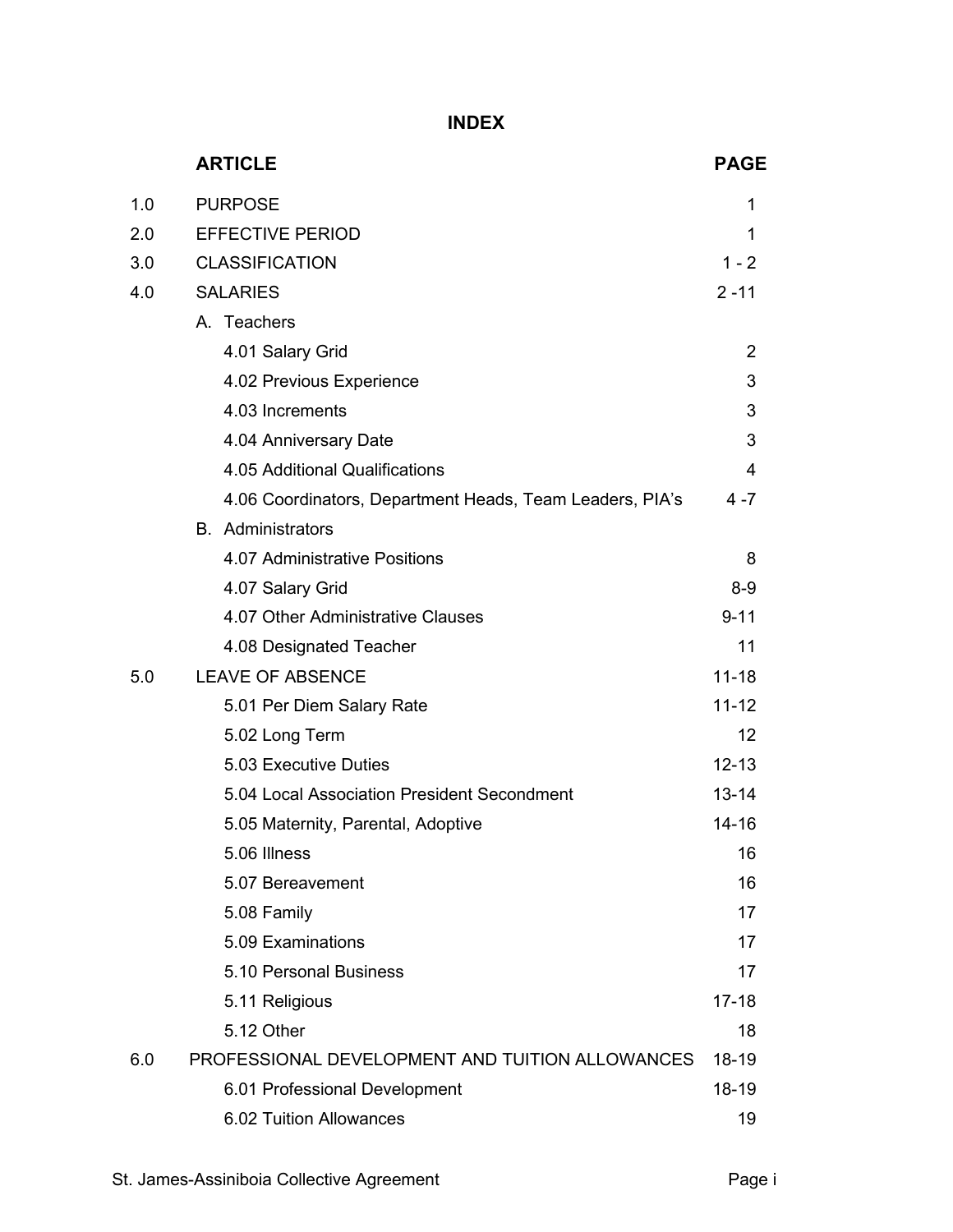| 7.0  | PART-TIME EMPLOYEES/SUBSTITUTES                               | 19-24     |
|------|---------------------------------------------------------------|-----------|
|      | 7.01 Auxiliary Schools - Continuing Ed, Summer School         | 19        |
|      | 7.02 Substitute Teachers                                      | $20 - 22$ |
|      | 7.03 Regular Part-time Teachers                               | 22-23     |
|      | 7.04 Compensation for Hours Worked                            | 23-24     |
| 8.0  | DEDUCTION OF PROFESSIONAL FEES                                | 24        |
| 9.0  | <b>METHOD OF PAYMENT</b>                                      | $24 - 25$ |
| 10.0 | <b>INSURANCE</b>                                              | 25-26     |
|      | 10.01 Group Life                                              | 25        |
|      | 10.02 Long Term Disability Benefits Plan                      | 25        |
|      | 10.03 Accidental Death                                        | 25        |
|      | 10.04 Dental                                                  | $25 - 26$ |
| 11.0 | <b>COMPLAINTS RE TEACHERS</b>                                 | 27        |
| 12.0 | <b>DISCIPLINE</b>                                             | 27-28     |
| 13.0 | <b>SURPLUS TEACHERS</b>                                       | 28-30     |
| 14.0 | <b>BOARD/ASSOCIATION LIAISON COMMITTEE</b>                    | 31        |
| 15.0 | SETTLEMENT OF DISPUTES                                        | 31-33     |
| 16.0 | <b>INTEREST ON BACK PAY</b>                                   | 33        |
| 17.0 | <b>PREPARATION TIME</b>                                       | 33        |
| 18.0 | <b>EXTRA-CURRICULAR ACTIVITIES</b>                            | 33-34     |
| 19.0 | UNINTERRUPTED MEAL PERIOD                                     | 34        |
| 20.0 | <b>FREEDOM FROM VIOLENCE</b>                                  | 34        |
| 21.0 | <b>CONSECUTIVE TERM CONTRACTS</b>                             | 35        |
| 22.0 | <b>DECLARATION</b>                                            | 35        |
|      | Appendix "A"                                                  | 36        |
|      | Appendix "B"                                                  | 36        |
|      | <b>Letters of Understanding</b>                               |           |
|      | a) Advance Notice of Retirement/Resignation Gratuity          | 37        |
|      | b) Deferred Salary Leave Plan                                 | 38        |
|      | c) Short Term Disability Plan                                 | 39        |
|      | <b>Collateral Dental Plan Agreement</b><br>d)                 | 40-42     |
|      | e) Auxiliary Agreement                                        | 43-46     |
|      | Letter of Agreement re: Dental and Extended Health Plan<br>f) | 47-48     |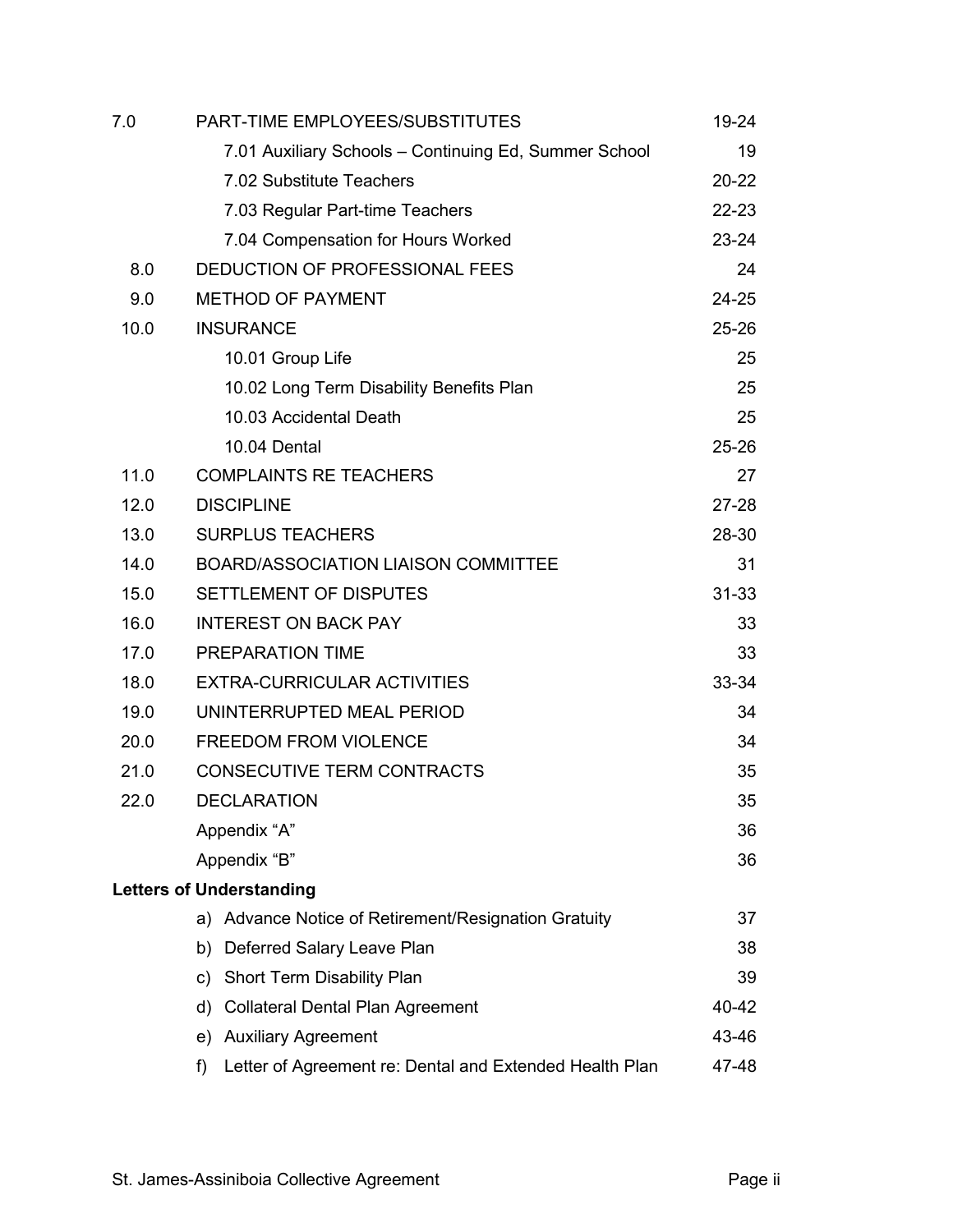## **ARTICLE 1.0: Purpose**

It is the intent and purpose of the parties to this Agreement to promote and improve the professional and academic services rendered to the taxpayers and the school children of the St. James-Assiniboia School Division and to improve the working relations between the St. James-Assiniboia School Division (hereinafter referred to as the Board), and the St. James-Assiniboia Teachers' Association of the Manitoba Teachers' Society (hereinafter referred to as the Association), to establish an acceptable salary schedule and other conditions of engagement resulting from the operation of this Agreement.

# **ARTICLE 2.0: Effective Period**

This Agreement and the articles contained herein shall come into force and take effect on July 1, 2018, unless otherwise agreed to, and shall remain in force until June 30, 2022*,* the Agreement shall thereafter automatically renew itself July 1st from year to year, unless either party gives the other a written notice by registered mail of a desire to terminate or amend the Agreement during the month of April of the year in which such termination or amendment is desired. It is agreed that in such a case the parties will confer no later than fifteen days after receipt of such notice.

## **ARTICLE 3.0: Classification**

## 3.01 Educational Qualifications

(a) Classification

Except as otherwise provided in this Agreement, teachers shall be placed on the basic salary schedule (as per Article 4.01) according to determinations made by the Administration and Teacher Certification Branch of Manitoba Education.

Note: Manitoba Education is the term used throughout this Agreement to refer to the Department of Education, Manitoba Education Training and Youth, Manitoba Education Citizenship and Youth or any other future change in name. Minister of Education is the term used for the Government's Minister responsible for public schools.

|  | CLASS 3 - Department of Education rating P1A3       |
|--|-----------------------------------------------------|
|  | CLASS 4 - Department of Education rating P1A4       |
|  | CLASS 5 - Department of Education rating P1A5, P2A4 |
|  | CLASS 6 - Department of Education rating P1A6, P2A5 |
|  | CLASS 7 - Department of Education rating P2A6       |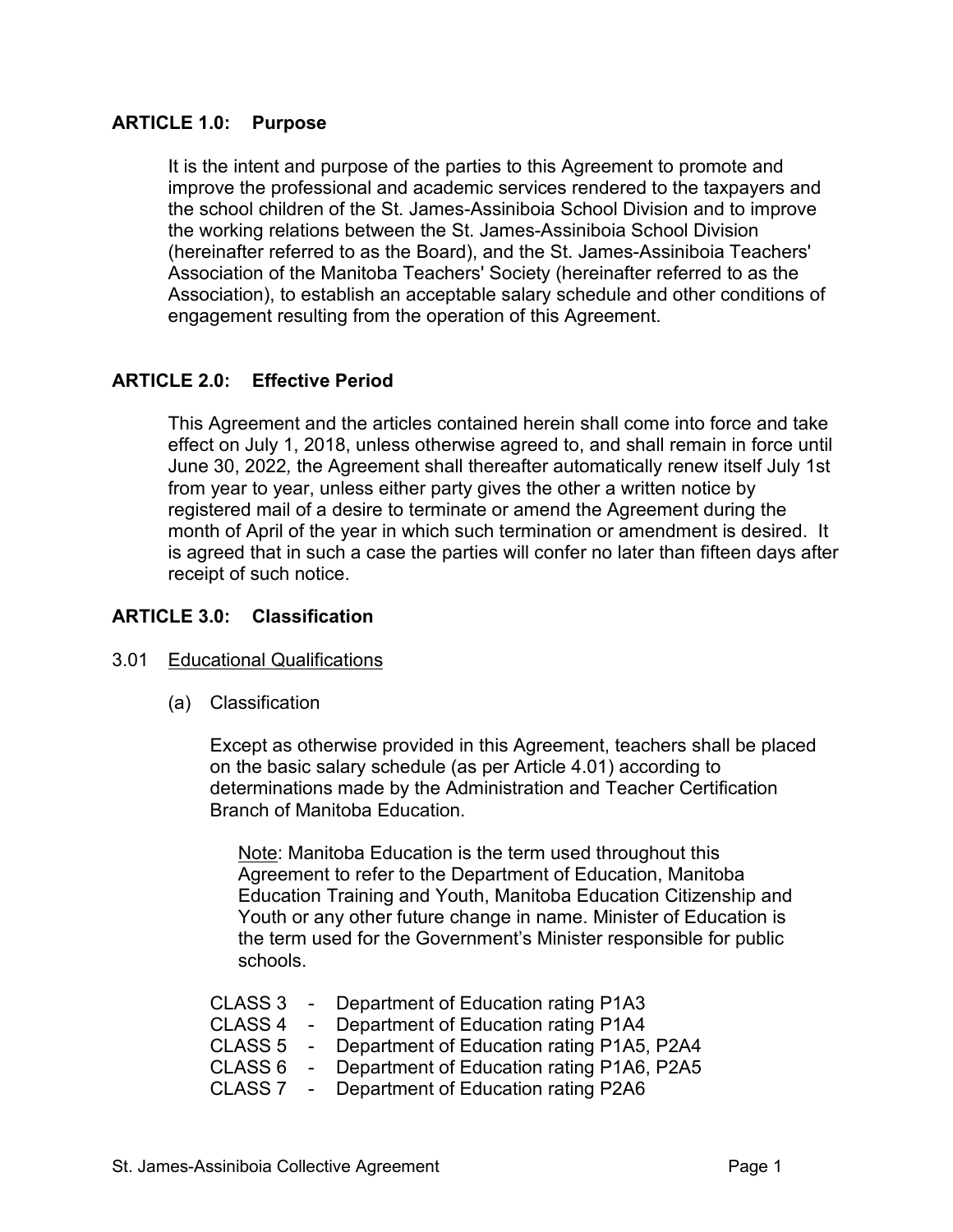(b) Exceptions

Teachers not conforming to above grant pattern, see Appendix "A".

## 3.02 Letter of Authority

Teachers on Letter of Authority shall be placed one class below the placement that they would receive if they had a teaching certificate.

# **ARTICLE 4.0: Salaries**

## **A. Teachers**

Articles 3.0 and 4.0 and the Auxiliary Agreement shall determine a teacher's salary.

4.01 (a) Salary Determination

# **Teachers' Salary Grid July 1, 2018**

Dental and Extended Health Plan premiums \$3,000

|                | Class  | Class        | Class        | Class        | Class         |
|----------------|--------|--------------|--------------|--------------|---------------|
| Increments     | 3      | 4            | 5            | 6            |               |
|                |        |              |              |              |               |
| 0              | \$     | \$           | \$           | \$           | \$            |
|                | 44,687 | 54,381       | 58,239       | 61,895       | 64,462        |
|                | \$     | \$           | \$           | \$           | \$            |
|                | 47,243 | 57,451       | 61,639       | 65,335       | 68,658        |
| $\overline{2}$ | \$     | \$           | 65,050       | \$           | 72,849        |
|                | 49,804 | 60,522       | \$           | 68,774       | \$            |
| 3              | \$     | \$           | \$           | \$           | \$            |
|                | 53,243 | 63,593       | 68,450       | 72,213       | 77,041        |
| 4              | \$     | \$           | \$           | \$           | \$            |
|                | 56,693 | 66,701       | 71,852       | 75,647       | 81,244        |
| 5              | \$     | \$           | \$           | \$           | \$            |
|                | 60,148 | 70,522       | 75,682       | 79,849       | 85,434        |
| 6              | \$     | \$           | \$           | \$           | \$            |
|                | 63,655 | 74,338       | 79,495       | 84,045       | 89,631        |
| $\overline{7}$ |        | \$<br>78,164 | \$<br>83,321 | \$<br>88,248 | \$<br>93,829  |
| 8              |        | \$<br>81,981 | \$<br>87,131 | \$<br>92,446 | \$<br>98,223  |
| 9              |        | \$<br>85,811 | \$<br>90,961 | \$<br>96,678 | 102,617<br>\$ |

**2019-2020** Dental and Extended Health Plan Premiums \$3,042

- **2020-2021** Dental and Extended Health Plan Premiums \$3,192
- **2021-2022** Dental premiums to be determined by Mercer
- (b) The placing of a teacher on the Salary Schedule whose educational qualifications are not defined in Articles 3 and 4 shall be determined by the Superintendent or his or her designate after prior consultation and negotiation with the Association.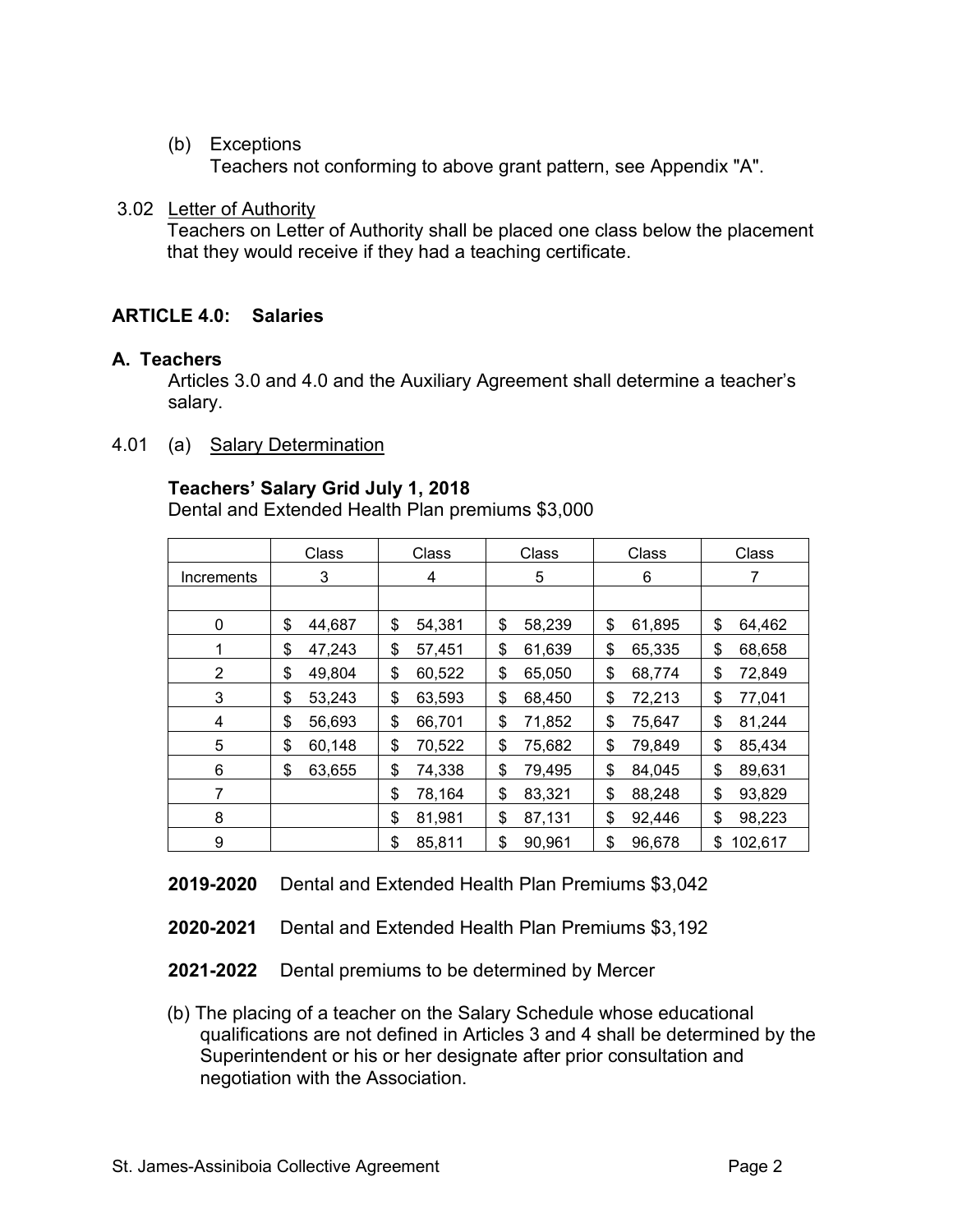## 4.02 Allowance for Previous Teaching Experience

- (a) Subject to Article 4.02 (b), years of previous teaching experience shall be recognized at the rate of one increment for each year of experience as recognized by the Teachers' Certification Branch of Manitoba Education until such teacher reaches the maximum in his/her classification, such maximum being in accordance with Article 4.01 (a) of this Agreement. Only one year of teaching experience in Manitoba on letter of authority will be credited, provided such teacher now holds a valid teaching certificate.
- (b) Related Experience of Vocational Teachers (\*)

Experience related to the duties of vocational teachers shall be recognized according to the following pattern:

 $2 - 4$  years of related experience  $\qquad \qquad = \qquad 1$  increment  $5 - 7$  years of related experience  $\qquad \qquad = \qquad 2$  increments 8 years and over of related experience = 3 increments The termination date of related experience claimed must be within five (5) years of the application for recognition of such experience. All claims as to related experience will be subject to Board/Association Agreement.

(\*) A Vocational Teacher is a teacher teaching a vocational course offered in the St. James-Assiniboia School Division as approved by the Board. The Board shall consider all vocational courses approved by Manitoba Education as vocational courses.

#### 4.03 Increments

- (a) Each teacher shall receive one increment for each year of service recognized by Manitoba Education until such teacher reaches the maximum in his/her classification, such maximum being in accordance with Article 4.01 (a) of this Agreement.
- (b) All teachers shall proceed from their initial salaries by annual increments as outlined in Section 4.01 (a).

#### 4.04 Anniversary Date

The anniversary date for annual increments for teachers shall be the first day of the teaching month that follows the date on which the teacher completes a year of teaching experience as recognized by Manitoba Education.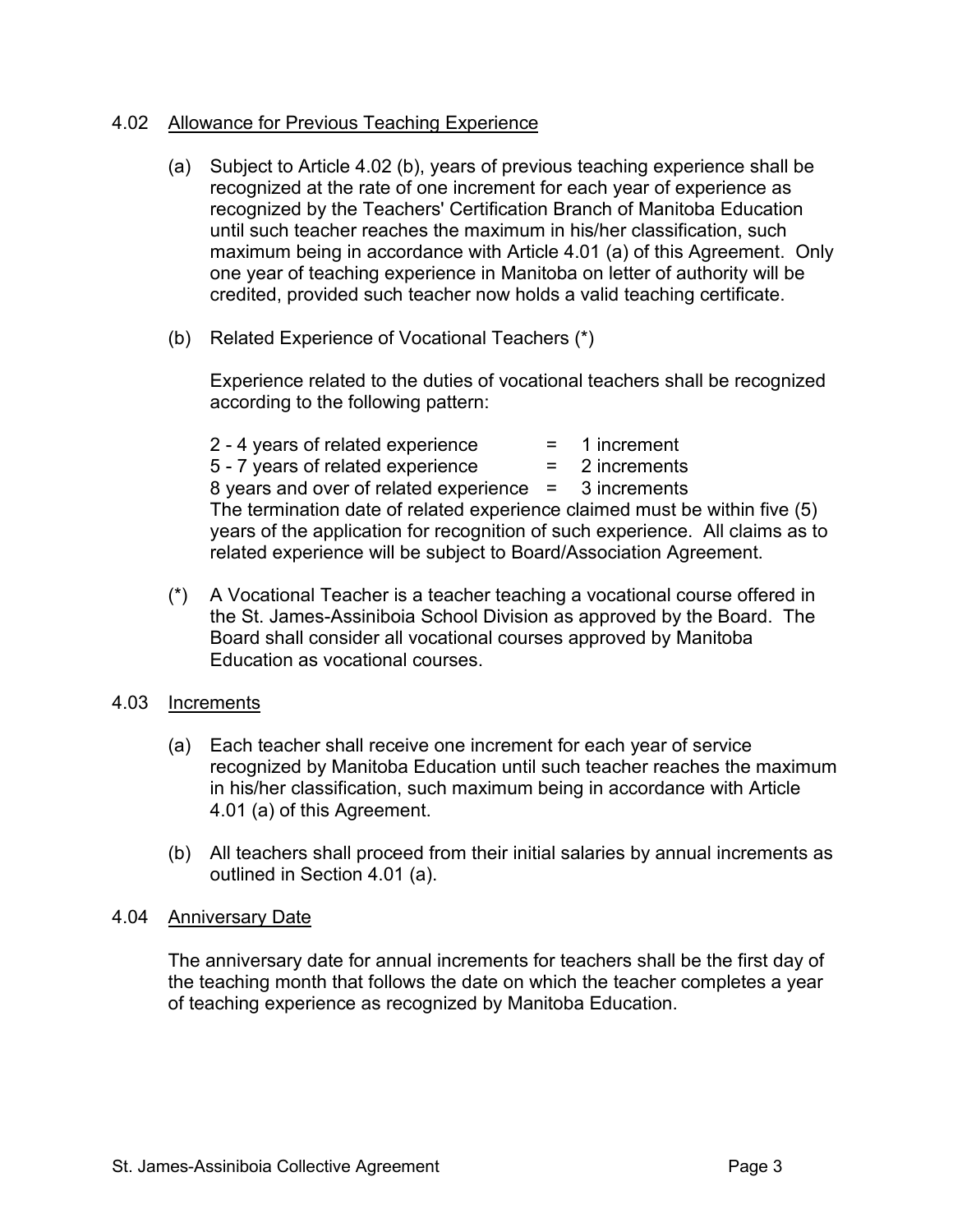#### 4.05 Additional Qualifications

An allowance for additional qualifications shall be paid to a teacher: provided that evidence of such additional qualifications is filed with the Secretary-Treasurer. This allowance shall take effect the first day of the teaching month following receipt of evidence (copy of official notice) of successful completion of requirements for a higher classification.

## 4.06 Coordinators, Department Heads and Program Implementation Assistants

(a) Coordinators

A Coordinator shall be responsible to the Superintendent or designate for the coordination of work in a specific area of education.

(1) A full-time coordinator shall receive an allowance as per the schedule below, in addition to salary provided in Article 4.01.

|        |                         | July 1, 2018 to June 30, 2019 |        |                         | July 1, 2019 to June 30, 2020 |
|--------|-------------------------|-------------------------------|--------|-------------------------|-------------------------------|
| Year 1 | Year 2                  | Year 3                        | Year 1 | Year 2                  | Year 3                        |
|        | \$5,244 \$6,495 \$7,796 |                               |        | \$5,317 \$6,586 \$7,905 |                               |
|        |                         |                               |        |                         |                               |
|        |                         | July 1, 2020 to June 30, 2021 |        |                         |                               |
| Year 1 | Year 2                  | Year 3                        |        |                         |                               |
|        | \$5,344 \$6,619         | \$7,945                       |        |                         |                               |

- (2) A Coordinator appointed on less than a full-time basis shall receive a pro rata share of the allowance provided in Article 4.06 (a)(1) based on his/her percentage of time as a Coordinator.
- (3) Whenever practicable, the date of appointment or re-appointment of a Coordinator shall be made no later than May 31st of each year.
- (4) With respect to Coordinators serving in a position as at June 30th, 1994, if such position is subsequently eliminated, such Coordinator who has served in a position for ten or more years and has five years or less until age 65 may be assigned to a teaching position but shall continue to receive the Coordinators' allowance until retirement. This Article shall not apply to Coordinators appointed after June 30<sup>th</sup>, 1994.
- (5) A Coordinator whose position is eliminated or is not re-appointed shall have his/her allowance reduced in thirds over three (3) years. The first year his/her allowance shall be reduced by one-third (1/3) and the second year by two thirds (2/3).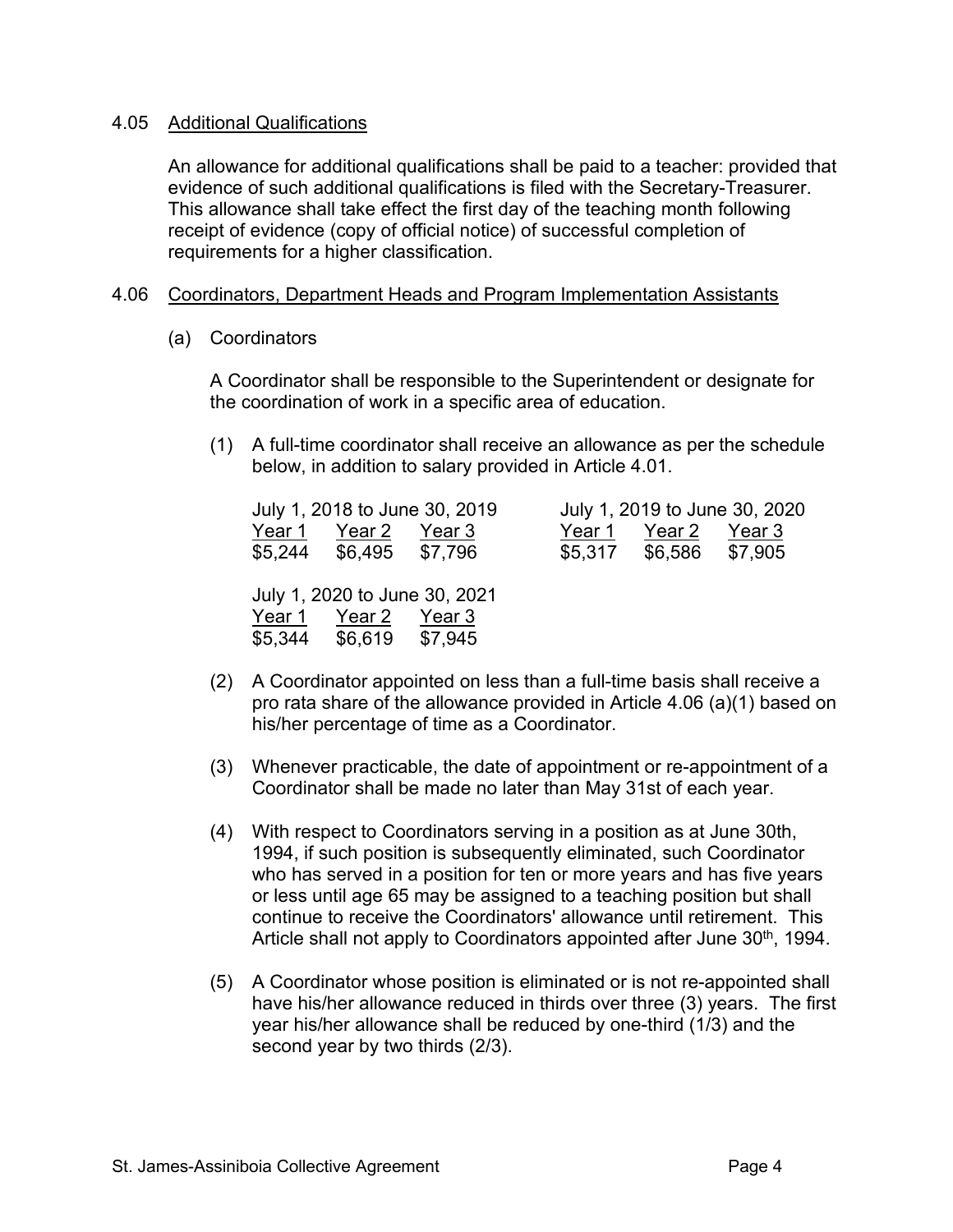#### (b) Secondary Department Heads and Middle School Team Leaders

A Department Head shall be a qualified teacher appointed by the Superintendent to assist the principal with the operation of a specific subject area in grades 6 through Senior 4. Subject area is defined as one in which students obtain a credit.

A Middle School Team Leader shall be a qualified teacher appointed by the Superintendent to assist the principal with the operation of a Middle School team of teachers at a specific grade level in grades 6 through 8.

(1) (a) A Middle School Team Leader or a Department Head of subject areas shall receive an allowance, in accordance with the number of continuous years in the position of Department Head and/or Team Leader as follows:

|               | July 1, 2018 to June 30, 2019 |         |        | July 1, 2019 to June 30, 2020 |        |
|---------------|-------------------------------|---------|--------|-------------------------------|--------|
| Year 1        | Year 2                        | Year 3  | Year 1 | Year 2                        | Year 3 |
| \$815         | \$1,163                       | \$1,510 | \$826  | \$1,179 \$1,531               |        |
|               | July 1, 2020 to June 30, 2021 |         |        |                               |        |
| <u>Year 1</u> | Year 2                        | Year 3  |        |                               |        |
| \$830         | \$1,185                       | \$1,539 |        |                               |        |

PLUS: In addition, each Department Head shall receive:

|        | July 1, 2018 to June 30, 2019 |        |        |        | July 1, 2019 to June 30, 2020 |
|--------|-------------------------------|--------|--------|--------|-------------------------------|
| Year 1 | Year 2                        | Year 3 | Year 1 | Year 2 | Year 3                        |
| \$173  | \$219                         | \$254  | \$175  | \$222  | \$258                         |
|        |                               |        |        |        |                               |
|        | July 1, 2020 to June 30, 2021 |        |        |        |                               |
| Year 1 | Year 2                        | Year 3 |        |        |                               |
| \$176  | \$223                         | \$259  |        |        |                               |

per full time equivalent teacher in the Department, not including the Department Head. In application of the Clause, the number of full-time equivalent teachers shall be determined by totaling the actual teaching time in the department, not including the Department Head's time. (e.g. total teaching time of 3.4 teachers in the department shall count as 3.4 fulltime equivalent teachers).

PLUS: In addition, each Team Leader shall receive:

| July 1, 2018 to June 30, 2019 |        |        |        |        | July 1, 2019 to June 30, 2020 |
|-------------------------------|--------|--------|--------|--------|-------------------------------|
| Year 1                        | Year 2 | Year 3 | Year 1 | Year 2 | Year 3                        |
| \$111                         | \$157  | \$190  | \$113  | \$159  | \$193                         |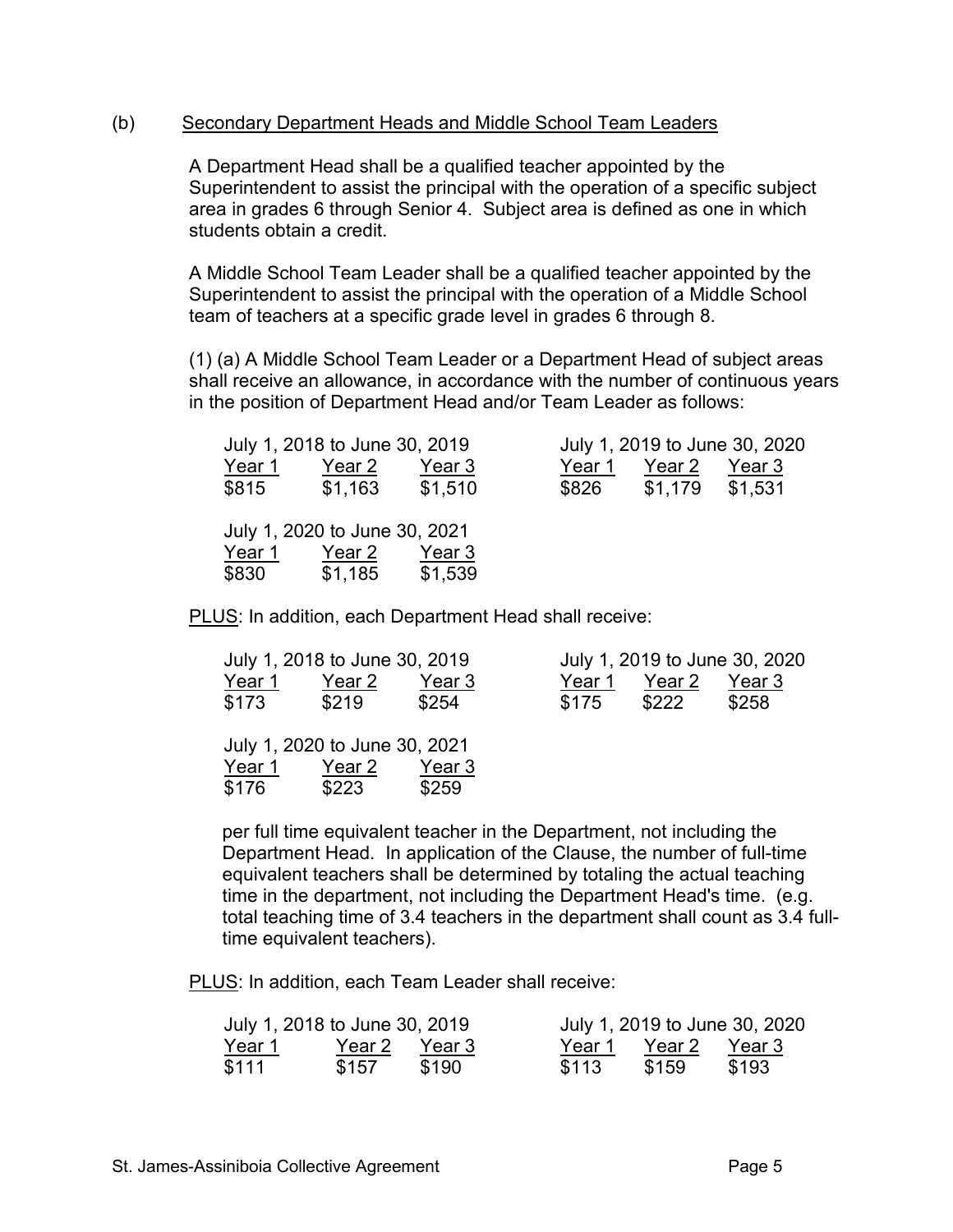|        | July 1, 2020 to June 30, 2021 |        |
|--------|-------------------------------|--------|
| Year 1 | Year 2                        | Year 3 |
| \$114  | \$160                         | \$194  |

for each homeroom class for which the teacher is Team Leader in the specific grade. Each homeroom class will be counted once for Team Leader allowances

(1) (b) A Department Head of Vocational Subject areas (subject area is defined as one in which students obtain a credit), shall receive an allowance as follows:

|                   | July 1, 2018 to June 30, 2019 |                   |        |                                      | July 1, 2019 to June 30, 2020 |
|-------------------|-------------------------------|-------------------|--------|--------------------------------------|-------------------------------|
| Year 1<br>\$2,155 | Year 2<br>\$2,312             | Year 3<br>\$3,018 | Year 1 | Year 2<br>$$2,185$ $$2,344$ $$3,060$ | Year 3                        |
|                   | July 1, 2020 to June 30, 2021 |                   |        |                                      |                               |
| Year 1            | Year 2                        | Year 3            |        |                                      |                               |
| \$2,196           | \$2,356                       | \$3,075           |        |                                      |                               |
|                   |                               |                   |        |                                      |                               |

PLUS: In addition each Department Head of Vocational Subject Areas shall receive:

|        | July 1, 2018 to June 30, 2019 |        |        |        | July 1, 2019 to June 30, 2020 |
|--------|-------------------------------|--------|--------|--------|-------------------------------|
| Year 1 | Year 2                        | Year 3 | Year 1 | Year 2 | Year 3                        |
| \$173  | \$219                         | \$254  | \$175  | \$222  | \$258                         |
|        |                               |        |        |        |                               |
|        | July 1, 2020 to June 30, 2021 |        |        |        |                               |
| Year 1 | Year 2                        | Year 3 |        |        |                               |
| \$176  | \$223                         | \$259  |        |        |                               |
|        |                               |        |        |        |                               |

per full-time equivalent teacher in the Department, not including the Department Head. In application of the above Clause, the number of full-time equivalent teachers shall be determined by totaling the actual teaching time in the department, not including the Department Head's time. (e.g. total teaching time of 3.4 teachers in the department shall count as 3.4 full-time equivalent teachers.)

NOTE: Department Heads employed as at June 30, 1994 will have their current rate of pay grandfathered. (See Appendix B of the Collective Agreement)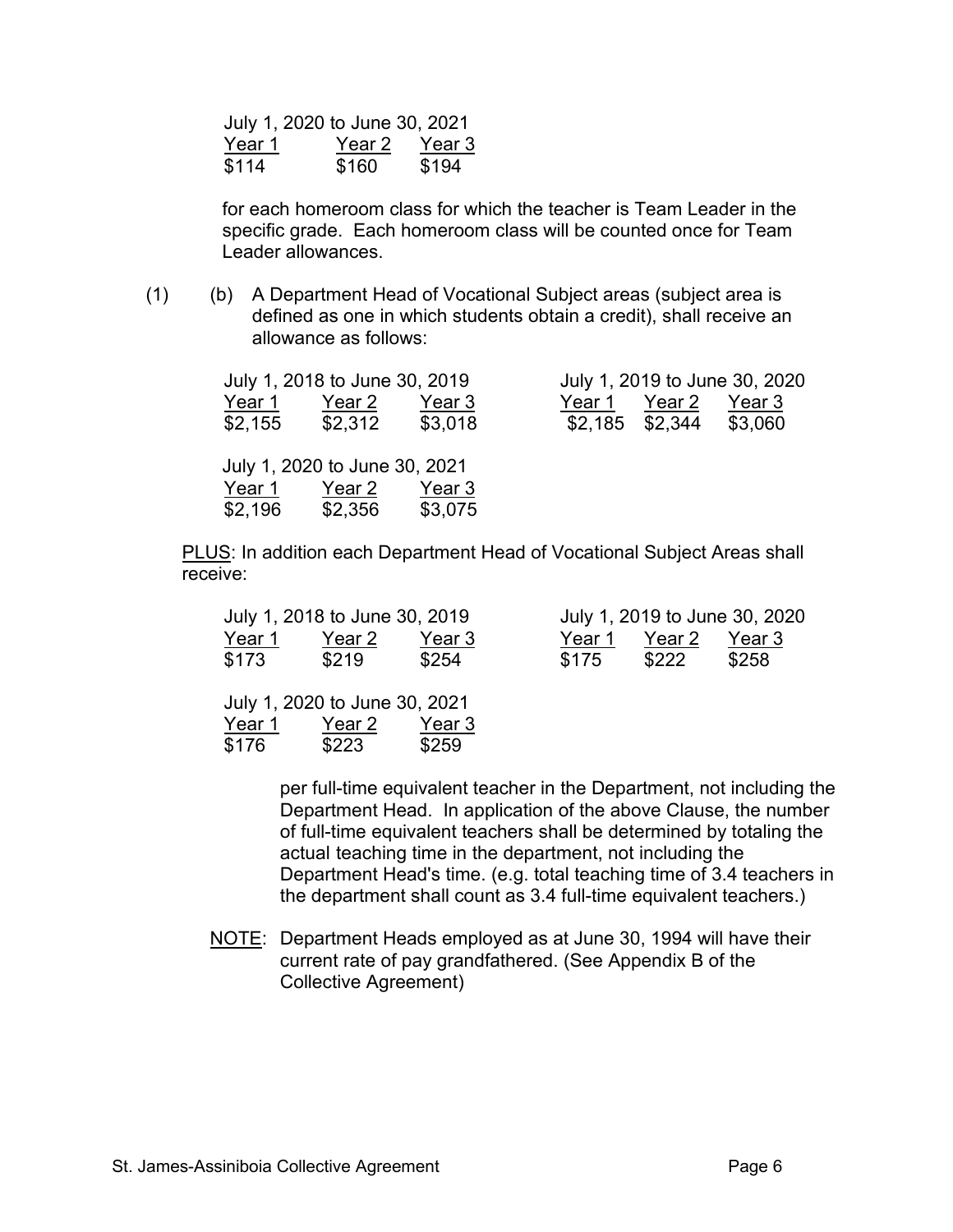(1) (c) Secondary Department Heads in an instructional program across the school shall receive remunerations as follows:

|                                                           | Jul 1, 2018 to Jun 30, 2019 | Jul 1, 2019 to Jun 30, 2020                               |         |  |
|-----------------------------------------------------------|-----------------------------|-----------------------------------------------------------|---------|--|
| <b>Total Teaching Staff</b><br><b>Involved in Program</b> |                             | <b>Total Teaching Staff</b><br><b>Involved in Program</b> |         |  |
| $1 - 20$                                                  | \$1,718                     | $1 - 20$                                                  | \$1,742 |  |
| $21 - 40$                                                 | \$2,239                     | $21 - 40$                                                 | \$2,270 |  |
| <b>40 &amp; Over</b>                                      | \$2,743                     | <b>40 &amp; Over</b>                                      | \$2,781 |  |

Jul 1, 2020 to Jun 30, 2021

| <b>Total Teaching Staff</b> |         |  |  |  |  |  |  |
|-----------------------------|---------|--|--|--|--|--|--|
| <b>Involved in Program</b>  |         |  |  |  |  |  |  |
| $1 - 20$                    | \$1,751 |  |  |  |  |  |  |
| $21 - 40$                   | \$2,281 |  |  |  |  |  |  |
| <b>40 &amp; Over</b>        | \$2,795 |  |  |  |  |  |  |

(c) Program Implementation Assistants

A Program Implementation Assistant shall be a qualified teacher appointed by the Superintendent to assist with the operation of a specific subject area in kindergarten through to grade five (5).

A Program Implementation Assistant shall receive an allowance in accordance with the number of continuous years in the position of Program Implementation Assistant, as follows:

|        | July 1, 2018 to June 30, 2019 |        | July 1, 2019 to June 30, 2020 |  |
|--------|-------------------------------|--------|-------------------------------|--|
| Year 1 | Year 2                        | Year 1 | Year 2                        |  |
| \$712  | \$1,057                       | \$722  | \$1,072                       |  |

July 1, 2020 to June 30, 2021 Year 1 Year 2 \$726 \$1,077

(d) Remuneration for any new position below that of Deputy Assistant Superintendent created by the Board in the duration of this Agreement and not covered by this Agreement shall, upon a reasonable basis of concern presented by the Association, be subject to negotiations between the Association and the Board.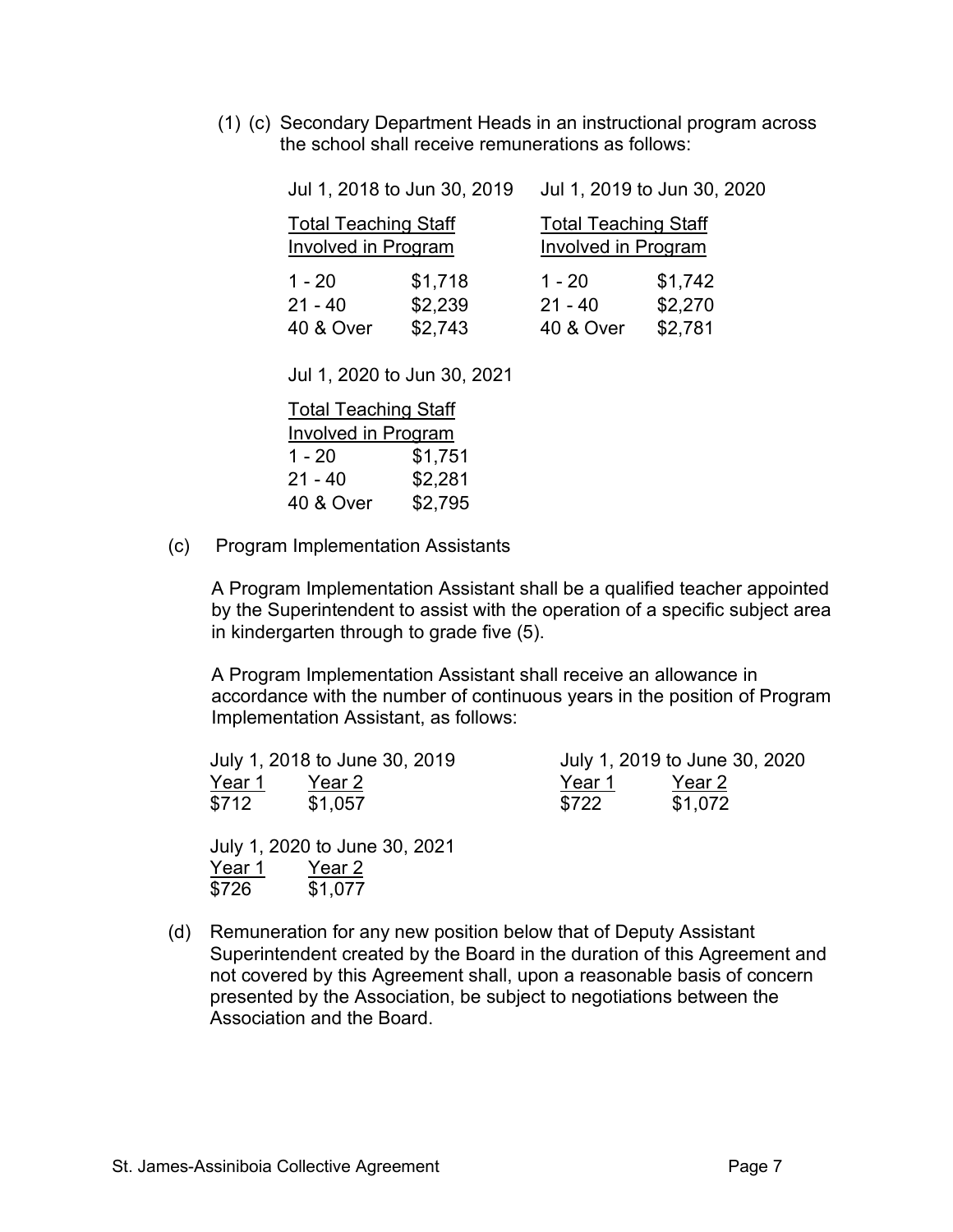## **B. Administrators**

#### 4.07 Administrative Positions

(a) For the purpose of determining administrative salaries pupil enrolments shall be weighted on the following basis:

Pupil Weight -

| Early Years School (Gr. K - 5)      |          | shall count as 1     |
|-------------------------------------|----------|----------------------|
| Middle Years School (Gr. 6 - 8)     |          | shall count as 1 1/2 |
| Senior Years School (Sr. 1 - Sr. 4) |          | shall count as 2     |
| Special Students                    | (eg. L2) | shall count as 2     |

- (b) i) Principals and vice-principals shall be paid according to the following salary schedule, subject to the provisions of 4.07 (c). The terms "principal" or "principalship" when used in Article 4.07 should be read to include Administrator of Educational Support Services, Administrator of Technology and Administrator of Educational Leadership and Professional Development.
	- ii) The Administrator of Educational Support Services and the Administrator of Educational Leadership and Professional Development are placed on the Administrative Salary Grid at the same position as a principal of a school with a student count of 251 to 500 students. The Administrator of Technology is placed on the Administrative Salary Grid at the same position as a principal of a school with a student count of 1 to 250 students.

## **Administrative Salary Grid July 1, 2018**

Dental and Extended Health Plan Premiums \$ 3,000

|                       | WT. PUPIL |           | 2         | 3         |           |
|-----------------------|-----------|-----------|-----------|-----------|-----------|
| Teaching V.P.         | N/A       | \$95,424  | \$98,766  | \$102,131 | \$105,471 |
| Sup. V.P. & Principal | $1 - 250$ | \$101,005 | \$104,361 | \$107,715 | \$110,968 |
| Principal             | 251-500   | \$108,827 | \$111,976 | \$114,990 | \$118,020 |
| Principal             | 501-900   | \$117,915 | \$121,138 | \$124,364 | \$127,587 |
| Principal             | 901-2000  | \$124,316 | \$127,537 | \$130,767 | \$133,984 |
| Principal             | $2000+$   | \$127,587 | \$130,816 | \$134,037 | \$137,059 |

**2019-2020** Dental and Extended Health Plan Premiums \$3,042

- **2020-2021** Dental and Extended Health Plan Premiums \$3,192
- **2021-2022** Dental premiums to be determined by Mercer
- \*\* All increments are one year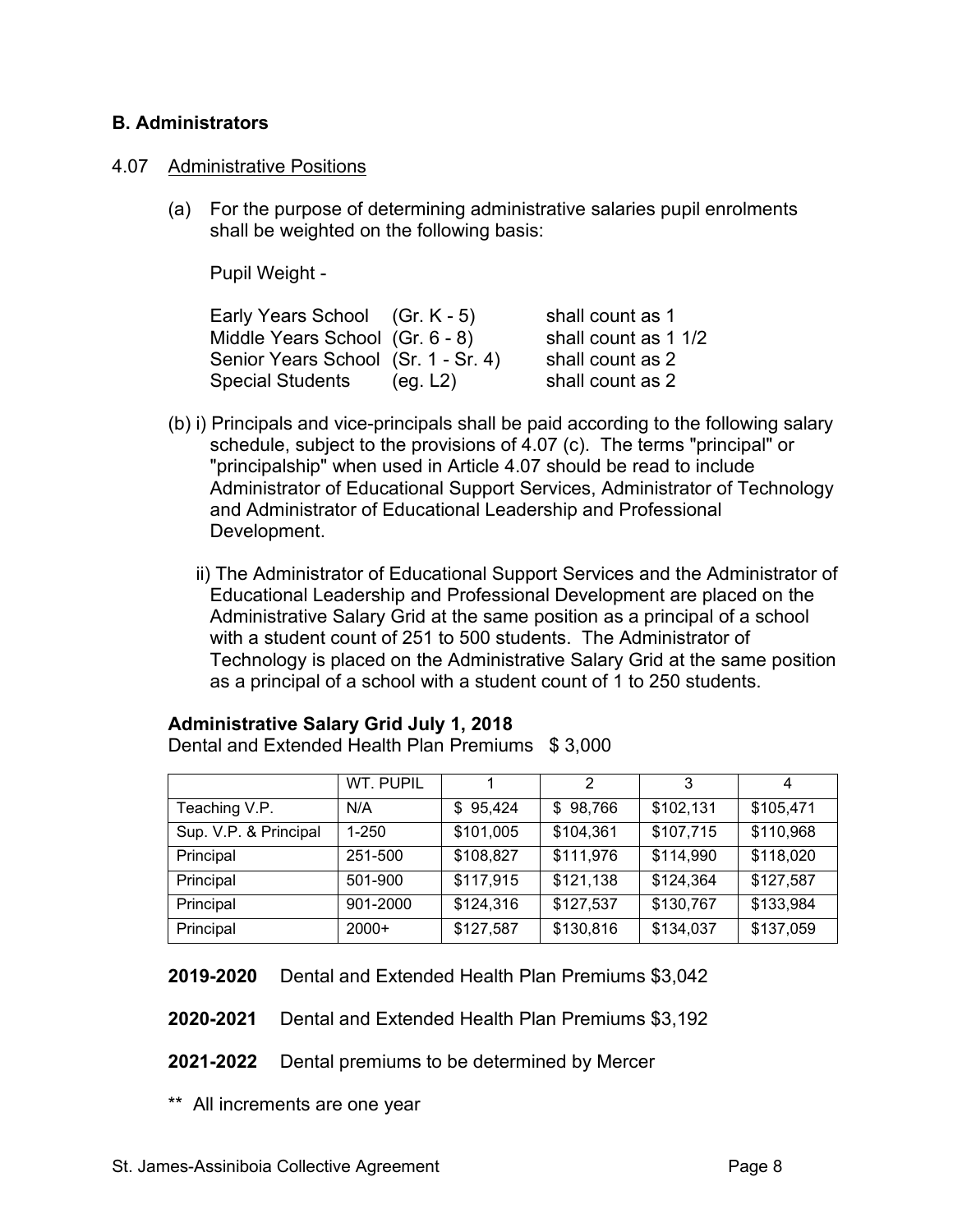- (c) The provisions governing the application of the Salary Schedule as set out in Article 4.07 (a) are:
	- (1) (a) Classification of Schools

Schools shall be classified annually, effective September 1st, on the basis of the average active enrolment during the previous school year (except where the anticipated enrolment before January 31st next following would warrant a different classification), and with an allowance of twenty-five pupils either way.

(b) Maintaining Classification

Notwithstanding (1) (a) above on the recommendation of the Superintendent, a school in which the enrolment has declined may remain in its existing classification.

(c) Principals or Vice-Principals Electing Early Retirement

Notwithstanding (1) (a), a principal or vice-principal who has been in the continuous employ of the Board for more than ten years and who has reached the age of 50 years shall be exempt from salary reclassification due to declining enrolment or due to transfer to another school with a lower enrolment or to another position with less responsibility provided he/she elects to retire at the age of 55.

The principal or vice-principal who wishes to benefit by this Clause is required to specify in writing to the Board the selected retirement date. If a principal or vice-principal does not retire on the selected retirement date after having benefited by this Clause, then his/her salary will be reclassified on the selected retirement date and from that date he/she shall be paid a salary in accordance with the salary schedule clause 4.07 (b) and he/she shall not be eligible to obtain benefits of clauses 4.07 (c) (1) (d) and 4.07 (c) (1) (e).

(d) Salary Reclassification of Principals and Vice-Principals with 5 Years or Less Remaining Before Age 60

Notwithstanding (1) (a), (b) and (c), a principal or vice-principal who has been in the continuous employ of the Board for more than ten years and who has 5 years or less remaining prior to age 60 shall be exempt from salary reclassification due to declining enrolment or due to transfer to another school with a lower enrolment or to another position with less responsibility.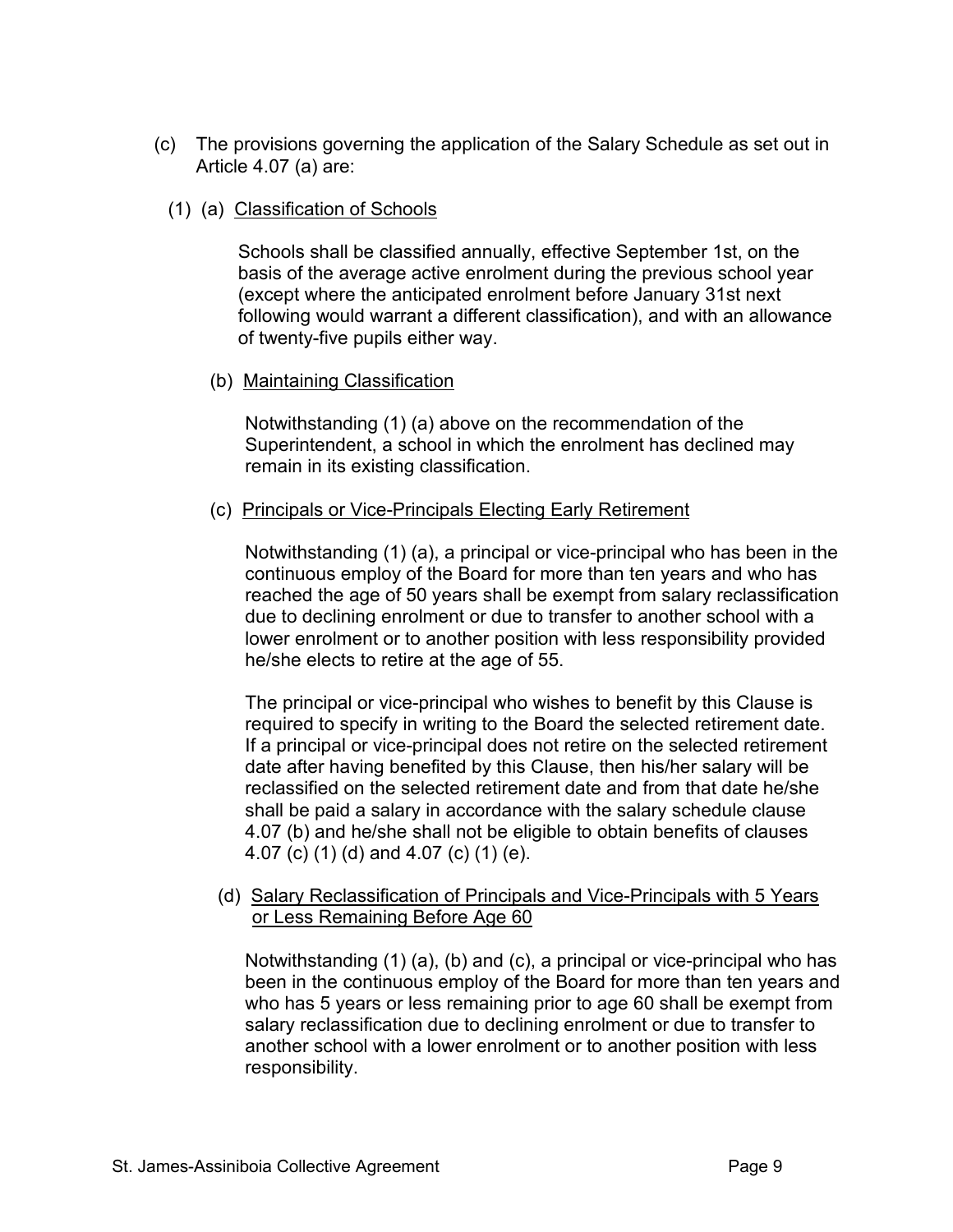## (e) Declining Enrolment and Reclassification of Salary

(i) Notwithstanding (1) (a), (b), (c) and (d) above, in a school in which the enrolment has declined, the principal or supervising vice-principal shall have his/her salary reduced to the salary of the new classification in three steps. The first year his/her salary shall be reduced by one-third (1/3) and the second year by two-thirds (2/3) of the difference between the salary at the time of reclassification and the salary of the new classification.

(ii) A teaching vice-principal whose position is eliminated due to declining enrolment shall have his/her salary reduced in three steps, as follows:

the first year his/her salary shall be reduced by one-third (1/3) and the second year by two-thirds (2/3) of the difference between his/her salary as a teaching vice-principal and his/her salary in accordance with Article 4.01 (a) and applicable allowances.

(2) For placement upon the salary scale, administrative experience with the Division shall count as follows:

| (a) For each full year as a                                         | - 1 increment per year   |
|---------------------------------------------------------------------|--------------------------|
| teaching Vice-Principal                                             |                          |
| (b) For each full year as a                                         | - 1 increment per year   |
| supervising vice-principal                                          |                          |
| (c) For each full year as a principal                               | - 1 increment per year   |
| (d) For each full year as a coordinator                             | - 1/2 increment per year |
| (e) For each full year as a Deputy Assistant                        |                          |
| <b>Superintendent or Superintendent</b>                             |                          |
| in this Division                                                    | - 1 increment per year   |
|                                                                     |                          |
| A togobing vice principal aboll be defined as ene togobing mere the |                          |

- (3) A teaching vice-principal shall be defined as one teaching more than 25% of the time. A supervising vice-principal shall be defined as one teaching 25% of the time or less.
- (4) Upon promotion to a principalship or vice-principalship, the appointee shall be placed on the Administrative Grid in accordance with Article 4.07 (c) (2) and shall progress on the grid with annual increments except as follows:
	- (a) Where a teacher is appointed to a principalship or vice-principalship the appointee shall be placed (pegged) at the closest step on the Administrative Grid (4.07 (b)) above his/her present salary (including any special allowances) and the appointee shall remain at that step on the grid until his/her actual administrative experience catches up to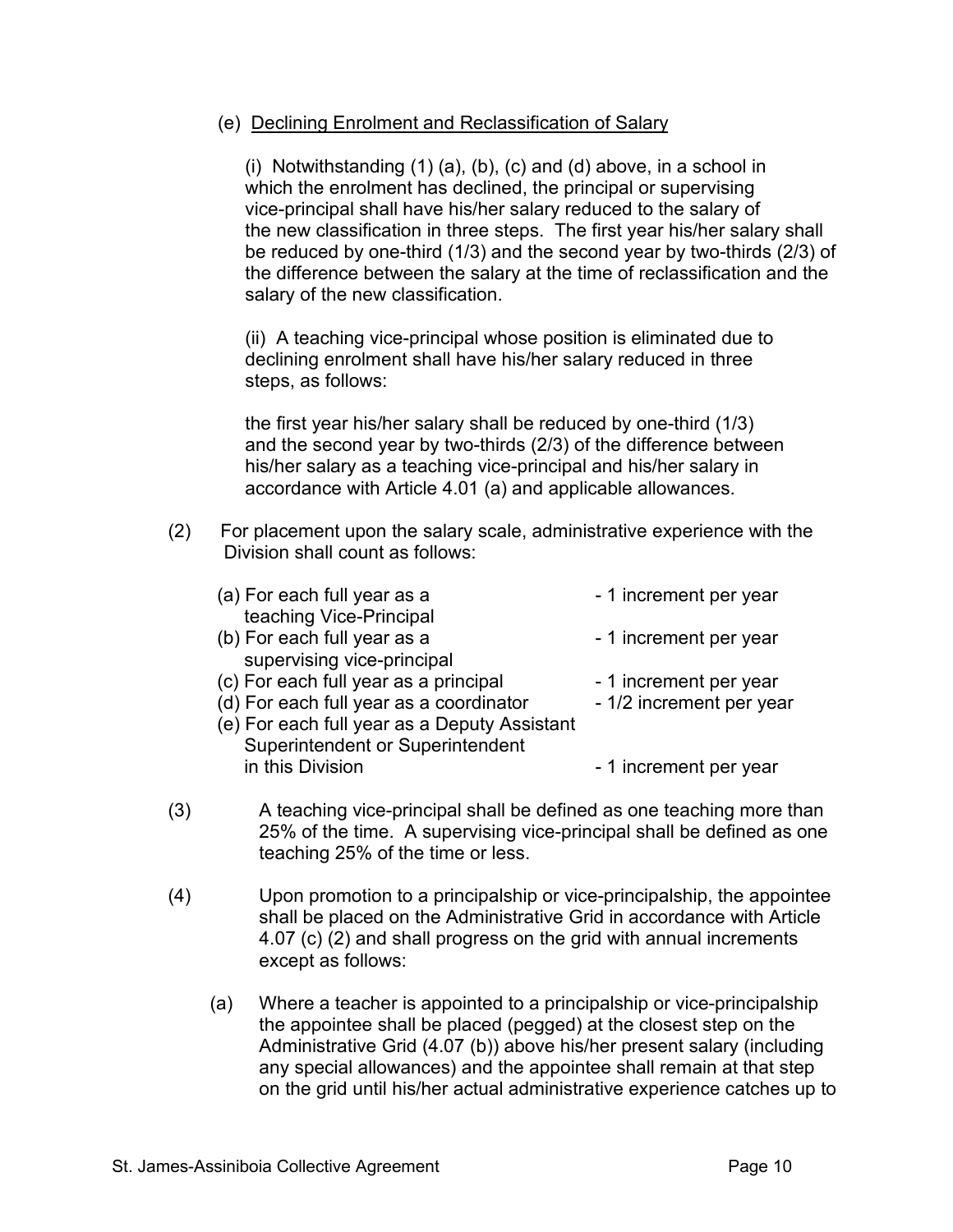his/her "pegged" experience or until such time as he/she is appointed to a higher classification on the Administrative Grid.

(b) Where a teaching vice-principal is appointed to a supervising viceprincipalship or, principalship, he/she shall be placed at the closest step on the Administrative Grid (4.07 (b)) above the salary he/she earned as a teaching vice-principal and shall progress on the grid with annual increments.

## 4.08 Designated Teacher During Absence of Principal

For each school building not provided with the services of a vice-principal, a teacher shall be designated to act as principal during the principal's absence. The teacher shall be appointed by the Board before September 30th in each year. The teacher so designated shall receive an allowance of \$580, as of September 2018, \$588 as of September 2019, \$591 as of September 2020, above the salary as provided in Article 4.01.

In circumstances where the Principal, Vice Principal (where appointed) and designated teacher are all absent from the school, an Acting Teacher-In-Charge shall be designated and shall receive an allowance of \$38.88 as of September 2018, \$39.42 as of September 2019, and \$39.62 as of September 2020 for each full day or portion thereof of such absence. A substitute teacher shall be supplied to replace the classroom teacher while performing designate duties when required.

4.09 No teacher now on staff shall suffer a reduction in salary by reason of the adoption of Article 4.0.

# **ARTICLE 5.0: Leave of Absence**

## 5.01 Per Diem Salary Rate

Wherever in this Agreement deduction of salary during a leave of absence or payment of salary is to be made at the per diem rate, the amount of the deduction or payment shall be calculated in accordance with the appropriate formula set out below: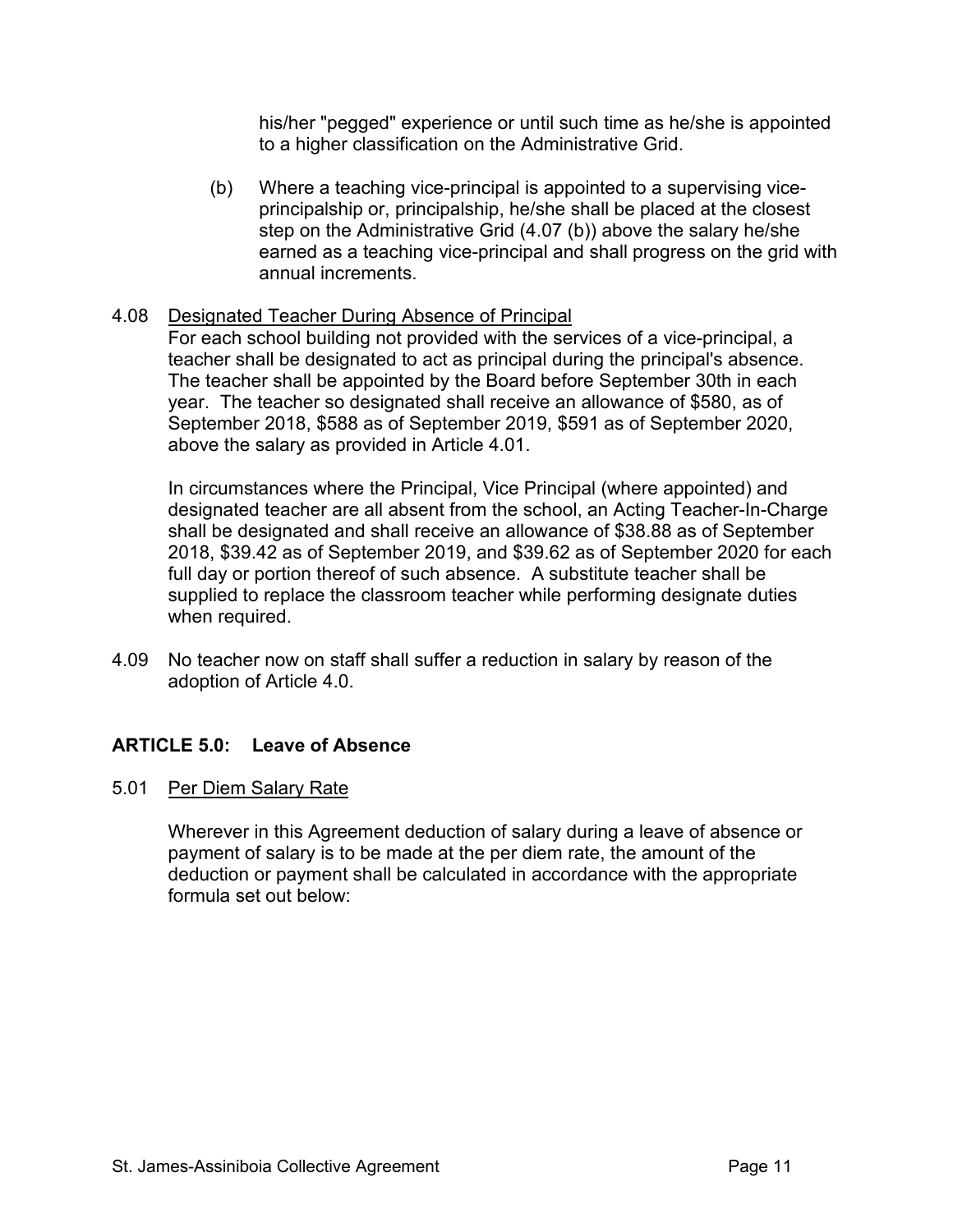| (a) | Payment at Per Diem Rate |                   |
|-----|--------------------------|-------------------|
|     | No. of days for          | Teacher's current |
|     | which payment is due     | annual salary     |

No. of days in the school year as defined by Minister of Education

| (b) | Deduction at Per Diem Rate                        |               |
|-----|---------------------------------------------------|---------------|
|     | No. of days leave without pay X Teacher's current |               |
|     |                                                   | annual salary |

No. of days in the school year as defined by Minister of Education

#### 5.02 Long Term

A teacher may apply for a leave of absence in accordance with the following:

- (a) Applications are made not later than April 1st of the year leave is requested.
- (b) Any teacher, returning to staff after a year's leave of absence will not be guaranteed the same grade or subjects as those being taught by him/her prior to leave of absence and must be prepared to accept any placement on staff that may be available.
- (c) A teacher on leave of absence shall notify the Board of his/her intention to return or to not return to teaching duties not later than February 28th of the year the leave of absence expires.
- (d) The Board will consider each application for leave of absence on its own merit. The Board's decision shall be final.
- (e) Leave shall not interrupt the continuity of service and shall be considered as teaching experience for seniority purposes but not for salary purposes.

#### 5.03 Executive Duties

A teacher, being a member of the Manitoba Teachers' Society Executive Committee or the Executive Committee of any branch thereof, or of any special committee of the Society, or being appointed as official representative or delegate of the Society or any branch thereof, and being authorized by the Executive Committee of the Society to attend a meeting of the Committee of which he/she is a member, or to act as a representative or delegate, shall be excused from school duties for either purpose or both purposes for not more than a total of five (5) teaching days in any one school year, provided that a substitute satisfactory to the Board can be secured, and that the cost of providing such a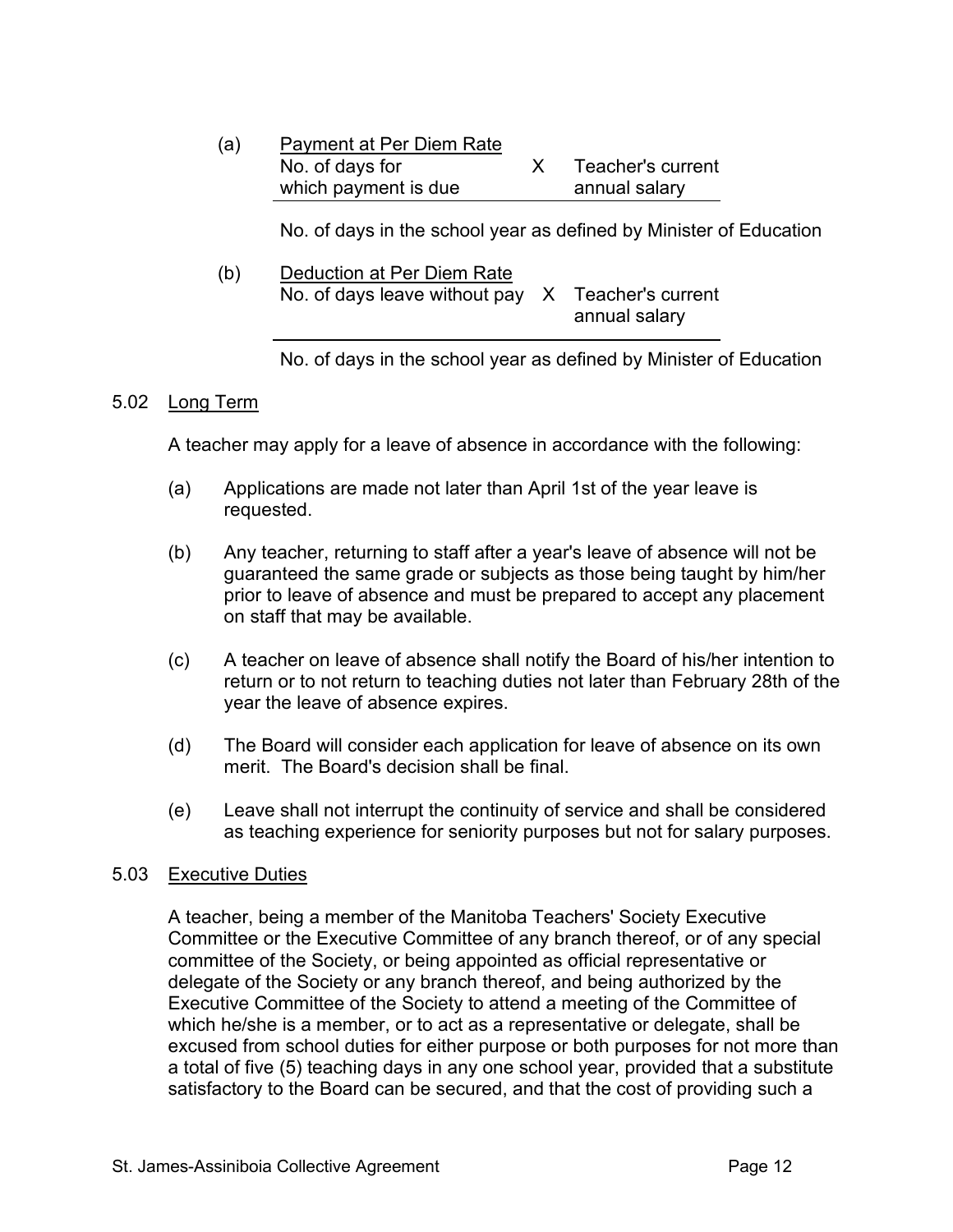substitute is assumed by the Society. A maximum of sixty (60) days in total may be taken for the purposes mentioned above during any school year by members of the Association. Absence from school duties to attend negotiating, conciliation or arbitration meetings shall not be deducted from the above-mentioned sixty (60) days or five (5) days limit. No additional leave of absence beyond the five (5) day or sixty (60) day limits respectively in a school year shall be taken for the purposes mentioned above except with the consent and approval of the Board. Wherever possible the teacher shall notify the Board ten (10) working days prior to taking such leave.

## 5.04 Local Association President's Secondment

- (a) A teacher who is elected or appointed to the position of President of the Local Association shall be seconded upon application of the Association. Said applications shall be made no later than the last teaching day in April for the following year. Unusual or exceptional circumstances, which preclude the making of the application by the last teaching day in April, shall be considered by the Board.
- (b) The secondment shall be extended, upon application by the Association, on an annual basis, no later than the last teaching day in April.
- (c) The Association shall reimburse the Board for all salary, benefit and administrative allowance costs.
- (d) A teacher who is seconded and wishes to return to active service with the Board, at the start of the next school year, shall provide written notice of their intention to return no later than the last teaching day in April of a given year. Unusual or exceptional circumstances which preclude the employee from providing notice of intent to return by the last teaching day in April, shall be considered by the Board.
- (e) A teacher who returns to active service with the Board upon completion of a secondment of no more than two years shall be placed in the same or similar position held by the teacher prior to the secondment unless there is an agreement between the teacher and the Board to do otherwise.
- (f) A teacher who returns to active service with the Board after more than two years shall be placed in a position that may be available for which he/she has the qualifications and ability to perform the work.
- (g) With the exception of sick leave, the President shall be entitled to all benefits of the Collective Agreement and shall be treated as if he/she was working at his/her normal assignment. The President's salary shall be an amount equal to his/her regular teaching salary and an additional administrative allowance of \$10,889.89 as of September 2018, \$11,042.35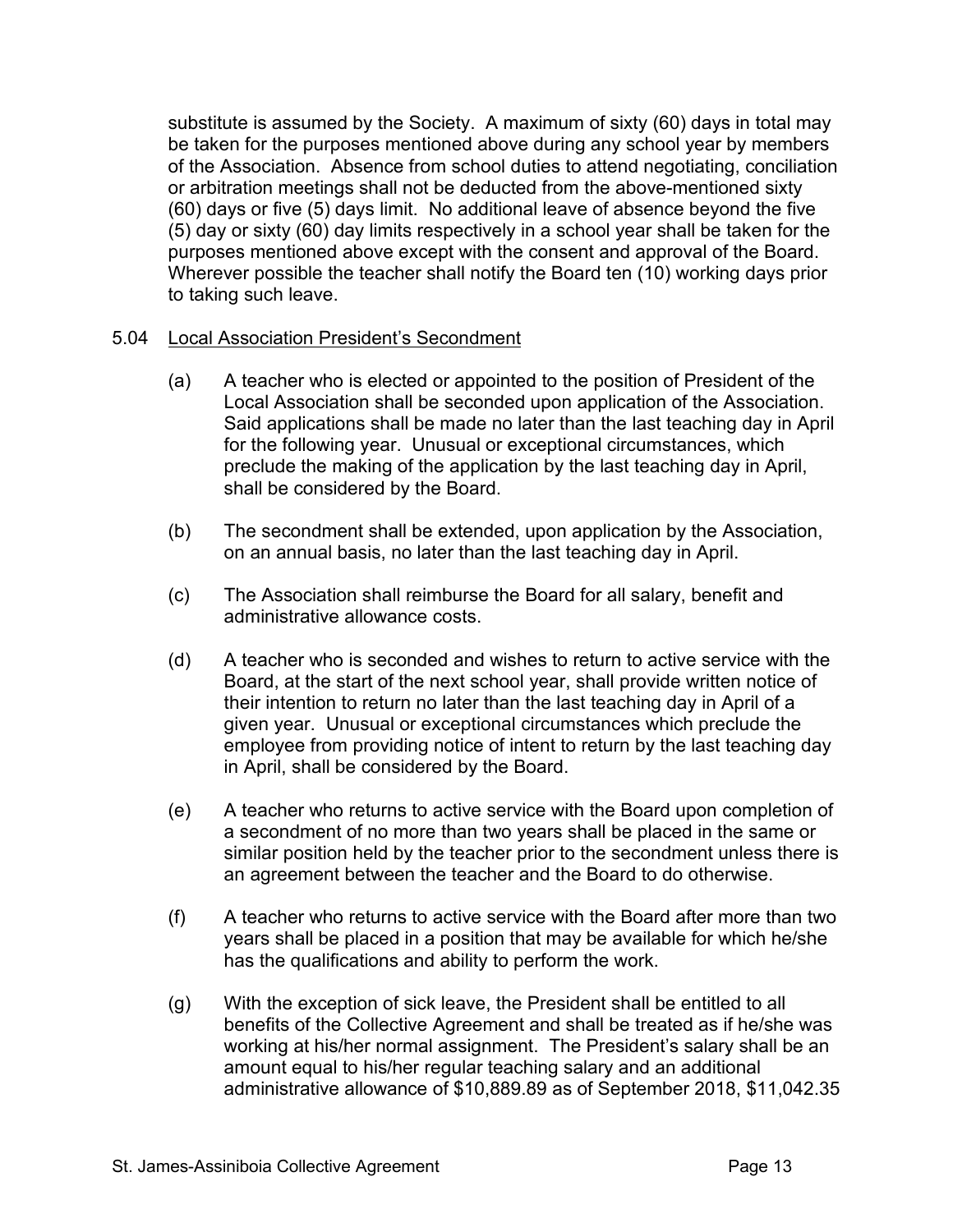as of September 2019, and \$11,097.56 as of September 2020. With respect to sick leave, upon return to teaching, the outgoing President shall be credited with the amount of sick leave he/she had accumulated at the commencement of the secondment.

## 5.05 Maternity, Parental, Adoptive

- (a) Every female teacher employed by the Board shall be entitled to unpaid maternity leave.
- (b) Every teacher employed by the Board shall be entitled to unpaid parental leave.
- (c) Every teacher employed by the Board shall be entitled to unpaid adoptive leave provided that the adoptive leave commences within one (1) year of the child coming into the care or custody of the adoptive parent with adoption proceedings completed or underway.
- (d) Except as otherwise provided in Article 5.05 the Manitoba Employment Standards Code will apply.
- (e) At the termination of the maternity, parental, or adoptive leave a teacher, under contract, shall be reinstated in the position occupied by the teacher at the time such leave commenced or in a comparable position with not less than the same salary and benefits.
- (f) Supplementary Employment Benefits (SEB) (maternity, parental and adoptive leave):
	- (i) The qualifying period, as per the Employment Standards Code, must be served in order to qualify for any maternity (SEB) payment. For greater certainty, should a teacher fail to serve the full qualifying period prior to the start of the maternity leave, then that teacher shall be eligible to receive maternity leave benefits only for that portion of the seventeen (17) weeks referenced in (ii) below which occurs after the completion of the qualifying period.
	- (ii) A teacher taking maternity leave pursuant to Article 5.05 (i) shall be entitled to receive pay for the period of leave up to the first seventeen (17) weeks in the amount of ninety percent (90%) of the salary being received at the time the leave was taken, this pay to include any benefits received from Human Resources Development Canada to Supplemental Employment Benefits (SEB) Plan. The implementation of this clause is subject to the successful arrangement of a SEB Plan with Human Resources Development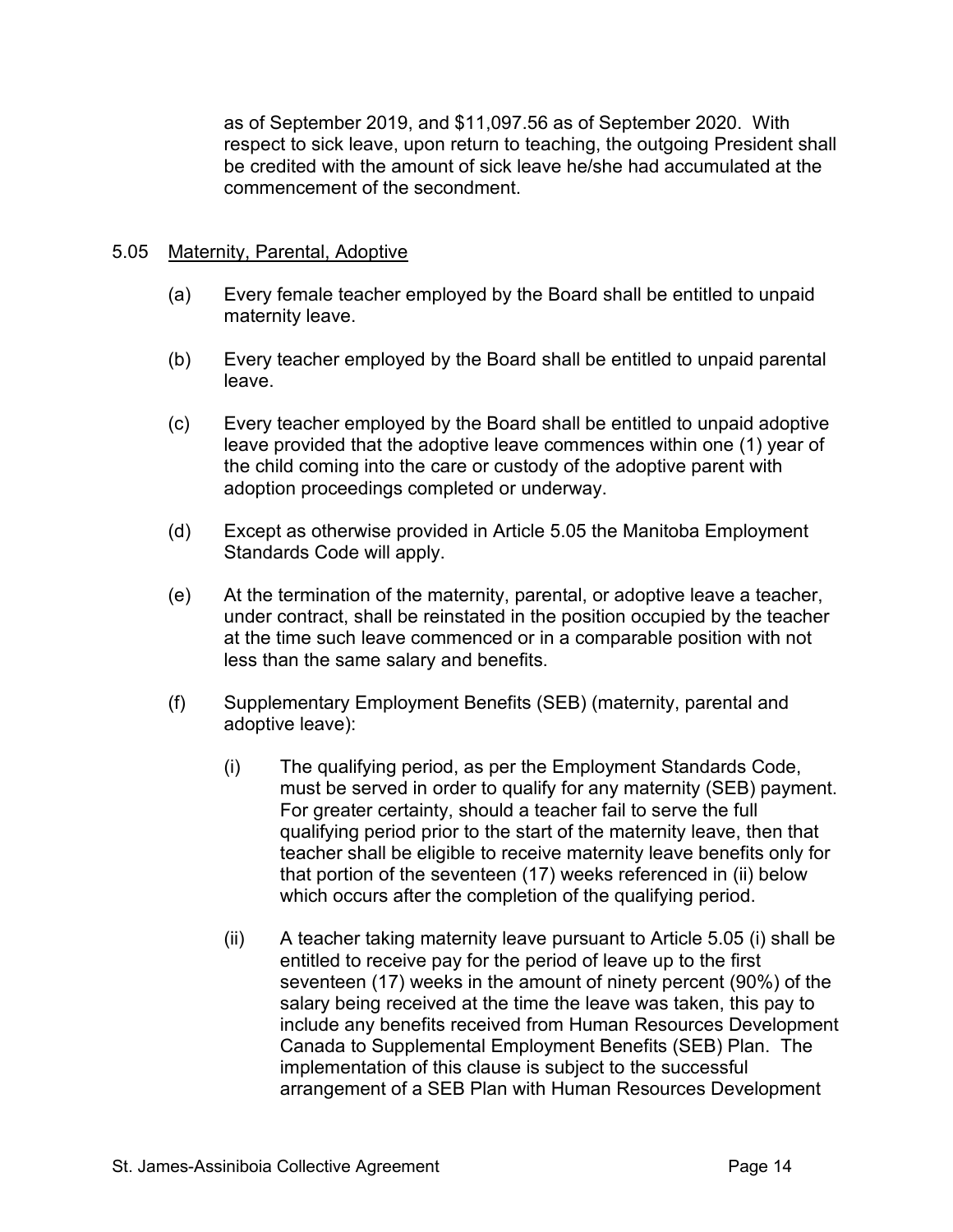Canada. The only requirement from Human Resources Development Canada is that the comments section of the Record of Employment confirming that section 38 of the Employment Insurance Regulations is met.

The Division requires, from each of the teachers on maternity leave, a copy of the letter from Human Resources Development Canada that confirms their approval with effective dates for maternity benefits in order to accurately calculate her entitlement. Should payments to teachers be required prior to receipt of the statement, an estimate of the correct entitlement will be made with an adjustment made following the receipt of the statement.

- (iii) In respect of the period of maternity leave, payments made according to the SEB plan will consist of the following:
	- 1. For the first two (2) weeks, payment equivalent to ninety percent (90%) of her prorated annual salary, and
	- 2. Up to fifteen (15) additional weeks payment equivalent to the difference between the Employment Insurance benefit the teacher is eligible to receive and ninety percent (90%) of her prorated annual salary.
- (iv) Where any portion of the seventeen (17) weeks referenced in (iii) above falls during the summer, Christmas break, Spring break, or any other period for when the teacher is not earning her salary, that portion of the maternity leave does not qualify the teacher to receive maternity leave benefit pursuant to (iii) above.
- (v) Teachers must be under contract to the Division during the period when maternity leave benefits may be paid by the Division in order to be eligible to receive those payments.
- (vi) A teacher taking parental or adoptive leave pursuant to this article shall receive pay for the period of leave up to ten (10) weeks of payment which is equivalent to the difference between the payment from Human Resources Development Canada and 90% of the salary to which the teacher is entitled from the Division.

Where a teacher is entitled to receive up to ten (10) weeks (50 teaching days) of parental top-up benefits and where non-teaching days fall within the entitlement periods, such non-teaching days shall not reduce the teacher's entitlement to top-up.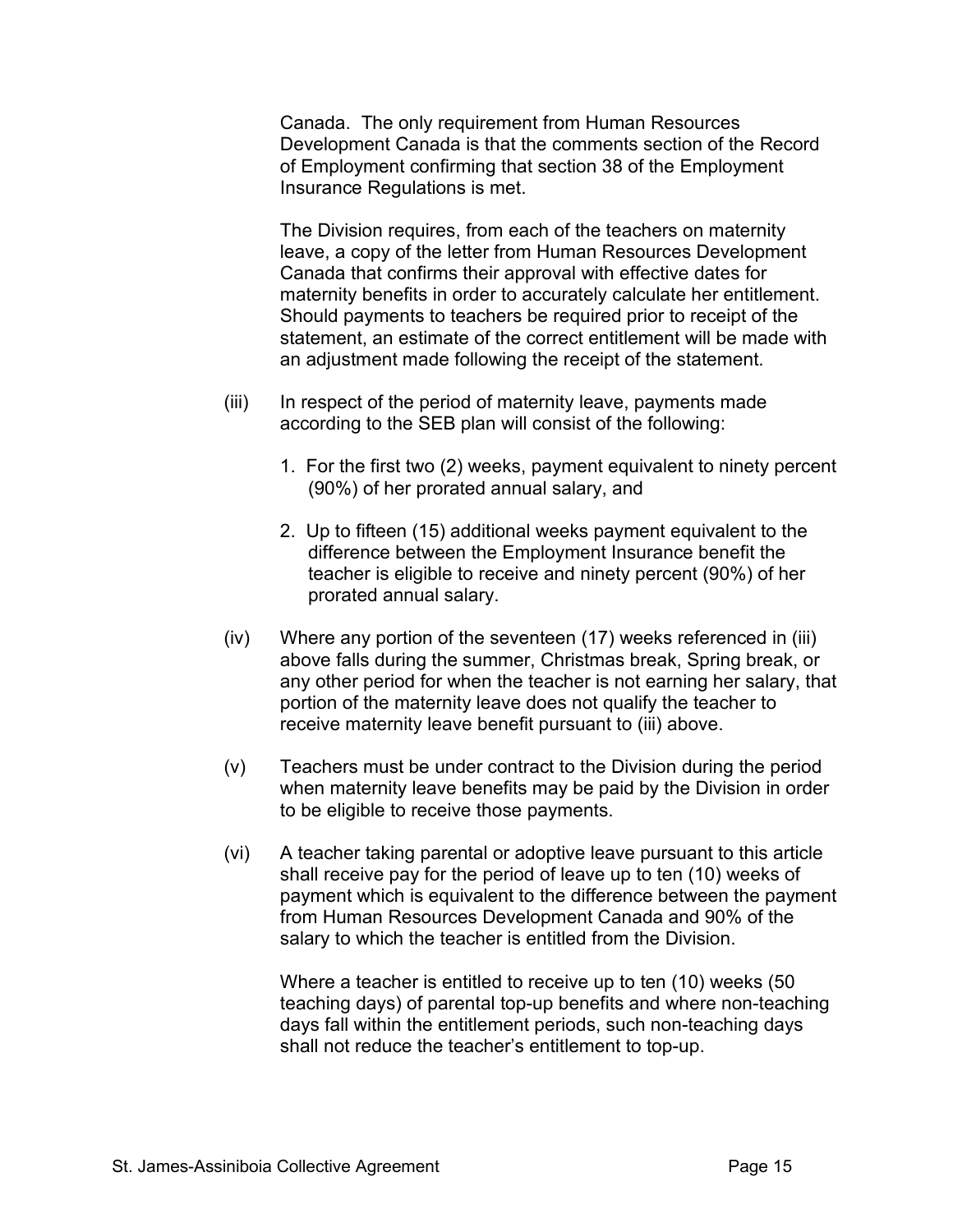The ten (10) weeks include any eligibility waiting period for employment insurance benefits under HRDC.

- (vii) Paternity Leave a male teacher who wishes to attend the birth of his child shall be entitled to a maximum of one (1) day leave at no deduction of salary should the child be born on a teaching day.
- (viii) Adoptive Leave any teacher who is adopting a child shall be entitled to a maximum of one (1) day leave at no deduction of salary should the child be adopted on a teaching day.

## 5.06 Illness

(a) (i) Where the employment of a teacher is continued for more than one year, the unused portion of the sick leave to which the teacher is entitled by law may be carried over from year to year to a maximum of one hundred and thirty (130) teaching days.

(ii) Where an employee has been in the continuous employ of the Board for more than ten (10) years and is returning from a Disability Benefit, and has no paid sick days remaining, this employee shall be granted additional sick leave of twenty (20) teaching days.

#### 5.07 Bereavement

- (a) Up to five days of absence will be allowed without loss of salary to a teacher in case of death in his/her immediate family. Immediate family shall be defined as**:** spouse, child or children, mother, father. In exceptional cases, additional leave may be granted by the Board.
- (b) Up to four days of absence will be allowed without loss of salary to a teacher in case of death of a: brother, sister, mother-in-law, father-in-law, grandmother, grandfather and grandchild. In exceptional cases, additional leave may be granted by the Board.
- (c) In the case of death of other relatives, the teacher shall be allowed one day without loss of salary to attend the funeral. Other relatives shall be defined as: spouse's grandparents, brother-in-law, sister-in-law, daughterin-law and son-in-law.
- (d) In the case of death of an aunt, uncle, niece or nephew, the teacher shall be allowed one (1) day without loss of salary to attend the funeral.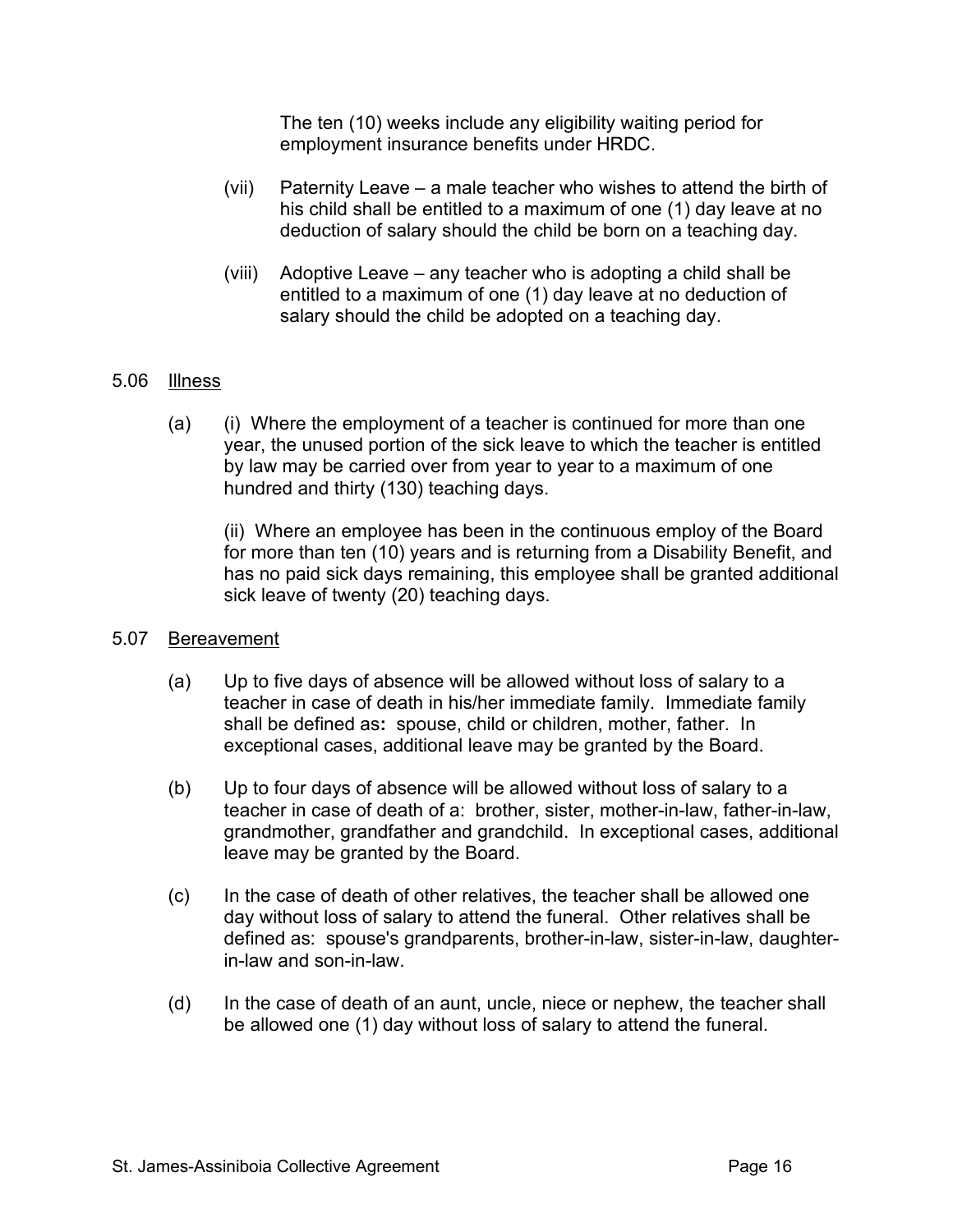(e) Each teacher shall be entitled to up to a maximum of one (1) day of bereavement leave per year to attend to other funerals. Additional leave may be granted by the Board.

#### 5.08 Family

Teachers shall be entitled to use up to four (4) days of accumulated sick leave per year for medical issues that require the member's attention and that pertain to his/her spouse, children, parents and/or parent in-laws. Such leave is noncumulative from one school year to the next school year. Such entitlement shall be limited on any given day to one family member employed under this collective agreement. Documentation to support this leave may be required.

#### 5.09 Examinations

A teacher may be absent from school without loss of salary for one-half day on the day the examination is written for each examination being written during regular school hours in any school year in an accredited course in which the teacher has been enrolled to improve his/her professional and academic standing. The Superintendent may authorize the principal to allow additional travel time above the one-half day if necessary.

#### 5.10 Personal Leave

Leave for up to two (2) days shall be granted in any school year with no deduction.

Personal leave will not normally be granted on in-service days, parent/teacher days, administration days designated by the Division or school, or to extend time off for summer, spring, or winter breaks and may not be carried over to the next school year.

#### 5.11 Religious Holy Leave

A teacher under contract shall be given leave of absence up to a maximum of three (3) days per school year without loss of pay for major religious holy days observed by the teacher and designated as a day of obligation by the teacher's religion.

Teachers shall not absent themselves from duty for reasons of religious holy days without first securing permission from the Superintendent. All requests for such approval shall be made through the principal on the form prescribed. No deduction from salary shall be made when teachers are absent for observance of religious holy days, up to a maximum of three (3) days per school year.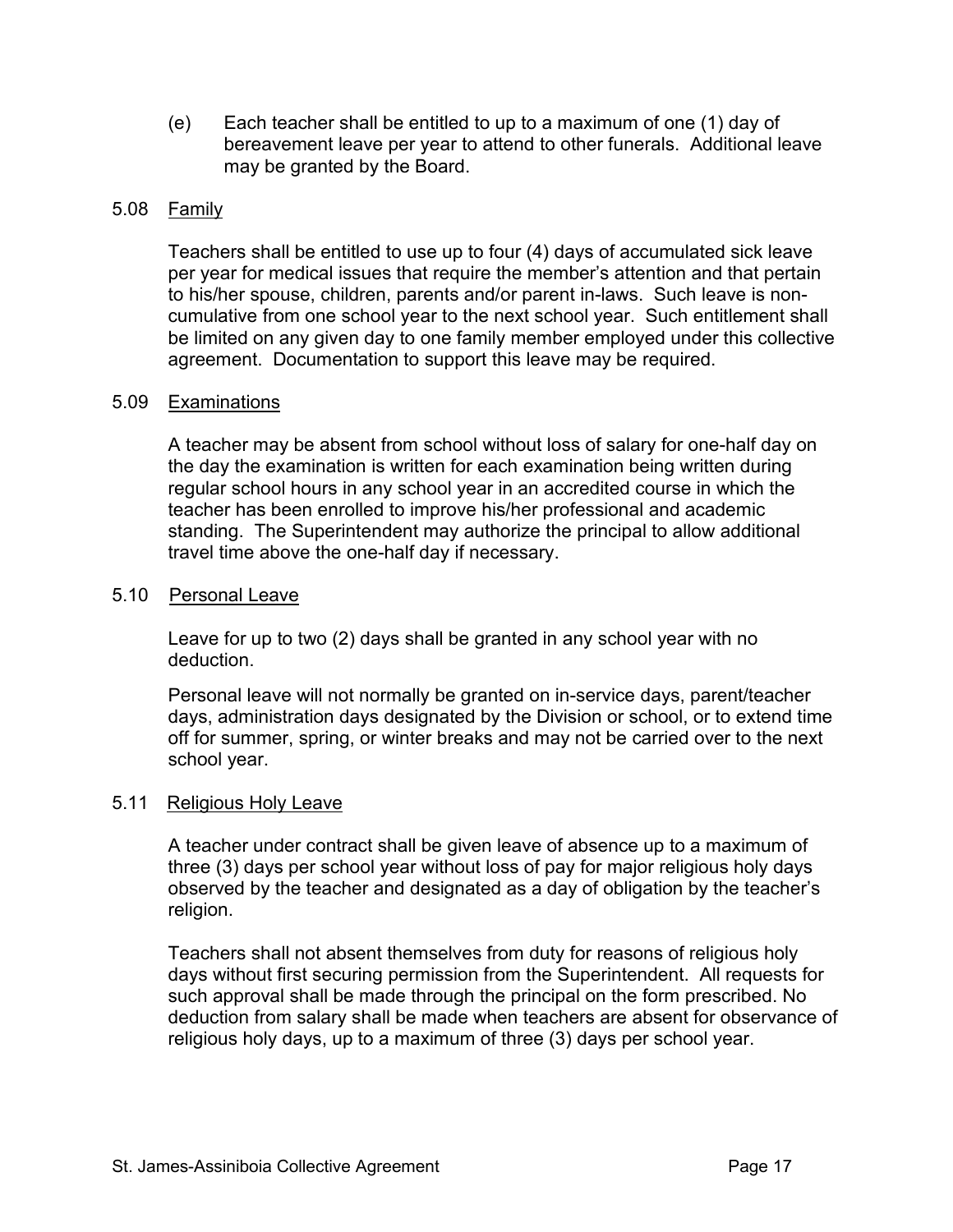- (a) When teachers are absent for observation of religious holy days in excess of three (3) days per school year a teacher may receive regular salary less the rate for a substitute in the teacher's salary classification.
- (b) The following notification period will apply:
	- (i) for teachers requiring religious holy leaves prior to October 15, ten (10) working days' notice in writing shall be given to the Division, for teachers requiring religious holy days after October 15, notice in writing of leave required for that school year shall be given by September 30
	- (ii) for those teachers commencing employment with the Division at a time other than the start of the school year and who require religious holy leave, notice in writing shall be given to the Division within thirty (30) working days of active employment.
- (c) Where the appropriate notice has not been given to the Division, the Division shall provide religious holy days and that leave shall be at regular salary less the rate for a substitute in the teacher's salary classification. The Division shall act reasonably and fairly having regard to all circumstances.
- (d) The parties agree that this article constitutes reasonable accommodation for religious holy leave.

## 5.12 Other

Teachers must receive permission from the Board for all forms of leave which are not defined in statutes or in this Agreement. Deductions will be made at the per diem rate. The Board will engage and pay for the substitute. If under emergency or extenuating circumstances a teacher does absent himself/herself from his/her duties, he/she may request special consideration in writing and, on Board approval, obtain remission of the per diem deduction. The teacher shall submit the written request through the principal who will forward said written request along with his/her written recommendation to the Board.

# **ARTICLE 6.0: Professional Development and Tuition Allowances**

#### 6.01 Professional Development

The Division shall provide \$160,000 in each school year to the Association to establish a Professional Development Fund for individual professional development of teachers.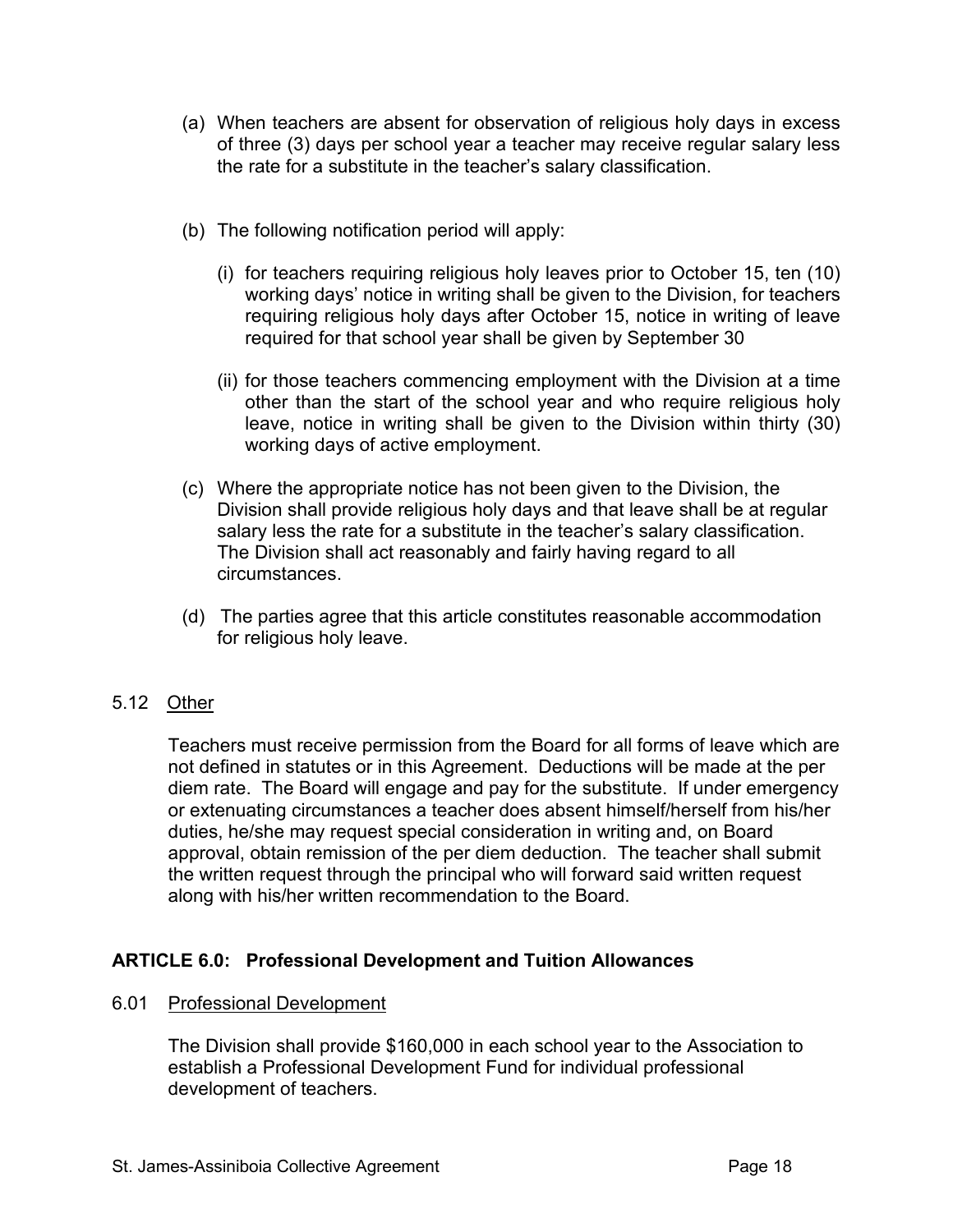The Fund is subject to the following:

- (a) The Fund shall be administered by the Association.
- (b) Release time of the teacher shall be paid for by the Division and must be approved in advance by the school principal; such release time is subject to the availability of a suitable substitute.
- (c) At the end of each school year the Association will present a detailed report to the Division regarding the operation of the Fund.
- (d) At the end of each school year the Association shall carry forward any remaining money in the Fund for use in the next school year.

#### 6.02 Tuition Allowances

- (a) Teachers with two or more complete years in the Division may be paid an allowance toward tuition fees of approved academic, professional or other specialized courses relative to their teaching area. Approval of such allowance will be premised on the requirements of the Division for such improved qualifications in specific subject areas.
- (b) Applications for such allowances with complete information as to the type and location of the course(s) and its relevance and application to the teaching program of the applicant, will be received by the Superintendent. The successful applicant and the amount of tuition allowance will be decided by the Board not more than forty-five (45) days after the application has been received by the Superintendent.
- (c) Teachers may apply for approval of up to three courses. Tuition allowances shall be paid for only one of the approved courses.
- (d) A teacher granted a tuition allowance shall agree to serve an additional two years in the Division after the completion of the course. If this Agreement is broken, the teacher shall reimburse the Division on a proportionate basis.
- (e) Payment of the tuition allowance will be authorized on presentation of evidence of successful completion of the course.

## **ARTICLE 7.0: Part-time Employees/Substitutes**

7.01 Auxiliary Schools - Continuing Education, Summer School

Salaries for certified teaching staff in the auxiliary schools instructing course(s) accredited by Manitoba Education and Training shall be based on the salary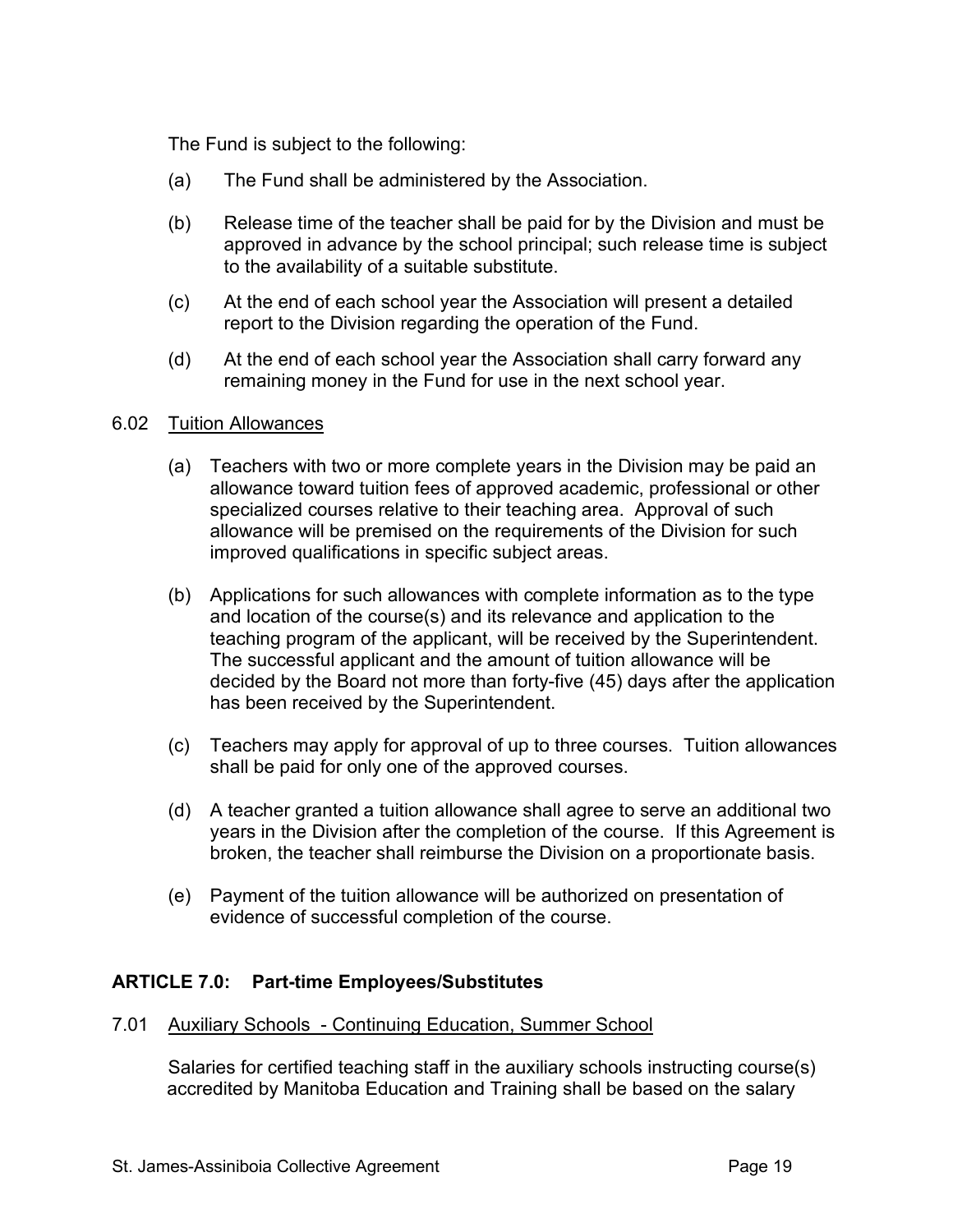schedule in Article 4.01 but shall not be less than .001/hr of the salary amount at Step 0 in class 4; nor more than .001/hr of the salary amount at Step 5 in Class 4. The rate includes vacation pay. Salaries for staff teaching non-accredited course(s) shall be negotiated by the instructor and the Director, International/ Continuing Education Program.

## 7.02 Substitute Teachers

The provisions of the collective agreement do not apply to substitute teachers except as expressly provided for in Article 7.02 – Substitute Teachers.

| July 1, 2018<br><b>Substitutes</b><br>tο<br>June 30, 2019 |          | July 1, 2019<br>tο<br>June 30, 2020 | July 1, 2020<br>June 30, 2021<br>(effective date of signing) |
|-----------------------------------------------------------|----------|-------------------------------------|--------------------------------------------------------------|
| Class 3                                                   | \$143.43 | \$143.43                            | \$148.50                                                     |
| Class 4 to 7                                              | \$185.28 | \$185.28                            | \$191.83                                                     |

(a) Substitute teachers shall be certified, wherever possible, and shall be paid at the following rates per full day, including vacation pay:

It shall be the responsibility of the substitute teacher to file evidence of qualifications as a Certified Teacher to the Superintendent. In failing this, the substitute teacher shall be paid at the rate for teachers below Class 4.

(b) A substitute teacher filling a position for the same teacher for a period of at least five (5) consecutive scheduled working days shall be termed extended substitute teaching.

Upon commencement of the sixth  $(6<sup>th</sup>)$  day of extended substitute teaching, a substitute teacher shall be paid for each day taught at the per diem rate (to be calculated as 1/x of the salary to which a teacher of the same qualifications and experience would be entitled under the basic salary schedule of the current collective agreement, where  $x =$  the number of days in the current school year). Such pay shall be retroactive to the first day of the assignment, and the rate of pay for the extended teaching assignment shall continue in effect until the end of the extended teaching assignment.

In-service days and/or Administrative days shall not constitute a break in the extended teaching assignment.

(c) Limited Term Teacher-General Contract

A substitute teacher who has been employed for at least twenty (20) days of extended substitute teaching shall, on the twenty-first (21st) day, be signed to a Limited Term Teacher-General contract, unless the return of the regular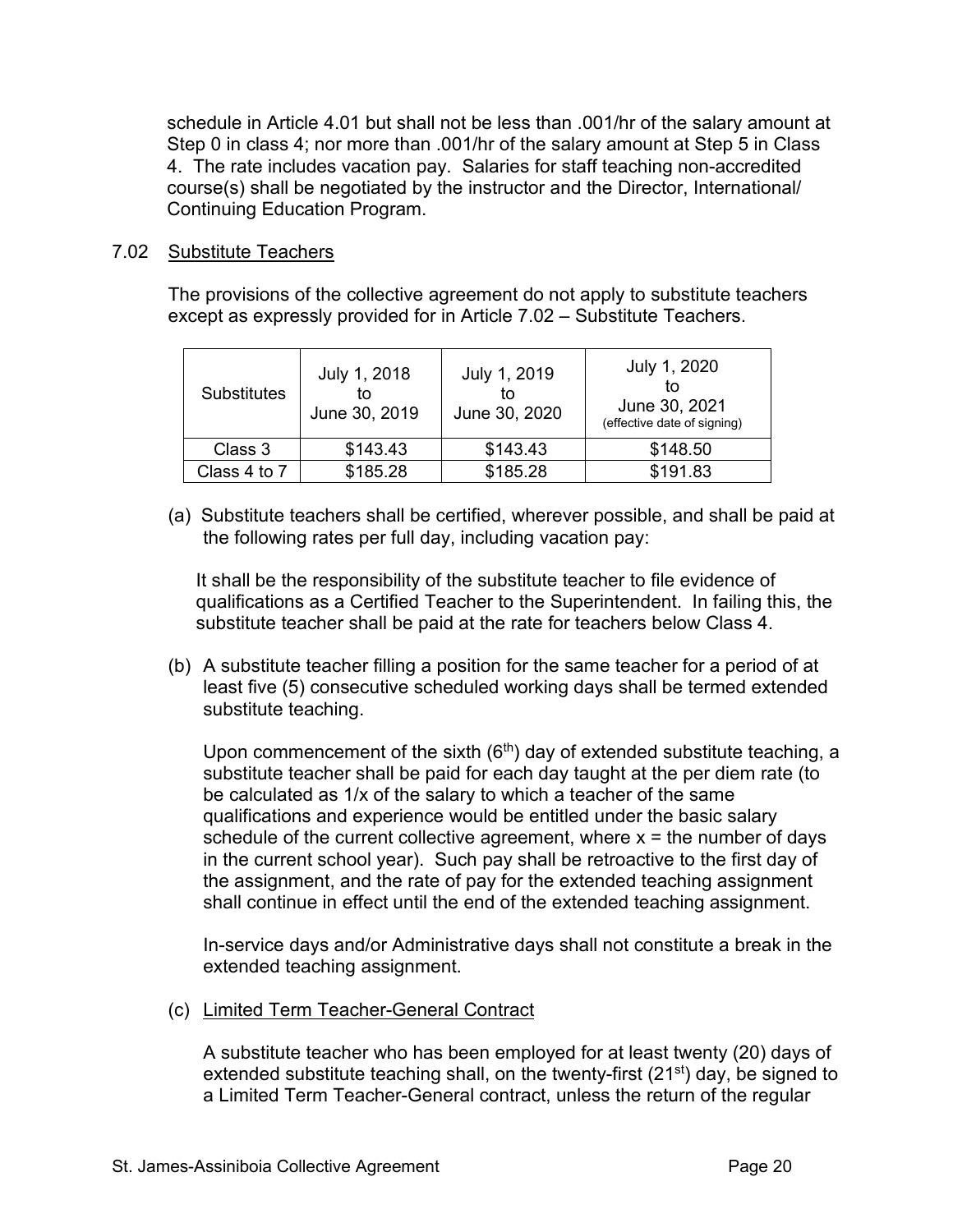teacher or conclusion of the substitute assignment will occur within five (5) working days.

- (d) Unless otherwise determined at the time of the assignment, or except in unforeseen circumstances, the timetable for the substitute teacher in any assignment shall normally be the same as the timetable of the teacher who is being replaced.
- (e) A substitute teacher who is called for a half day assignment, who reports, and who finds that his or her services are not required, shall be offered an alternative teaching assignment and shall be paid a half day's pay for reporting for duty.
- (f) A substitute teacher who is called for a full day assignment, who reports, and who finds that his or her services are not required, shall be offered an alternative teaching assignment and shall be paid a full day's pay for reporting for duty.
- (g) Sick Leave

A substitute teacher who has been employed for at least nine (9) consecutive days of extended substitute teaching in a school year shall be entitled to one (1) day of sick leave with pay for each nine (9) days taught in that assignment. Sick leave shall not accumulate from one extended substitute teacher assignment to another.

The use of a sick leave day with pay shall not constitute an interruption of the extended substitute teaching assignment.

- (h) Manitoba Teachers' Society fees and St. James-Assiniboia Teachers' Association fees shall be deducted from a substitute teacher's pay monthly.
- (i) The Association shall indemnify and save harmless the Division from any and all losses, costs, liabilities, or expenses suffered or sustained by the Division as a result of any claim or legal action arising from the deduction of local Association fees or Manitoba Teachers' Society fees.
- (j) Substitute teachers shall be paid on a bi-weekly payroll, two (2) weeks behind.
- (k) The following clauses of the collective agreement apply to substitute teachers:

| Article 1 | Purpose                                                    |
|-----------|------------------------------------------------------------|
| Article 2 | <b>Effective Period</b>                                    |
| Article 3 | Classifications $-$ as it relates to the conversion to per |
|           | diem in accordance with Article 7.02 (b)                   |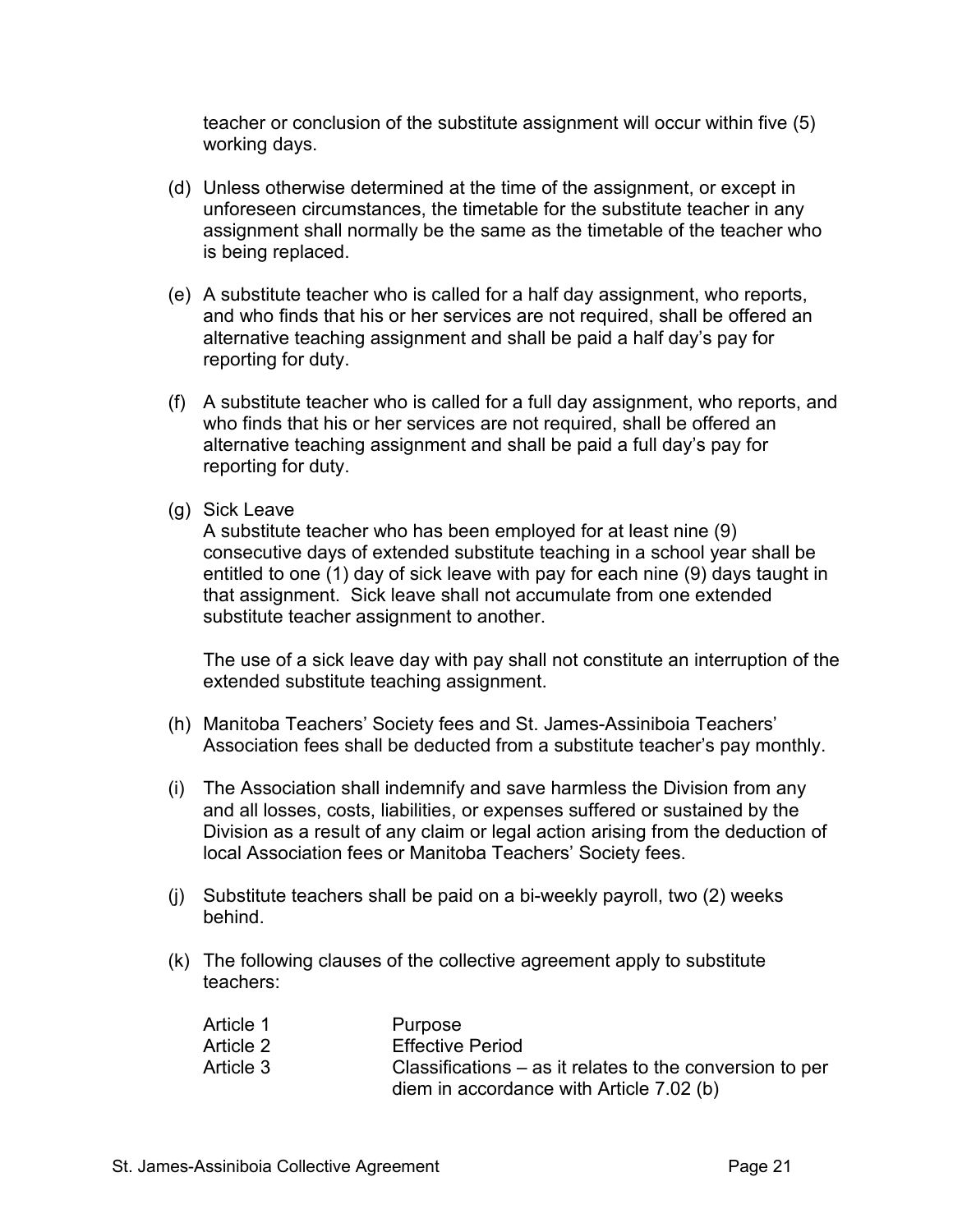| Article 4.01, 4.02 | Salaries – as it relates to the conversion 4.03, 4.04,<br>4.05 to per diem in accordance with Article 7.02 (b)                                                                                                                                                                                                                                         |
|--------------------|--------------------------------------------------------------------------------------------------------------------------------------------------------------------------------------------------------------------------------------------------------------------------------------------------------------------------------------------------------|
| Article 5.01       | Per diem salary rate $-$ as it relates to the conversion<br>to per diem in accordance with Article 7.02 (b)                                                                                                                                                                                                                                            |
| Article 7.02       | <b>Substitute Teachers</b>                                                                                                                                                                                                                                                                                                                             |
| Article 11.0       | Complaints                                                                                                                                                                                                                                                                                                                                             |
| Article 15.0       | Settlement of Disputes – the only matters which may<br>be grieved under Article 15 (Settlement of Disputes)<br>by a substitute teacher or the Association on behalf of<br>a substitute teacher are the provisions of this article,<br>and the substantive rights statutes, to the extent that<br>they are incorporated into this collective agreement. |
| Article 16         | Interest on Back Pay                                                                                                                                                                                                                                                                                                                                   |
| Article 19         | <b>Uninterrupted Meal Period</b>                                                                                                                                                                                                                                                                                                                       |
| Article 20         | <b>Freedom From Violence</b>                                                                                                                                                                                                                                                                                                                           |

(l) For purposes of Employment Insurance, the number of insurable hours to be reported shall be 9.1 hours per day.

#### 7.03 Regular Part-Time Teachers

- (a) For the purpose of this Article, a teacher who is teaching on a continuous basis, but whose assigned instructional time is less than that of a full-time teacher shall be deemed to be a "regular part-time teacher".
- (b) Each regular part-time teacher shall be employed under a written contract with the Division in a Form 2 or Teacher-General Contract or in another form approved by the Minister of Education.
- (c) Except as may be expressly provided to the contrary in this Agreement, a succession of regular part-time teaching assignments under one or more contracts of employment shall not be deemed to be a break in continuity of service for purposes of this Agreement and for purposes of Section 92(4) of the Public Schools Act.
- (d) A regular part-time teacher shall be paid the fraction of the rate(s) of salary for one's qualifications and experience for the whole school year pursuant to Article 4.01 (a) based on the fraction of time employed.
- (e) If a regular part-time teacher subsequently becomes employed full-time in the Division, classification and placement on the salary schedule shall be determined according to one's qualifications pursuant to Article 3.0.
- (f) Regular part-time teachers shall accumulate entitlement to sick leave at the rate of one (1) part-time day of sick leave with pay for every nine (9) parttime days of teaching service, or fraction thereof, to a maximum of twenty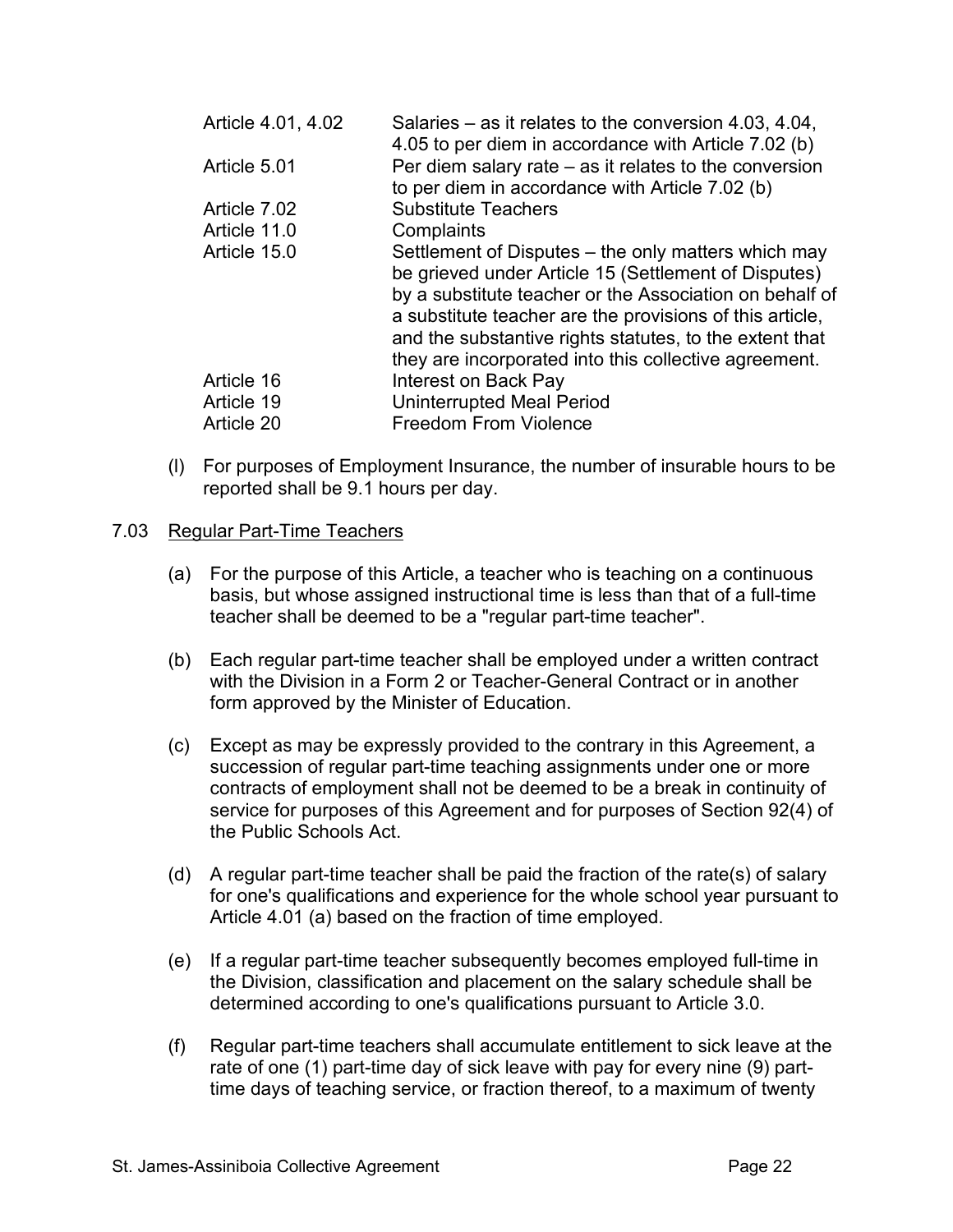(20) part-time days sick leave with pay in any one (1) school year. Where the employment of a regular part-time teacher is continuous beyond one (1) school year, the teacher shall accumulate entitlement to a sick leave with pay at the aforesaid rate to a maximum of one hundred and thirty (130) parttime days. No teacher shall accumulate more than twenty (20) part-time days sick leave in any one (1) school year.

- (g) If a regular part-time teacher subsequently becomes employed full-time in the Division, the days of sick leave accumulation shall be recalculated in the fraction that the part-time teacher worked from time to time during the period(s) of the accumulation as it relates to a full-time teacher in the Division, and thereafter Article 5.06 shall apply.
- (h) Except as may be expressly provided to the contrary, Articles 4.05 (Additional Qualifications), 5.01 (Per Diem Salary Rate), 5.02 (Disability Benefit), 5.03 (Executive Duties), 5.05 (Maternity), 5.06 (Illness), 5.07 (Compassionate), 5.08 (Examinations), 5.09 (Personal), 5.10 (Religious Holy), 5.11 (Other), 6.0 (Professional Development and Tuition Allowances), 8.0 (Deduction of Professional Fees), 10.0 (Insurance) and 13.0 (Surplus Teachers) shall apply to regular part-time teachers.
- (i) Notwithstanding 5.05 (c), at the termination of maternity leave the regular part-time teacher shall be offered a position similar to the position occupied by her at the time such leave commenced. If no similar position exists the teacher shall be offered a different position if possible (part-time or full-time) mutually agreed upon by the teacher and the Board.

# 7.04 Compensation for Hours Worked During School Hours After Contracted Hours **Completed**

- (a) A teacher, on a flexible teaching assignment, job share or regular part-time assignment, who is required by the Principal or Administration to be at work outside of his/her normally scheduled hours of work but during normal school hours, provided that the teacher can reasonably meet this requirement, shall be entitled to accumulate equivalent banked time for all such time so spent.
- (b) Accumulated banked time will be used at a time mutually agreed upon by the teacher and the Principal.
- (c) Should a mutually agreeable time for utilizing the accumulated banked time not be possible or if in the opinion of the Board the granting of time off would present an unreasonable hardship on the operation of a school, accumulated banked time will be paid out. There will be no carry over of accumulated banked time from year to year. On the final day of the school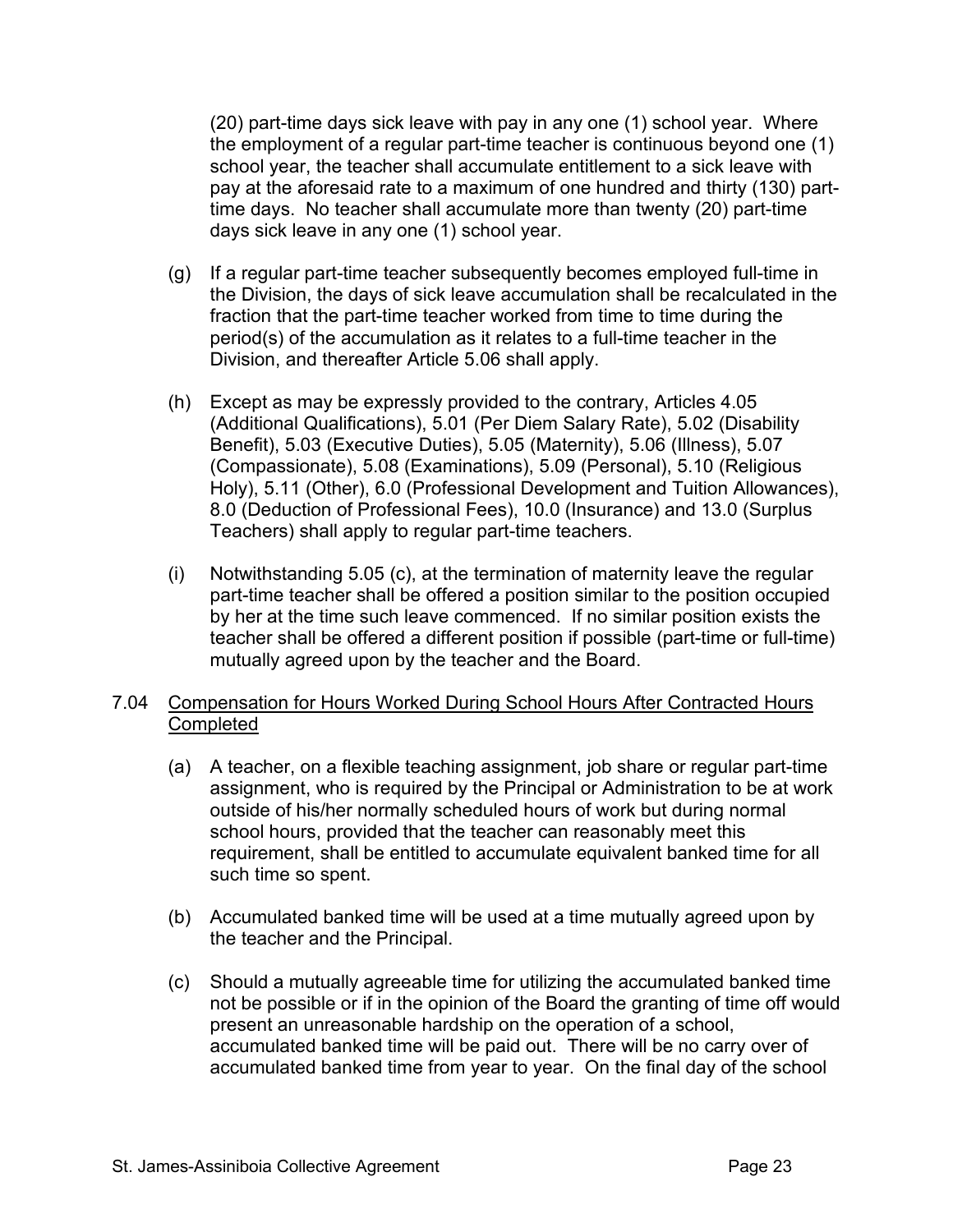year, the teacher shall be paid for any unused banked time accumulated through that school year. Such payment shall be made at the rate of:

Annual Grid Salary \* % of time worked \* number of unused (% of time worked \* 1,100) Banked Hours

- (d) Banked time may not be utilized to extend either the Christmas, Spring, or Summer Breaks.
- (e) If the Principal finds it necessary to use the services of a substitute teacher to cover the teacher's workload at the mutually agreed upon use of the banked time, the Board shall provide a substitute at no cost to the teacher.

## **ARTICLE 8.0: Deduction of Professional Fees**

- (a) All teachers under contract to the St. James-Assiniboia School Division who receive the benefits of this Collective Agreement shall be required to pay fees to The Manitoba Teachers' Society and the St. James-Assiniboia Teachers' Association as outlined in Article 8.0 (b).
- (b) The teachers' annual fees to the Association shall be deducted in twelve (12) equal installments in accordance with the current rate of fees as set by the Association and remitted during the following month to the Association by the Division.

#### **ARTICLE 9.0: Method of Payment**

- (a) Teachers shall be paid at  $1/24<sup>th</sup>$  of their prorated annual salary (gross salary less the dental permanent earning adjustment as defined in Article 4.0 and Article 10.04).
- (b) Payments will be made twice a month on or before the 15<sup>th</sup> and the 30<sup>th</sup> of each month. All payments will be made through automatic deposit.
- (c) When a teacher commences employment after the  $1<sup>st</sup>$  teaching day of a month, the salary shall be paid in accordance with Article 5.01. Thereafter, payment shall be in accordance with Article 9.01 (a).
- (d) Each pay period's statement of earnings and deductions shall incorporate the following features:
	- (i) annual salary as of current pay period
	- (ii) gross earnings
	- (iii) gross earnings to date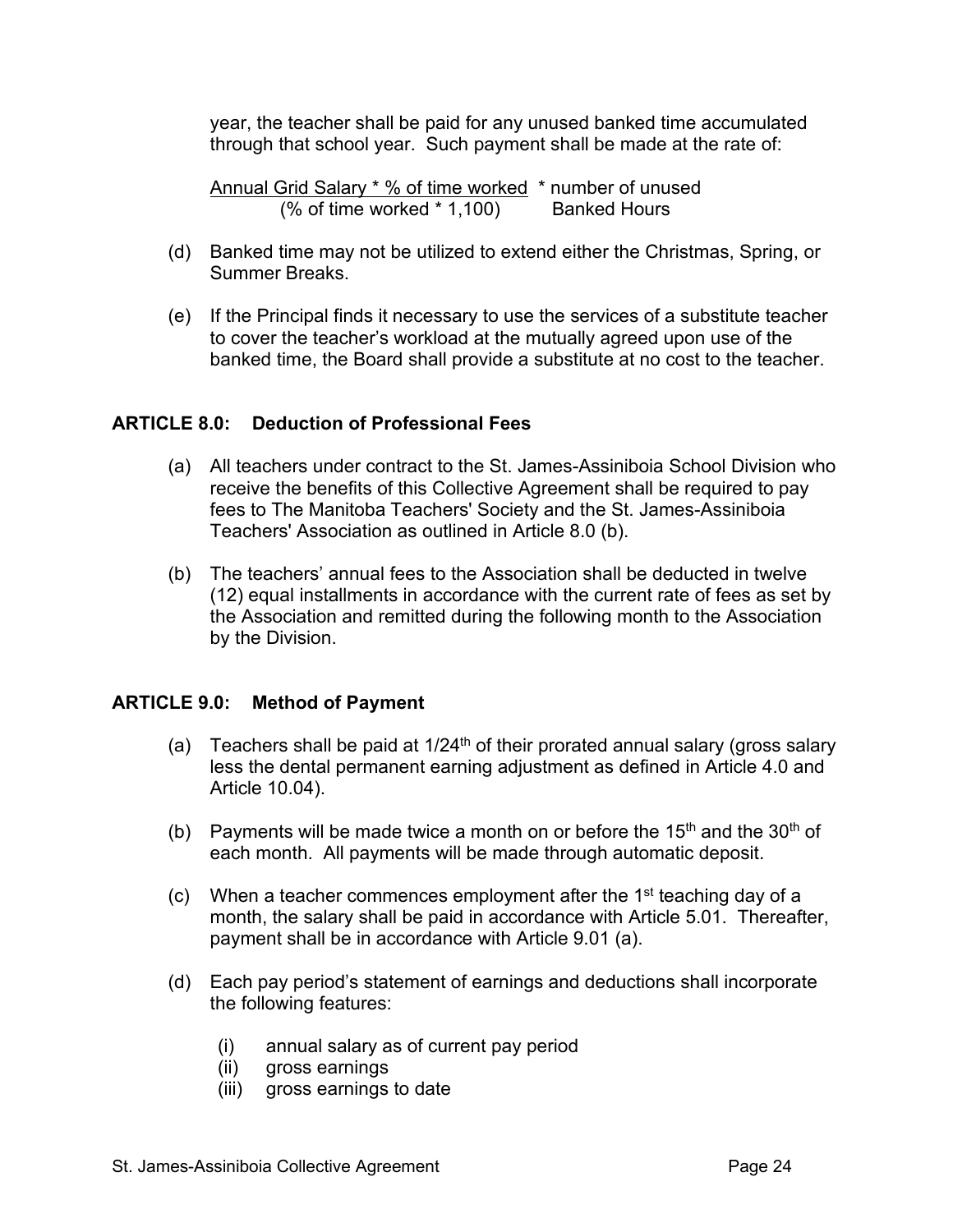- (iv) pay period's deductions detailed in full
- (v) net pay
- (e) The Board will provide a statement of accumulated sick leave to teachers in September of each year.

## **ARTICLE 10.0: Insurance**

#### 10.01 Group Life

As a condition of employment, all teachers employed by the St. James-Assiniboia School Division on or after January 1, 1969 shall be required to participate in the Manitoba Public School Employees Group Life Insurance Plan according to the terms and conditions of the Master Policy of the said Plan. The appropriate premiums shall be deducted each month for the duration of their employment. The Board shall administer the said plan effective July 1, 1981.

#### 10.02 Long Term Disability Plan

The Division shall administer the Manitoba Teachers' Society Long Term Disability Plan. The premiums for said plan shall be paid entirely by the participants in the plan and shall be deducted from each salary cheque and remitted to the plan.

For this and other benefit plans that require a deduction from source, the onus is on the teacher to ensure such coverage is in place and deductions are being made. Continuation of the deduction at source is made with the understanding that the Association shall and will indemnify and save harmless the Division from any and all losses, costs, liabilities, or expenses suffered or sustained by the Division as a result of a legal action arising from the deductions made pursuant to this Collective Agreement.

## 10.03 Accidental Death and Dismemberment

Premiums will be deducted on a monthly basis in accordance with the voluntary participation of teachers in the voluntary accidental Death and Dismemberment Plan, which is in effect between the Association and the current carrier. Deduction at source for other voluntary or group plans, as yet unconfirmed, will be subject to Board-Association agreement.

## 10.04 Dental Insurance

(a) Effective August 1, 2000, the Division will participate in the administration of the MAST/MTS Dental Plan in accordance with the terms and conditions of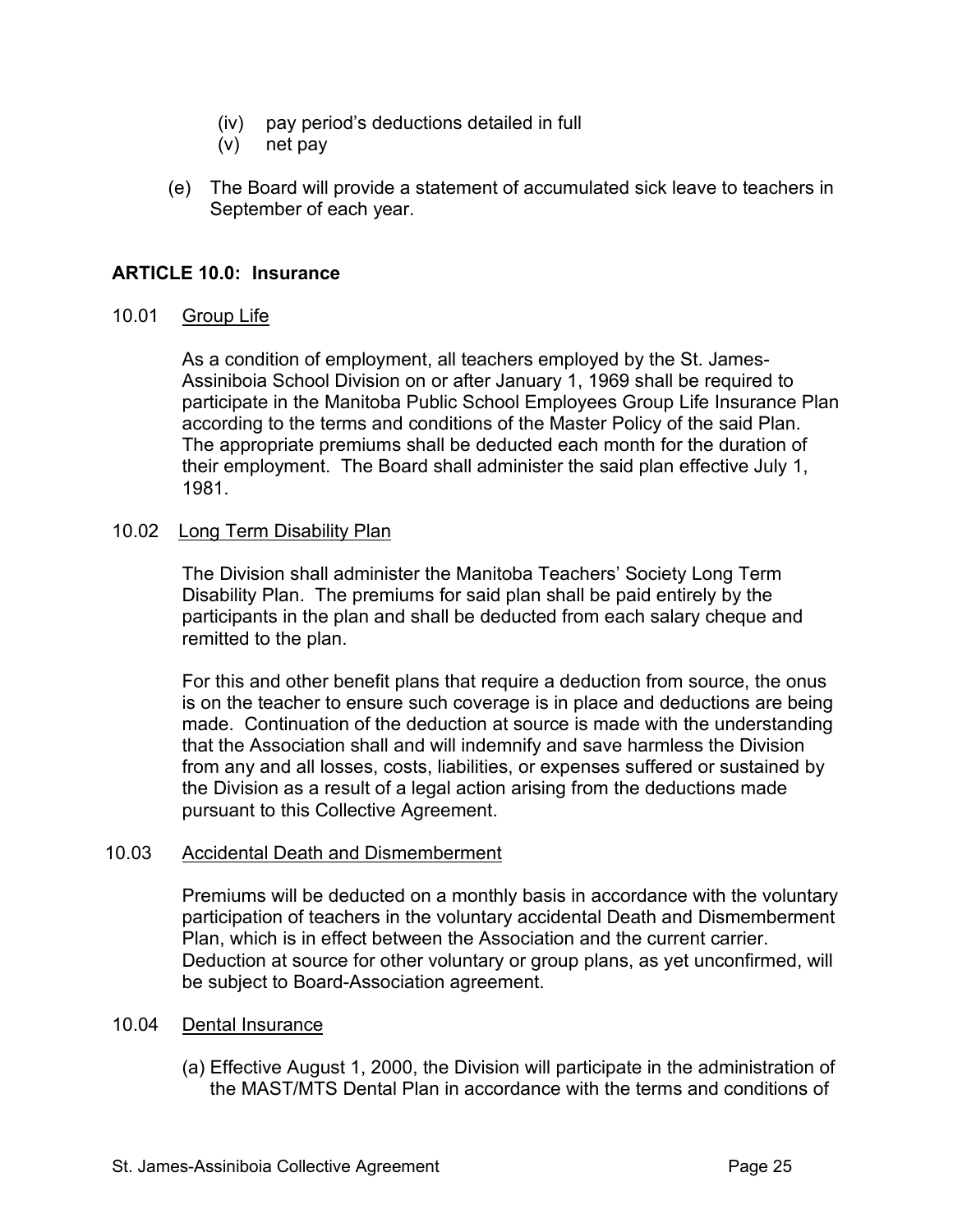the Agreement entered into by the Division and the Association attached hereto as Schedule (the "Dental Plan Agreement").

- (b) All Teachers covered by this Collective Agreement who are employed on a Form 2 or Teacher-General Contract, or Limited Term Teacher-General Contract with a duration of 100 days or greater shall be required to participate in the MAST/MTS Dental Plan unless entitled to elect out of the Dental Plan as may be permitted under the terms thereof.
- (c) The cost of the MAST/MTS Dental Plan will be paid by the Division in accordance with the terms and conditions of the Dental Plan Agreement.
- (d) The Division agrees that the Division's monthly allocation to the Dental Plan on behalf of each Teacher will be the monthly rate for family coverage (that is, entitlement to coverage for a Teacher, his/her spouse, and his/her dependent children, having regard to the definition of spouse and dependent children in the Dental Plan). Provided that prior to the beginning of the plan year a Teacher may elect in prescribed form for reduced coverage as permitted under the terms of the Dental Plan in which case the Division agrees to make monthly payments from this allocation to the teacher as follows:
	- (i) A Teacher with no dependent children or a single parent with no more than one (1) dependent child, who is entitled to and does so duly elect to opt down from family coverage under the Dental Plan to coverage for Teacher and one other family member only, shall receive an amount equal to the difference in the monthly rate between family coverage and coverage for a Teacher and spouse only;
	- (ii) A Teacher with neither spouse nor dependent children who is entitled to and does so duly elect to opt down from family coverage under the Dental Plan to coverage for a Teacher only, shall receive an amount equal to the difference in the monthly rate between family coverage and coverage for a Teacher only;
	- (iii) A Teacher who is entitled to and does so duly elect to opt out of all coverage on the basis that the Teacher's spouse has dental plan coverage, shall receive an amount equal to the monthly rate for family coverage.
- (e) The Association shall, upon the implementation of the plan of dental benefits, indemnify and save harmless the Board from any and all losses, costs, liabilities or expenses suffered or sustained by the Board as a result of legal or governmental action arising from the Permanent Earnings Adjustment of dental plan benefits.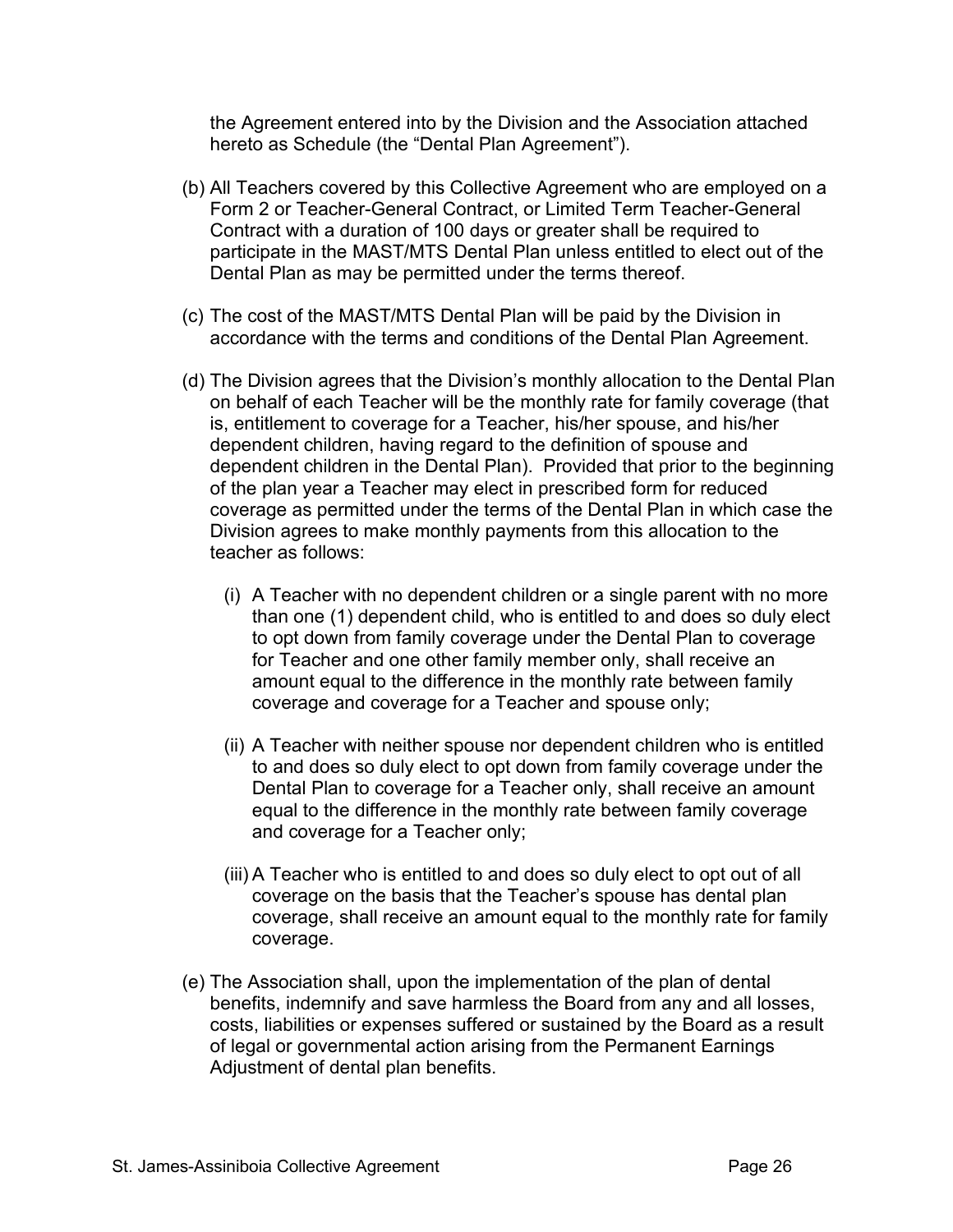## **ARTICLE 11.0: Complaints Re: Teachers**

It is agreed that should the Board receive any serious complaint regarding a teacher in its employ, the Board shall as early as possible communicate in writing said complaint to the teacher concerned and shall, before passing judgement, afford the teacher an opportunity to make a personal presentation of his or her case in refutation. In such a case, the teacher may use a representative to present his or her case.

## **ARTICLE 12.0: Discipline**

The imposition of discipline without just cause by the Division or any agent thereof in the form of written warning(s) and/or suspensions with or without pay shall be subject to the following provisions:

- (a) Where the Division or person(s) acting on behalf of the Division so disciplines any person covered by this Collective Agreement and where the affected person is not satisfied that the discipline is for just cause, the Division's action shall be deemed to be a difference between the parties to or persons bound by this Collective Agreement under Article 15.0 Provisions for Settlement of Disputes.
- (b) When such a difference is referred to a Board of Arbitration under Article 15.0, the Board of Arbitration shall have power to:
	- (i) uphold the discipline
	- (ii) rescind the discipline
	- (iii) vary or modify the discipline
	- (iv) order the Board to pay all or part of any loss of pay and/or benefits in respect of the discipline
	- (v) do one or more of the things set out in sub clauses (i), (ii), (iii), and (iv) above.
- (c) This Article does not apply to teacher assessment and evaluation processes done pursuant to Division policy and practices and amendments thereto, except to the extent that any such assessment or evaluation is used as the basis of or in connection with disciplinary action.
- (d) The Association agrees that the Division or any agent thereof has the right to suspend an employee with or without pay for just cause.
- (e) This Article does not apply to termination of an agreement between a teacher employed by the Division and the Division.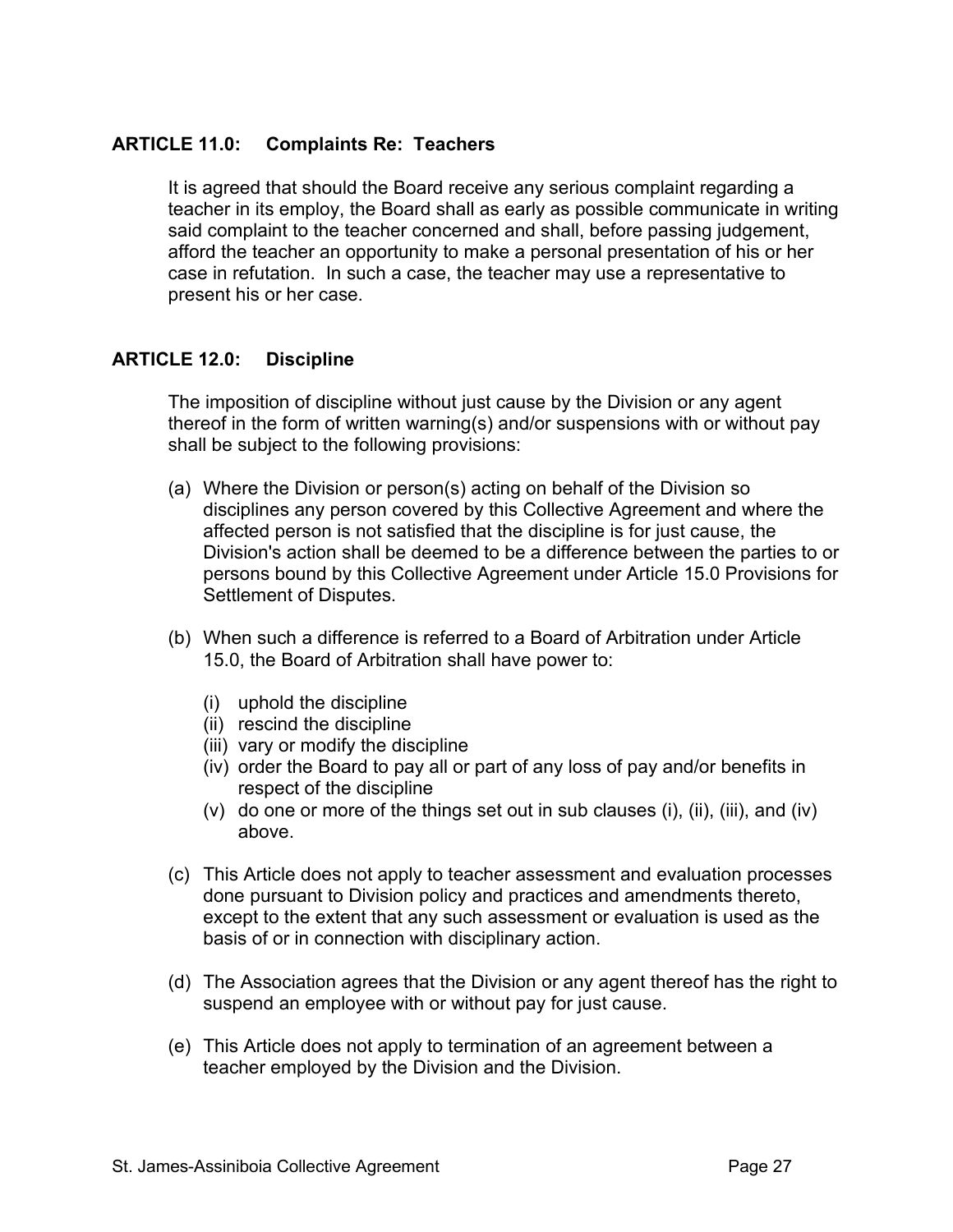(f) The Division shall not use data obtained from GPS (Global Positioning System) technologies to discipline employees.

# **ARTICLE 13.0: Surplus Teachers**

The following procedure re: Surplus Teachers shall be applied to any teacher declared surplus:

- (a) Those teachers having least seniority in the Division as listed in 13.0 (b) shall be identified in sufficient numbers to enable the Board no later than November  $30<sup>th</sup>$  (for layoff at the end of the 1<sup>st</sup> semester or 1<sup>st</sup> term) and May  $1<sup>st</sup>$  (for layoff at the end of the school year) to identify the surplus teachers after taking into account the special subject and program needs of the Board.
- (b) For the purpose of identification of teachers having the least Seniority on the basis of the criteria set up in 13.0 (c) and (d), the names of all teachers whose contract commenced on or after September 1, 1974 shall be placed on a list in the reverse order of seniority with those having the least seniority first. (If necessary, the list may be extended to include the names of teachers whose contracts commenced prior to September 1, 1974).
- (c) Seniority shall be determined on the basis of the following criteria:
	- (i) The length of continuous teaching experience with the Division.
	- (ii) Where teachers have the same length of continuous experience with the Division, the order on the surplus teacher list shall be determined on the basis of total teaching experience with the Division.
	- (iii) Where teachers have the same length of total teaching experience with the Division, the order on the surplus teacher list shall be determined on the basis of total recognized teaching experience in Manitoba.
	- (iv) Where teachers have the same seniority as defined in (i), (ii) and (iii), the order of seniority shall be determined on the basis of total recognized teaching experience.
	- (v) If the length of teaching experience, as defined in (i), (ii), (iii) and (iv), is equal, the teacher to be declared surplus shall be determined by the **Board**
	- (vi) For the purpose of this Article any approved leave of absence of one (1) school year or less duration shall not be deemed to interrupt the continuity of service and the duration of such leave shall be considered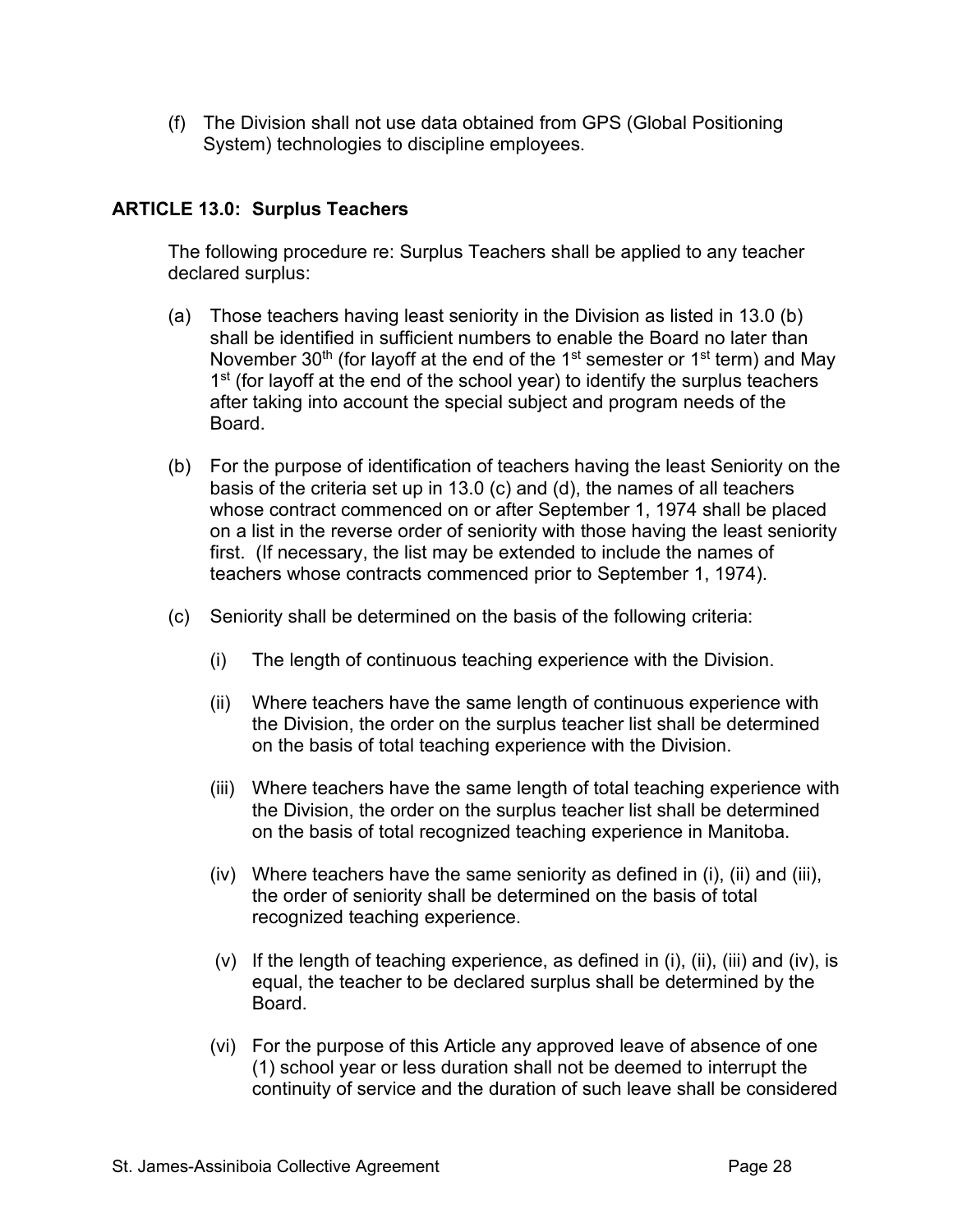as teaching experience for seniority purposes but not for salary purposes.

- (vii) An approved leave of absence in excess of one (1) school year, taken prior to December 31, 1979, shall be deemed not to interrupt the continuity of service and shall be considered as teaching experience for seniority purposes but not for salary purposes.
- (viii) For the purpose of this Article, any approved leave of absence in excess of one (1) school year, taken after December 31, 1979 shall be deemed not to interrupt the continuity of service, but the duration of such leave shall not be considered teaching experience for seniority or salary purposes.
- (ix) For teaching experience, as defined in i) to viii) part-time teaching experience shall be pro-rated.
- (d) A teacher, surplus to one subject area, shall be offered the opportunity to move to another subject area provided the position is available and the teacher has the qualifications and ability to perform the work in that position. Failing this, the teacher shall be placed on the Surplus Teacher List.
- (e) As soon as possible, the Board will notify in writing those teachers who have been identified as surplus and at the same time the Local Association shall be provided with a copy of the Surplus Teacher List. Each teacher shall be permitted a period of five (5) working days after receipt of such Surplus Teacher List to protest in writing any alleged omission or incorrect listing to the Superintendent but such protest shall be confined to errors or changes occurring subsequent to the posting of the previous Surplus Teacher List. In the event the teacher does not file a written protest with the Board within the time stipulated, the list shall be deemed correct.
- (f) Loss of Seniority. A teacher shall lose seniority for any of the following reasons:
	- (i) the teacher resigns;
	- (ii) the teacher becomes employed by another School Board;
	- (iii) the teacher fails to return to work after the termination of any leave granted by the Board;
	- (iv) the teacher is not re-employed within one (1) calendar year after September 30th following the date of layoff;
	- (v) the teacher's contract is terminated for cause;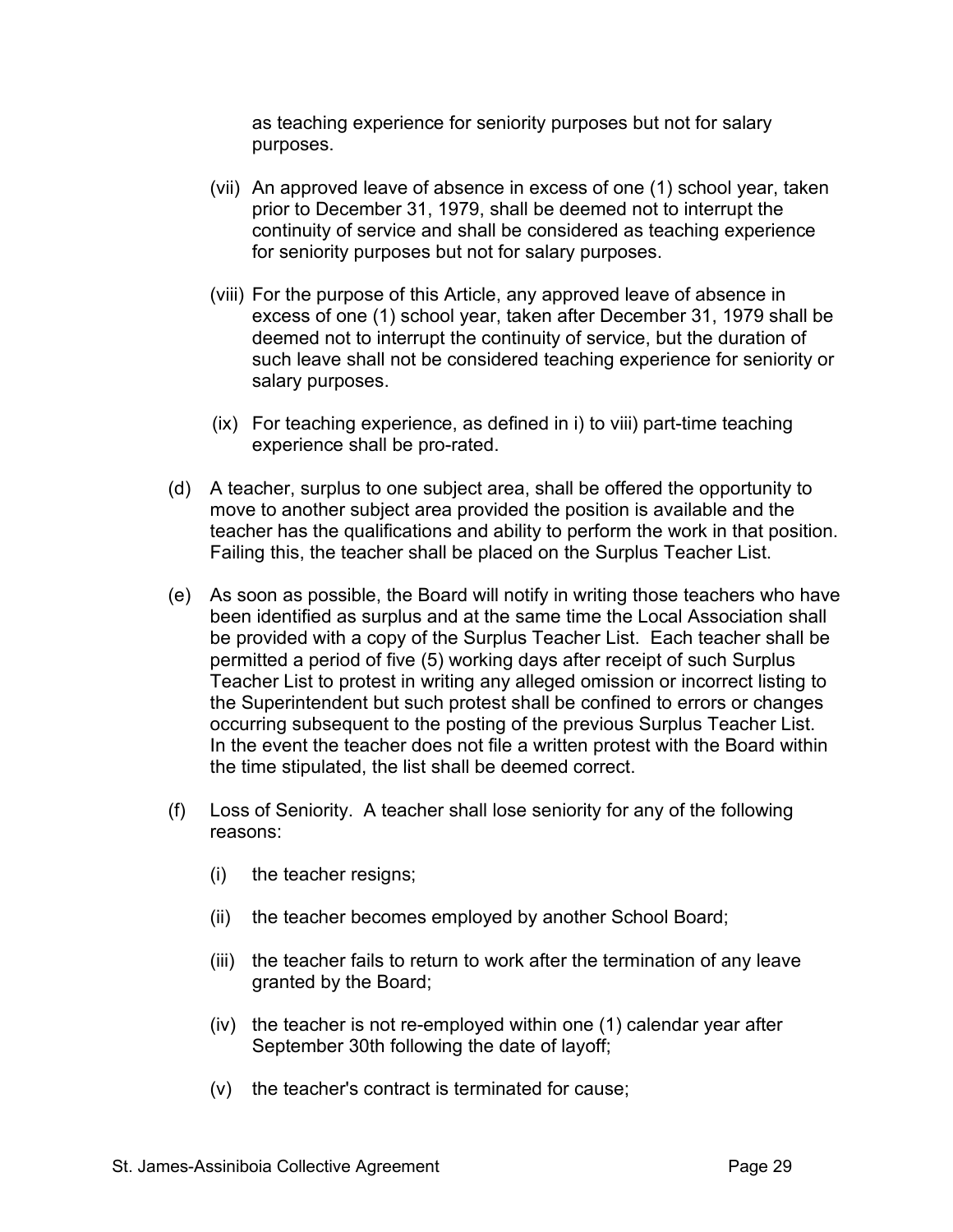- (vi) the teacher fails to comply with Clause (h) of the Article.
- (g) Surplus teachers whose contracts have been terminated will be placed on a re-employment list. Teachers placed on the re-employment list shall be rehired in the reverse order of their seniority, if the teacher so affected has the qualifications and ability to perform the work.
- (h) (i) Any teacher on the re-employment list who refuses to accept a position for which the teacher has the qualifications and the ability to perform the work under 13.0 (g) forfeits all rights of seniority and reemployment.
	- (ii) Notice of recall to a teacher who has been placed on the reemployment list shall be made by registered mail to the last known address of the teacher filed by the teacher. If the teacher fails to reply within seven (7) calendar days of such recall notice, then the teacher shall be withdrawn from the re-employment list and the Board shall recall the teacher next in line according to Clause (g) of this Article.
	- (iii) No new teachers may be hired by the Board to fill vacant positions while there are teachers on the re-employment list having the ability and qualifications required for those positions.
- (i) If the Board terminates the contract of a teacher because that teacher is surplus, the Board shall, at the request of the teacher, provide the teacher with a letter to this effect.
- (j) Notwithstanding any other provision of this agreement, the provisions of a) through i) shall not apply to a full-time teacher where an Agreement (Teacher-General Contract), between the full-time teacher and the Board has not been in effect for more than one (1) year with the St. James-Assiniboia School Division, or to a part-time teacher (as defined in Article 7.03) where an Agreement (Form 2 or Teacher-General Contract), between the part-time teacher and the Board has not been in effect for more than three (3) years with the St. James-Assiniboia School Division, or to a teacher employed for less than one (1) school year, on the express written understanding that the teacher will not after the completion of such time, be employed by the Board.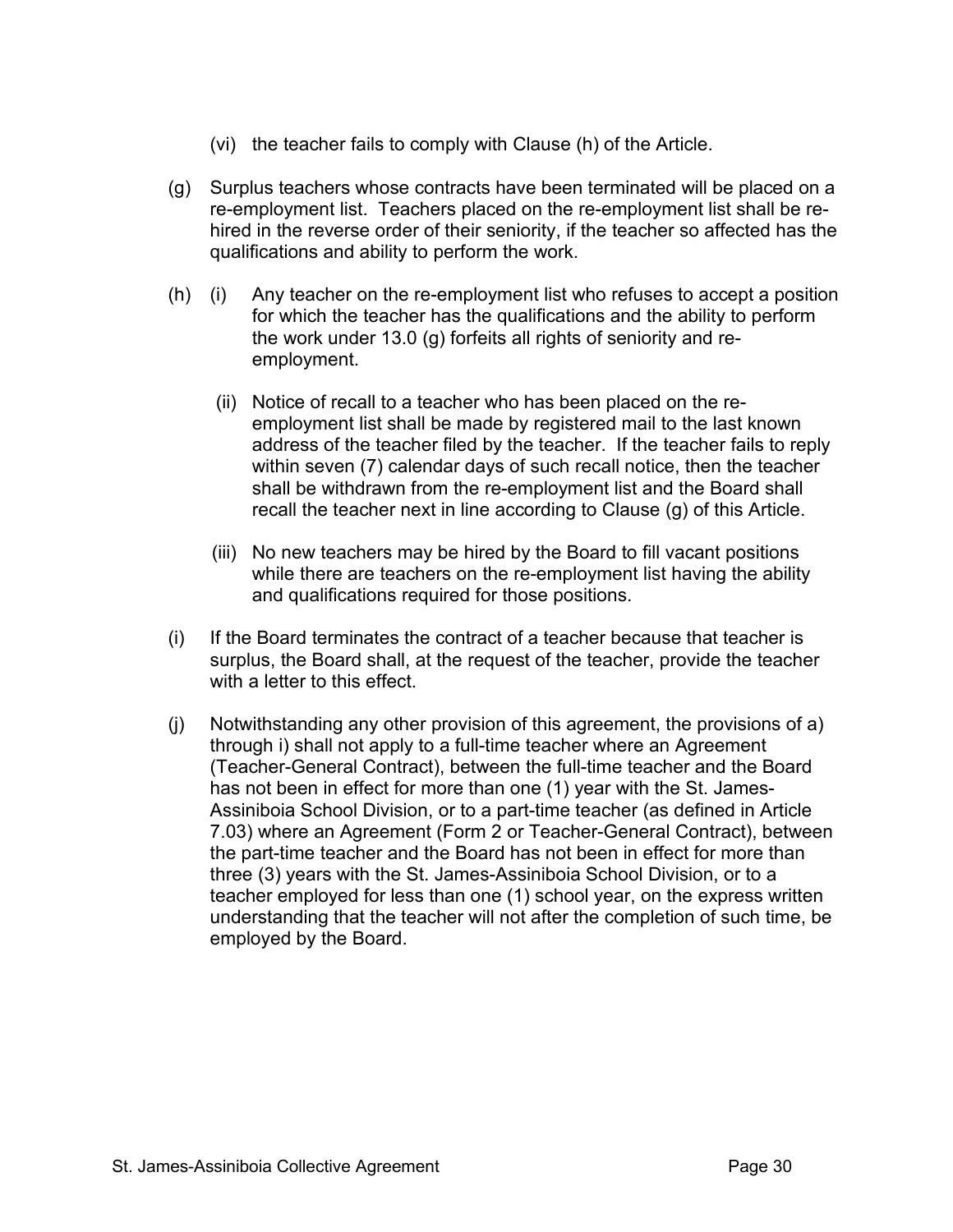# **ARTICLE 14.0: Board/Association Liaison Committee**

A Division/Association Liaison Committee shall meet at the request of either party to discuss matters of mutual interest.

While the committee may consider questions relating to the content, application or meaning of the collective bargaining agreement, matters pertaining to collective bargaining directly are outside the scope of this committee. The Committee shall consist of three representative of the Board plus the Superintendent and three representatives of the Association plus the President.

## **ARTICLE 15.0: Settlement of Disputes**

Where there is a dispute between the parties to or persons bound by the Agreement or on whose behalf it was entered into, concerning its meaning, application or violation, the aggrieved party shall, within 35 teaching days from the date on which the grievor became aware of the event giving rise to the dispute or alleged violation, whichever is later, notify the other party in writing stating the nature and particulars of the dispute and the solution sought. If the party to the Collective Agreement claims that the time limit imposed under the Collective Agreement has not been complied with, the parties shall proceed to appoint the Arbitration Board and, if the Arbitration Board is satisfied that the irregularity with respect to the time limit has not prejudiced the parties to arbitration and will not affect the merits of the matter submitted to the Arbitration Board, it may, on application of any party to the arbitration, declare that the irregularity does not affect validity of the decision of the Arbitration Board and the declaration is binding on the parties to the arbitration and on any person affected by the decision of the Arbitration Board.

In accordance with the above timelines, the grievor and/or the Association shall notify the Superintendent, in writing, of the nature and particulars of the dispute and the resolution sought. The Superintendent shall issue a decision in writing to the griever and/or the Association within ten (10) teaching days after receipt of the grievance.

Failing satisfactory settlement with the Superintendent, or failing receipt of the Superintendent's decision, the grievor and/or the Association may take the matter up with the Board.

A hearing for the presentation of the grievance to the Board shall be held at the next regularly scheduled Board meeting. The Board shall render its decision within ten (10) teaching days following the hearing.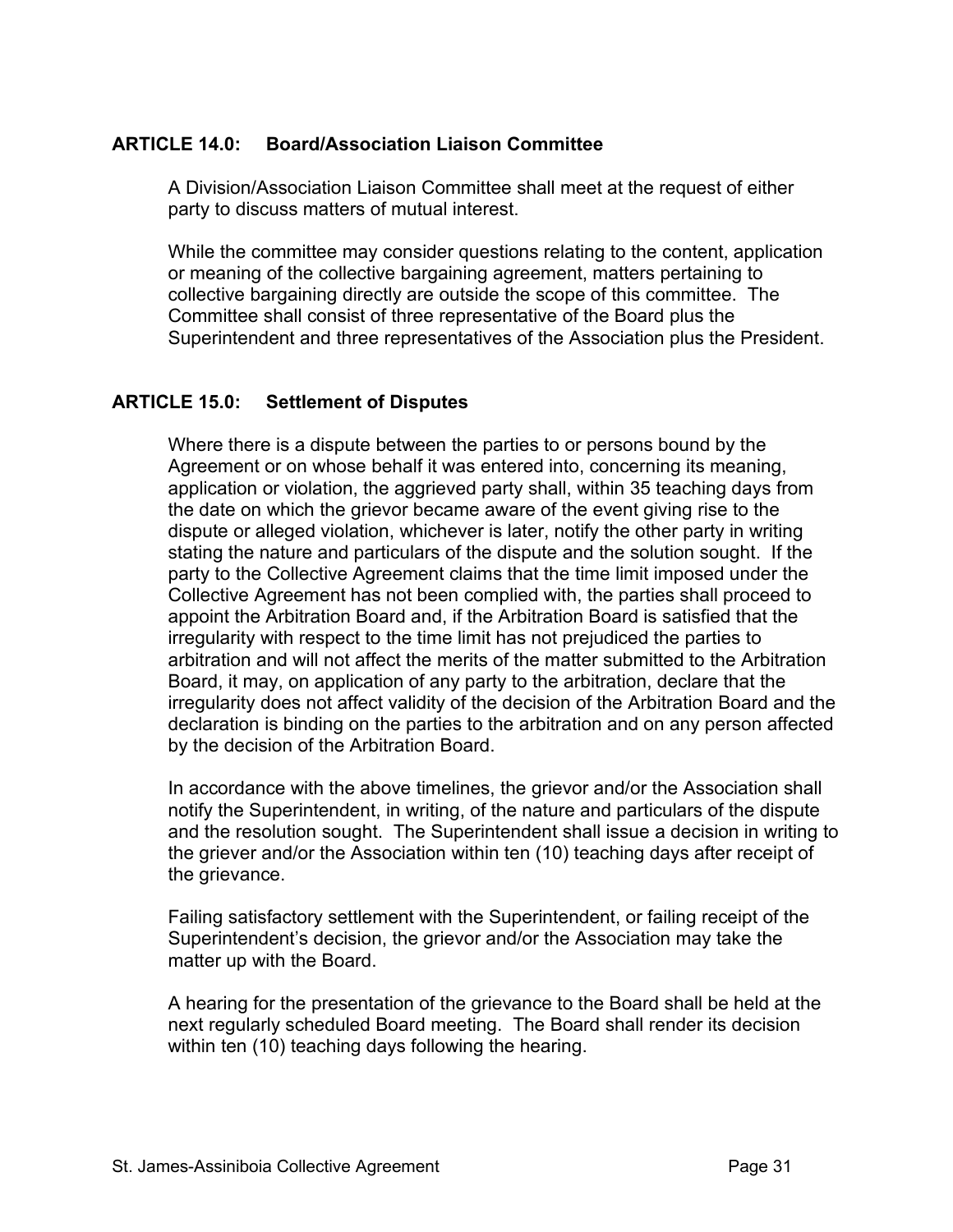If the dispute is not settled within ten (10) teaching days from the date of the hearing with the Board or the Board notifies the Association in writing of its desire to have the difference negotiated, the dispute shall, upon the written request of either party, be submitted to an arbitrator or an Arbitration Board as herein prescribed.

Within ten (10) teaching days of the delivery of the written request to settle the difference by arbitration, each party shall nominate one member, ready, willing and able to sit on the Arbitration Board, and the two members so selected shall, within a further period of ten (10) teaching days nominate the Chairperson, ready, willing and able to serve in the capacity of the Chairperson of the Arbitration Board. In the event of the failure of the two first mentioned members of the Board to agree upon the Selection of a Chairperson, the matter shall be referred by them to the Labour Board who shall choose the Chairperson.

PROVIDED THAT: If the Board and the Association, after delivery of the written request to settle the grievance by arbitration and before the expiration of the ten (10) teaching days period prescribed for the selection of their respective nominees, agree that the difference shall be settled by a single named arbitrator, the arbitrator so selected shall have the like authority as the Arbitration Board to make a final settlement of the difference and shall act in the place and stead of the Arbitration Board.

If the parties elect to follow the procedure entailing the appointment of an Arbitration Board, then, in the event of any vacancy on the Arbitration Board occurring by reason of death, incapacity or resignation, or any other reason, such vacancy shall be filled in the same manner as is provided herein for the establishment of the Arbitration Board in the first instance.

PROVIDED THAT: If the parties elect to utilize the alternative procedure herein provided, namely the joint selection of a single arbitrator, and if that arbitrator should resign or die before completing the performance of his/her duties, the parties shall revert with respect to the dispute concerned, to their respective positions as of the date on which the written request to arbitrate the dispute was delivered.

The Board of Arbitration shall enter upon its duties within ten (10) days after the appointment of the Chairperson, unless otherwise mutually agreed by the parties, and shall render its decision as soon thereafter as possible. If the dispute is referred to a single arbitrator, he/she shall enter upon the duties undertaken by him/her within ten (10) days after his appointment, unless otherwise mutually agreed by the parties, and shall render his/her decision as soon thereafter as possible.

The decision of the Arbitration Board (or of the single arbitrator when the alternative procedure has been invoked) shall be limited to the dispute or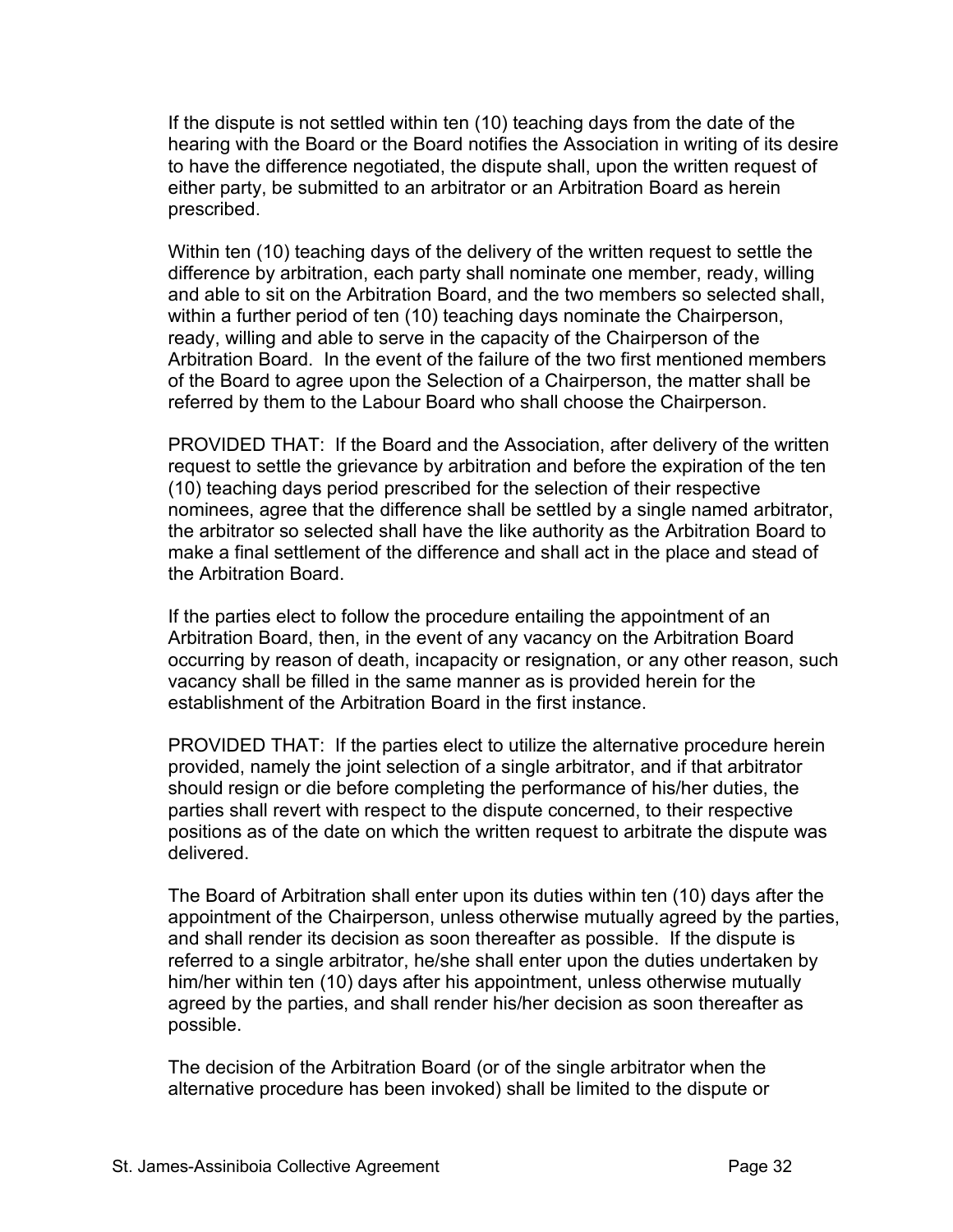question contained in the statement or statements submitted by the parties, and the decision shall not change, add to, vary or disregard any provision of this Agreement.

Decisions of the majority of the members of the Arbitration Board (or the decision of the single arbitrator) made under the authority of this Arbitration Clause, shall be final and binding upon the parties to this Collective Agreement and all persons upon whom the Collective Agreement is binding.

# **ARTICLE 16.0: Interest on Back Pay**

The Division shall pay the members of the Association interest on the gross amount of any retroactive pay which may be paid to such members less the amount of any statutory deduction for Canada Pension, Employment Insurance, and Income Tax due with respect to that pay.

The interest shall be computed at the lesser of the rate equal to that paid by the Royal Bank of Canada Day-to-Day Savings Account at the time of contract signing or the average rate at which the Division borrowed funds during the twelve-month period preceding the contract signing date.

## **ARTICLE 17.0: Preparation Time**

It is expected and shall be the responsibility of each teacher to utilize preparation time in a productive, efficient manner towards fulfilling the educational needs of students.

Each teacher shall be entitled to an equivalent of six (6) regular teaching periods per six (6) day cycle for preparatory work as scheduled within his or her school timetable. Preparation time shall be scheduled in blocks of not less that thirty (30) minutes and be exclusive of recess.

Part-time teachers will be provided preparation time on a pro-rated basis based upon the percentage of their teaching assignment.

## **ARTICLE 18.0: Extra-Curricular Activities**

(a) "Extra-curricular activities" means student-related athletic, social, recreational and cultural activities, occurring outside the normal school day, but does not include activities related to academic or instructional matters or curriculum subjects outside the normal school day, whether such occur alone or with students, parents or administrative staff, such as (without limitation) staff meetings, parent/teacher meetings, committee work, in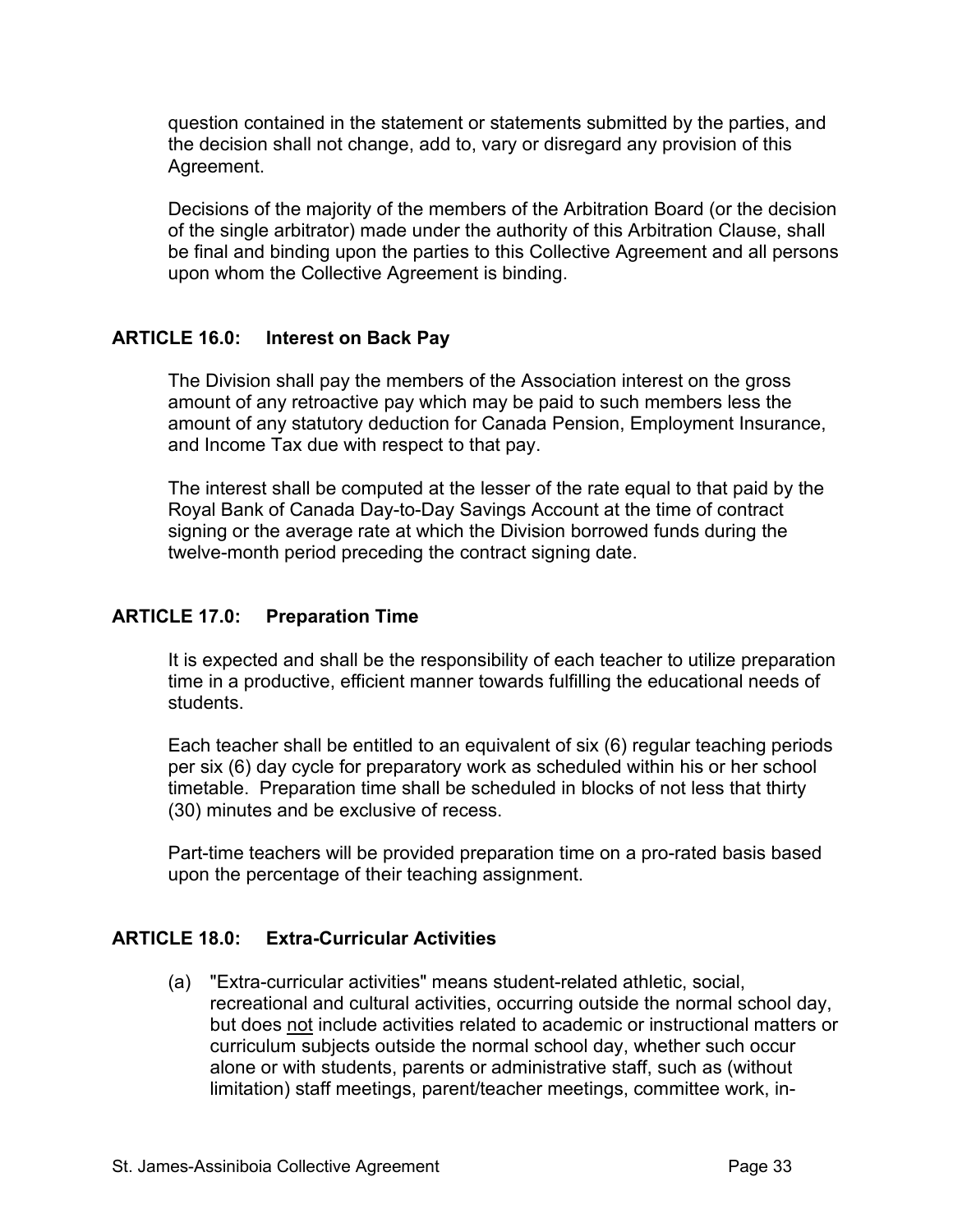service sessions, marking and setting examinations, or marking school assignments.

- (b) The parties acknowledge the importance of extra-curricular activities as an integral part of each student's educational experience.
- (c) An eligible extra-curricular activity is an activity, which has received prior approval from the school principal.
- (d) (i) In any school year (as per the Minister of Education's definition) a teacher will be entitled to a paid leave of absence of one-half day for twenty-five (25) hours of eligible extra-curricular activities to a maximum of four (4) half days. Hours not meeting the minimum requirement (of 25 hours) can be carried over to the next school year.
	- (ii) The date for such leave shall be agreed upon between the principal and the teacher and such additional day shall not be cumulative beyond the current school year. However, the two half days may be used up to December 15 of the following school year. The teacher shall provide at least two weeks notice of the request to the principal.
	- (iii) Should coverage for the teacher's assignment be necessary for the date agreed upon the Board shall provide a substitute teacher at no cost to the teacher.
- (e) Teachers authorized to engage in approved extra-curricular activities shall be reimbursed for their proven reasonable and actual out-of-pocket expenses.
- (f) Extra-curricular activities shall be considered voluntary.

## **ARTICLE 19.0: Uninterrupted Meal Period**

Every teacher, except in the cases of emergency or other unforeseen similar circumstances, is entitled to and shall receive an uninterrupted meal period of a minimum of 55 minutes between 11:00 a.m. and 2:00 p.m. each school day.

## **ARTICLE 20.0: Freedom from Violence**

The parties recognize the principle that all teachers should have a working environment free from physical violence, verbal abuse or the threat of physical assault and both parties shall make reasonable efforts to maintain this goal. This section is subject to the Public Schools Act and regulations thereto and is not intended to abrogate any management rights with respect to the student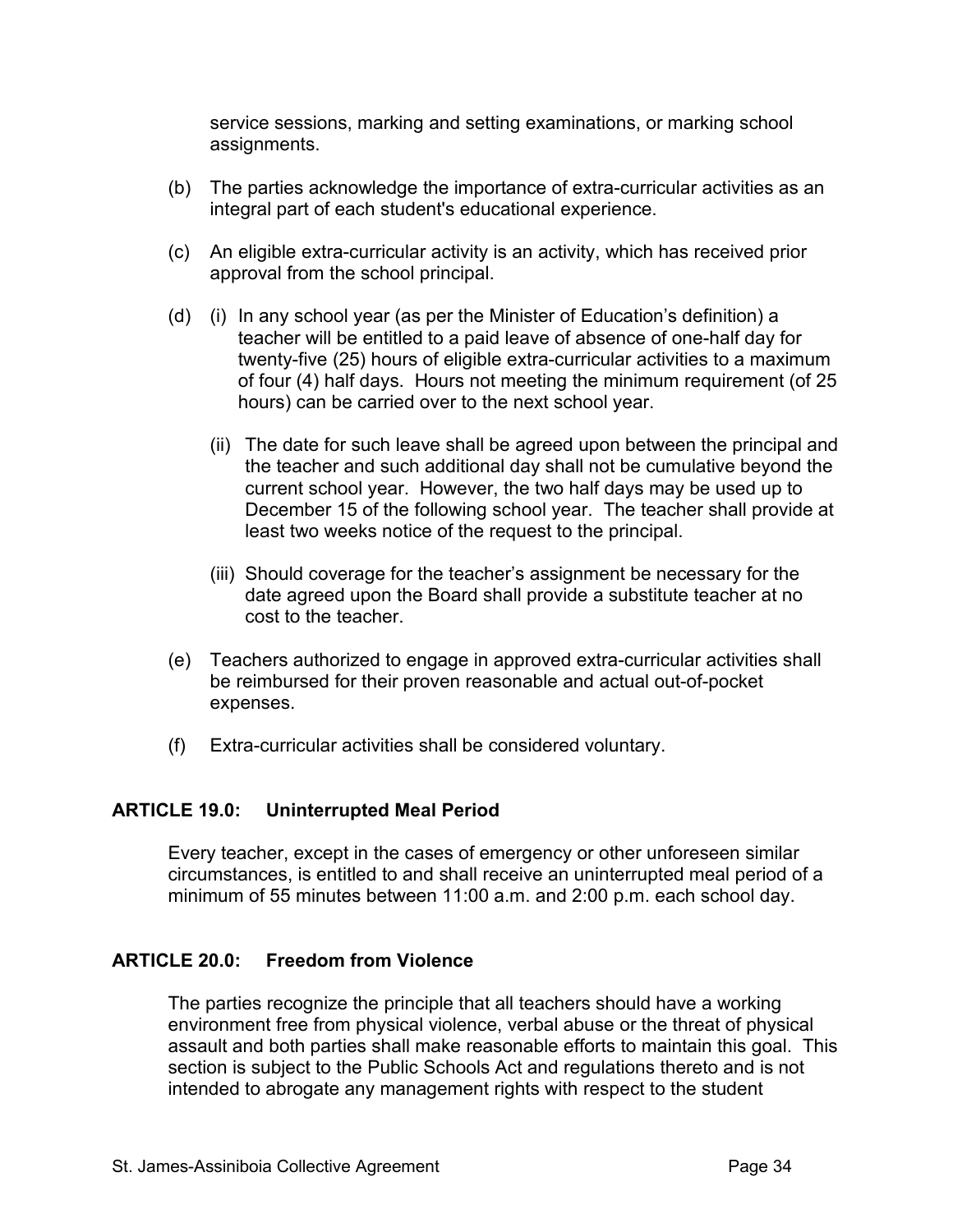disciplinary process. Teachers shall not have the right to grieve individual student disciplinary decisions made by the school administration.

# **ARTICLE 21.0: Consecutive Term Contracts**

A teacher who has taught for two full consecutive years for the school division under a Limited Term Teacher-General Contract, and who accepts employment as a teacher for the school division for a third full consecutive year;

- (a) in that third year, the teacher will be employed under Teacher-General agreement; and
- (b) those two full years of service under the Limited Term Teacher Contract will be deemed, for the purposes of accumulating unused sick leave and determining length of service as a teacher, to have been completed under that Teacher-General agreement.

A teacher is considered to have completed a full year of service if he or she has taught full-time or part-time under a single Limited Term Teacher agreement from the first teaching day of a fall term to the last teaching day of the next following spring term.

## **ARTICLE 22.0: Declaration**

Dated at St. James-Assiniboia, this \_\_\_ day of \_\_\_\_\_\_\_\_\_\_\_\_\_\_, 2021

Signed and agreed on behalf of the St. James-Assiniboia School Division

Chair of the Board Secretary-Treasurer/Chief Financial Officer

Signed and agreed on behalf of the St. James-Assiniboia Teachers' Association of the Manitoba Teachers' Society

President Secretary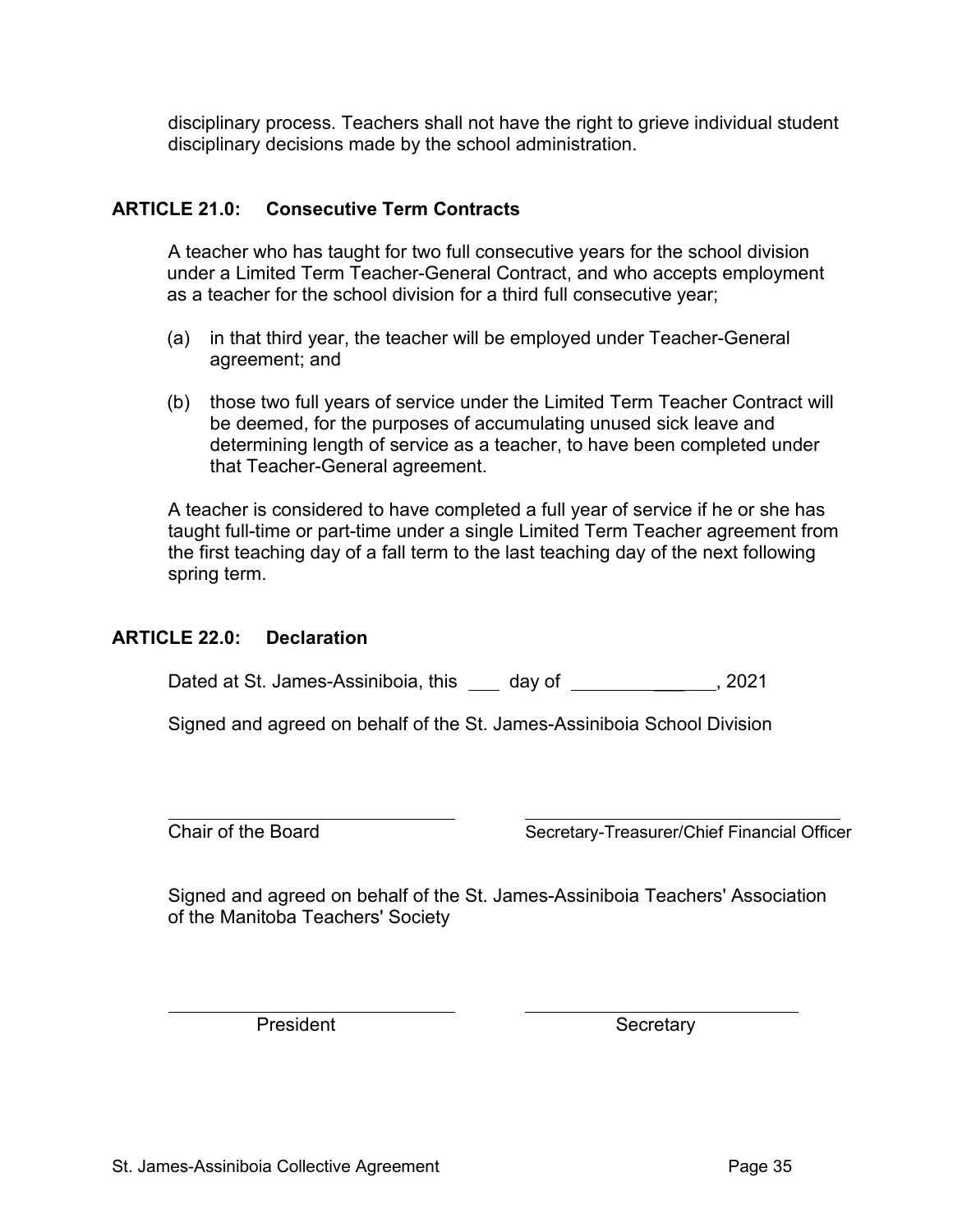# **APPENDIX "A"**

Full-time teachers who are timetabled for 50% or more of their teaching periods in educable mentally handicapped classes and/or occupational entrance classes and/or trainable mentally handicapped classes, and Resource Teachers, and who have a Special Education Certificate acceptable to the Department of Education shall receive \$842.00 above salary as provided in Article 4.01. This clause shall not apply to any teacher who comes on staff after January 1, 1981.

# **APPENDIX "B"**

## Article 4.06 Department Heads and Program Implementation Assistants

(a) Secondary Department Heads

A Secondary Department Head employed as such as at June 30, 1994 shall receive an allowance as per the schedule below, in addition to the salary provided in Article 4.01:

Base \$1005 Per F.T.E. \$169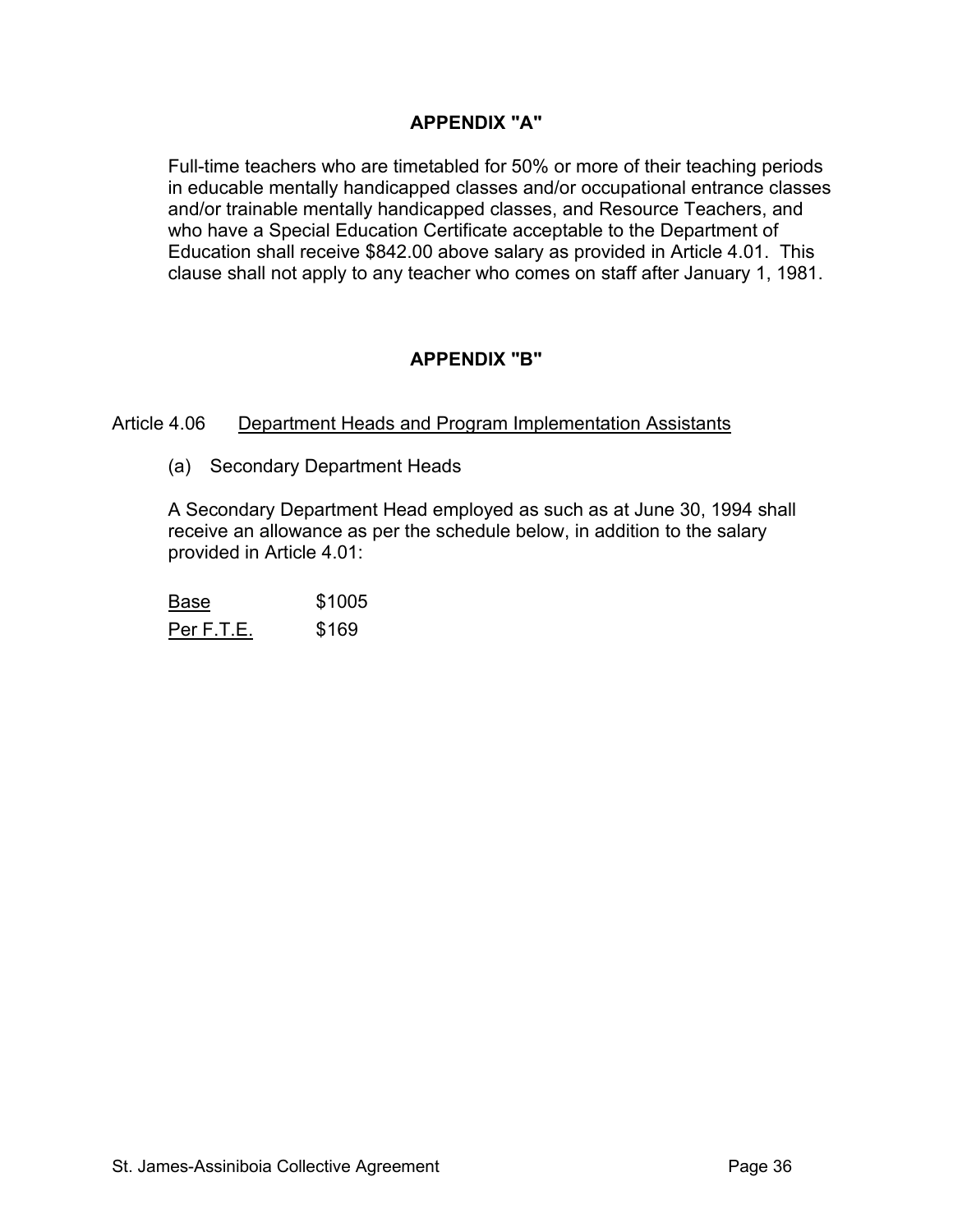#### LETTER OF UNDERSTANDING BETWEEN

#### THE ST. JAMES-ASSINIBOIA SCHOOL DIVISION AND THE ST. JAMES-ASSINIBOIA TEACHERS' ASSOCIATION

#### ADVANCE NOTICE OF RETIREMENT/RESIGNATION GRATUITY

This letter of understanding shall be in force and effect from the date of ratification until June 30, 2022.

The parties agree that teachers, with at least ten years of service in the Division, who provide written notice to the Board of their intention to retire or resign at the completion of a given school year shall be given an advance notice gratuity in accordance with the following schedule:

- \$1,000.00 if written notice is provided and received no later than the last weekday, on which the Board Office is open, in March of the year in which the employee is to resign or retire.
- \$2,000.00 if written notice is provided and received no later than the last weekday, on which the Board Office is open, in February of the year in which the employee is to resign or retire.

Payment of such resignation gratuity for teachers not retiring shall be made on June 30.

Payment of such retirement gratuity shall be made, at the option of the employee, on the effective date of his/her retirement, or January 1 of the year following his/her retirement.

A retiring teacher who wishes to have his/her retirement gratuity placed into an RRSP shall notify the Board and complete any prescribed forms.

Dated at St. James-Assiniboia this day of **constructs**, 2021.

Signed and agreed on behalf of the St. James-Assiniboia School Division

\_\_\_\_\_\_\_\_\_\_\_\_\_\_\_\_\_\_\_\_\_\_\_\_\_ \_\_\_\_\_\_\_\_\_\_\_\_\_\_\_\_\_\_\_\_\_\_\_\_\_ Chair of the Board Secretary-Treasurer/Chief Financial Officer

Signed and agreed on behalf of the St. James-Assiniboia Teachers' Association of The Manitoba Teachers' Society.

 $\mathcal{L}_\text{max}$  , and the contract of the contract of the contract of the contract of the contract of the contract of the contract of the contract of the contract of the contract of the contract of the contract of the contr

President **Secretary**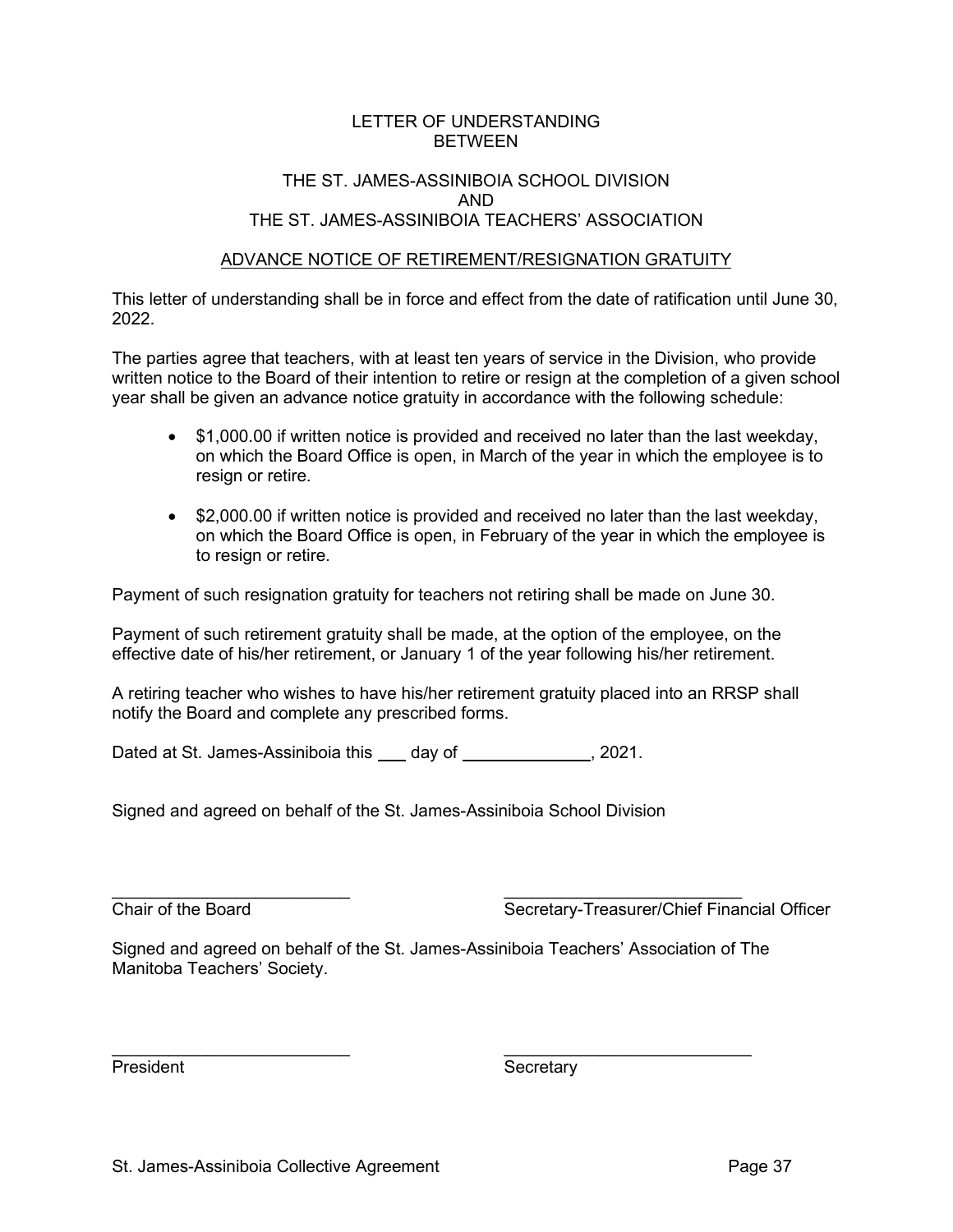#### LETTER OF UNDERSTANDING

#### BETWEEN:

#### THE ST. JAMES-ASSINIBOIA SCHOOL DIVISION AND THE ST. JAMES-ASSINIBOIA TEACHERS' ASSOCIATION

#### Re: Deferred Salary Leave Plan

PURSUANT to discussions between the St. James-Assiniboia School Division and the St. James-Assiniboia Teachers' Association:

IT IS AGREED by both parties that the following points are clarifications of the master "Plan":

- 1. That the deadline date for Applications is March  $31^{st}$ ;
- 2. That where reference is made to a "Committee", that the Committee be comprised of the Secretary-Treasurer and the President of the Teachers' Association;
- 3. That where an agreement cannot be reached by the Committee members, that the Secretary-Treasurer shall have the final word;
- 4. That under 4.7 POSITION ON RETURN FROM LEAVE, the last sentence shall read as follows:

"On return from the Leave of Absence, the teacher will not be guaranteed the same grade of subjects as those being taught by him/her prior to leave of absence and must be prepared to accept any placement on staff that may be available and for which he/she has the qualifications and ability to perform the work."

IT IS FURTHER UNDERSTOOD that a copy of this Letter of Understanding will be attached to each Application so as to provide each applicant with a clear understanding of all the terms outlined in the "Plan".

 $\_$  , and the set of the set of the set of the set of the set of the set of the set of the set of the set of the set of the set of the set of the set of the set of the set of the set of the set of the set of the set of th

\_\_\_\_\_\_\_\_\_\_\_\_\_\_\_\_\_\_\_\_\_\_\_\_\_\_\_\_ \_\_\_\_\_\_\_\_\_\_\_\_\_\_\_\_\_\_\_\_\_\_\_\_\_\_\_\_

Dated this \_\_\_\_\_ day of \_\_\_\_\_\_\_\_\_\_\_\_\_\_\_\_\_\_, 2021.

Chair of the Board President, Teachers' Association

Secretary-Treasurer/Chief Financial Officer Secretary, Teachers' Association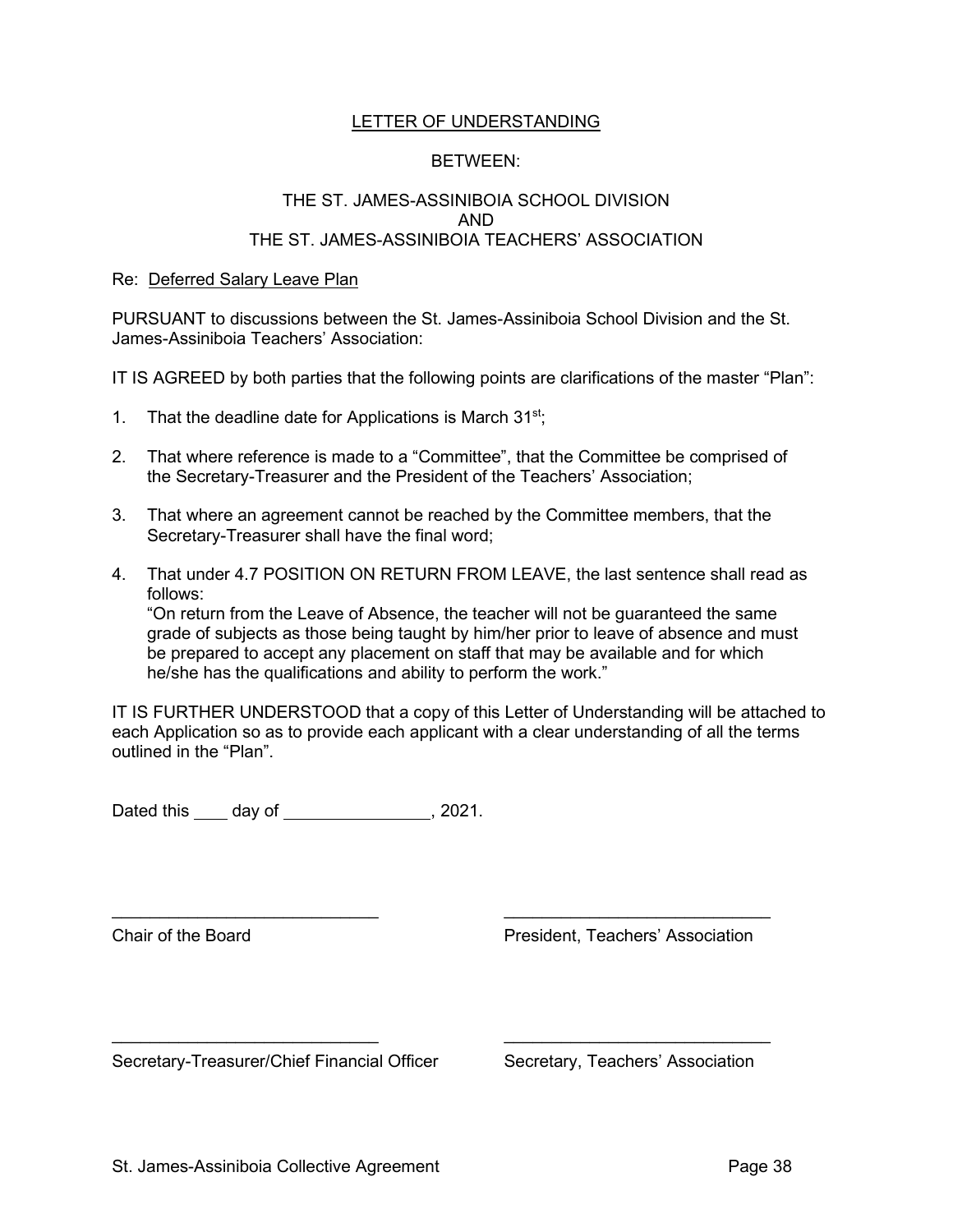#### LETTER OF UNDERSTANDING

#### BETWEEN

#### THE ST. JAMES-ASSINIBOIA TEACHERS' ASSOCIATION AND THE ST. JAMES-ASSINIBOIA SCHOOL DIVISION

Re: Pursuant to discussions between the St. James-Assiniboia Teachers' Association and the St. James-Assiniboia School Division:

It is agreed that the St. James-Assiniboia School Division will administer, on behalf of the St. James-Assiniboia Teachers' Association, a Short Term Disability Plan subject to the following conditions:

- 1. As a condition of employment, all teachers engaged by the Division shall be required to participate in the plan.
- 2. The Association agrees to indemnify and save harmless the St. James-Assiniboia School Division from and against all liabilities (whether accrued, actual, contingent or otherwise) and claims and demands whatsoever of or in connection with the Division's agreement to undertake administration of the Short Term Disability Plan.
- 3. The Division's responsibility shall be limited to the collection of Plan fees, remittance of the said fees to the insurer and verifying information on employee applications for benefits.
- 4. The Division will apply for, and remit in full to the Association any additional Employment Insurance rebates available because of the implementation of this Plan.

\_\_\_\_\_\_\_\_\_\_\_\_\_\_\_\_\_\_\_\_\_\_\_\_\_\_\_\_ \_\_\_\_\_\_\_\_\_\_\_\_\_\_\_\_\_\_\_\_\_\_\_\_\_\_\_\_

 $\_$  , and the set of the set of the set of the set of the set of the set of the set of the set of the set of the set of the set of the set of the set of the set of the set of the set of the set of the set of the set of th

Dated this  $\_\_\_$  day of  $\_\_\_\_\_\_\_\_\_\$ , 2021.

Chair of the Board President, Teachers' Association

Secretary-Treasurer/Chief Financial Officer Secretary, Teachers' Assocation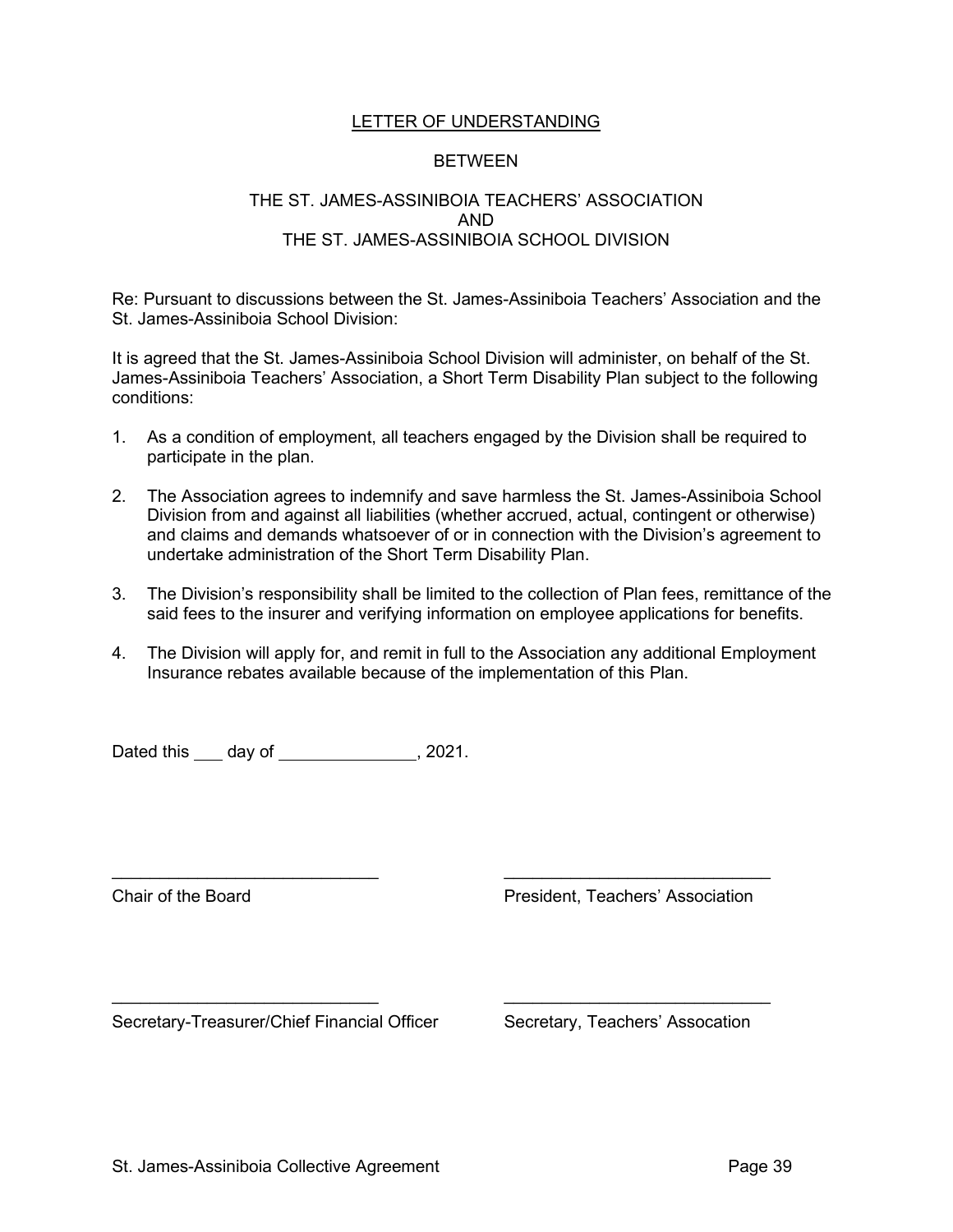**THIS COLLATERAL AGREEMENT** made this day of **or all and the set of the set of the set of the set of the set of the set of the set of the set of the set of the set of the set of the set of the set of the set of the set of** 

**BETWEEN:**

#### **THE ST. JAMES-ASSINIBOIA SCHOOL DIVISION**

(hereinafter referred to as the *"Division"*)

OF THE FIRST PART,

- and -

# **THE ST. JAMES-ASSINIBOIA TEACHERS' ASSOCIATION OF THE MANITOBA TEACHERS' SOCIETY**

(hereinafter referred to as the *"Association"*)

OF THE SECOND PART.

**WHEREAS** pursuant to a certain collective agreement dated *we refer than all purposes*, made between the Division and the Association, the Division has agreed to participate in the administration of the Manitoba Public School Employees Dental & Extended Health Benefits Plan (the *"Plan"*) for all of the eligible employees (the *"Employees"*) as described by the Manitoba Public School Employees Dental & Extended Health Benefits Plan Trust (the *"Trust"*) in the employ of the Division; and

**WHEREAS** the Division and the Association desire to set forth the terms and conditions under which the Division shall so participate in the administration of the Plan; and

**WHEREAS** pursuant to a certain agreement made between the Manitoba School Boards Association, the Manitoba Teachers' Society and the Trust, the Trust is responsible for the formulation, implementation and operation of the Plan.

**NOW THEREFORE THIS AGREEMENT WITNESSETH** that in consideration of the premises and the mutual covenants herein contained, the parties hereto hereby agree as follows:

- 1. The preamble hereto shall form an integral part hereof.
- 2. The terms and conditions of the Plan shall be as formulated by the Trust.
- 3. Subject to the terms of the Agreement, the Division and the Association shall comply with any administrative or underwriting requirements in respect to the Plan stipulated by the Trust and/or by the insurer appointed by the Trust to administer the Plan.
- 4. The Division shall make the following payments:
	- a) Subject to paragraph (b) which follows; for September, 2018, the Division shall pay monthly \$116.00 on behalf of each Employee in respect of the Dental plan and/or \$134.00 on behalf of each Employee in respect of the Extended Health plan, said \$103.50 and \$115.75 being the monthly rates for family coverage under each plan. Such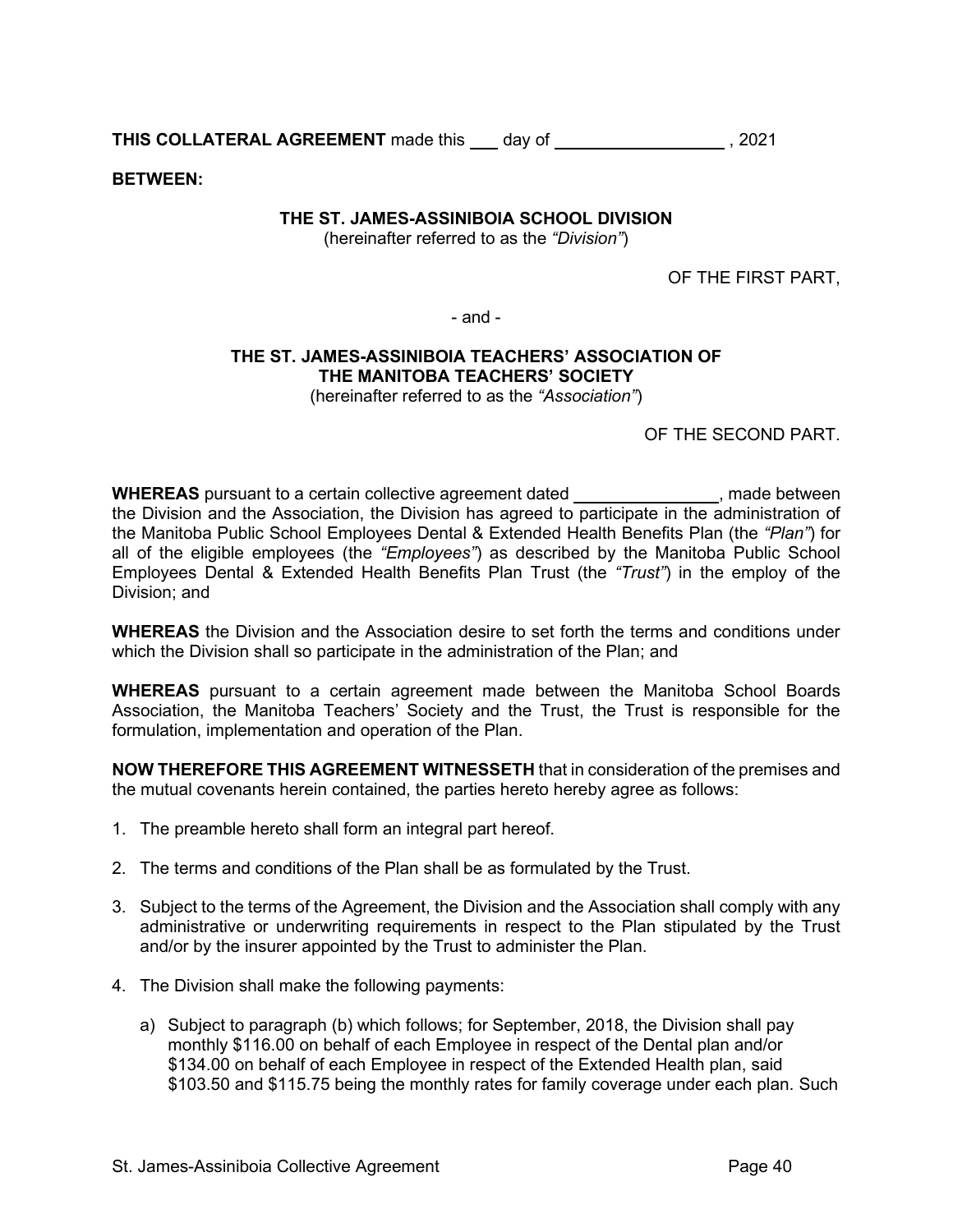payments shall be made to the Trust or to such party as the Trustees shall designate in writing.

- b) Where an Employee is entitled to and has so elected for reduced coverage, as permitted under the terms of the Plan, that is, coverage for Employee and one dependent (spouse or child) only, or for Employee only, or for no coverage in the event of the Employee having alternate employer-sponsored group dental or health coverage, as the case may be, the Division shall pay to the employee the difference in the monthly rate under each plan between family coverage and the coverage elected by the Employee.
- c) For each year thereafter, the Division shall pay monthly on behalf of each Employee an amount not to exceed the amount payable by the Division for each Employee in the preceding year (taking into account payments referred to in both sub-paragraphs (a) and (b) of this paragraph 4) increased or decreased by a percentage equivalent to the percentage negotiated or awarded on average for the salary schedule of the Employees in the current year.
- 5. It is understood and agreed by the Association that any eligible Employees employed on or after the effective date of the implementation of the Plan shall be required to participate in the Plan unless entitled to elect out of the Plan as may be permitted under the terms thereof.
- 6. This Agreement may be terminated by either of the parties hereto effective the first day of September of a particular calendar year provided that not less than 12 months written notice of such termination is given by the party terminating this Agreement to the other party hereto.
- 7. Any notice required or permitted to be given hereunder shall be deemed to be effectively given if mailed by registered mail, postage prepaid or delivered by bonded carrier to the parties at the following addresses:

| To the Division:    | ST. JAMES-ASSINIBOIA SCHOOL DIVISION<br>2574 Portage Ave<br>Winnipeg MB R3J 0H8             |
|---------------------|---------------------------------------------------------------------------------------------|
| To the Association: | ST. JAMES-ASSINIBOIA TEACHERS' ASSOCIATION<br>203 - 2639 Portage Ave<br>Winnipeg MB R3J 0P7 |

and if mailed as aforesaid, shall be deemed to have been given on the fifth business day next following that upon which the letter containing such notice was posted.

- 8. Time shall be of the essence of the Agreement which Agreement shall be governed by the laws of the Province of Manitoba.
- 9. This Agreement shall be binding upon and shall inure to the benefit of the parties hereto and their respective successors and assigns.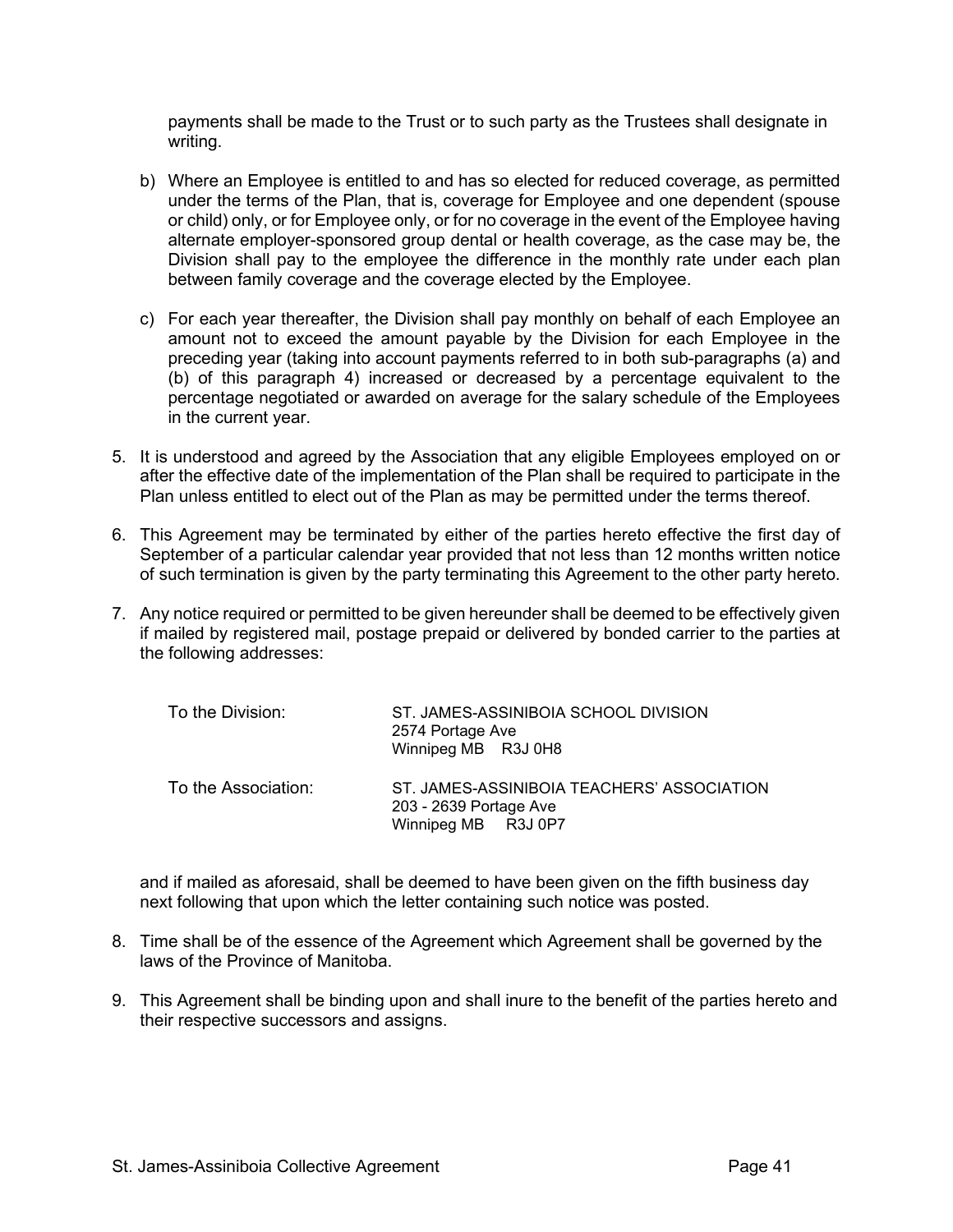**IN WITNESS WHEREOF** the Division has caused its Corporate Seal to be hereunto affixed duly attested by the signatures of its proper officers in that behalf, the day and year first above written.

THE ST. JAMES-ASSINIBOIA SCHOOL DIVISION

**Chairperson** 

Secretary-Treasurer/Chief Financial Officer

**IN WITNESS WHEREOF** the Association has caused this Agreement to be executed as duly attested by the signatures of the proper officers of the Association.

THE ST. JAMES-ASSINIBOIA TEACHERS' ASSOCIATION

**President** 

**Secretary**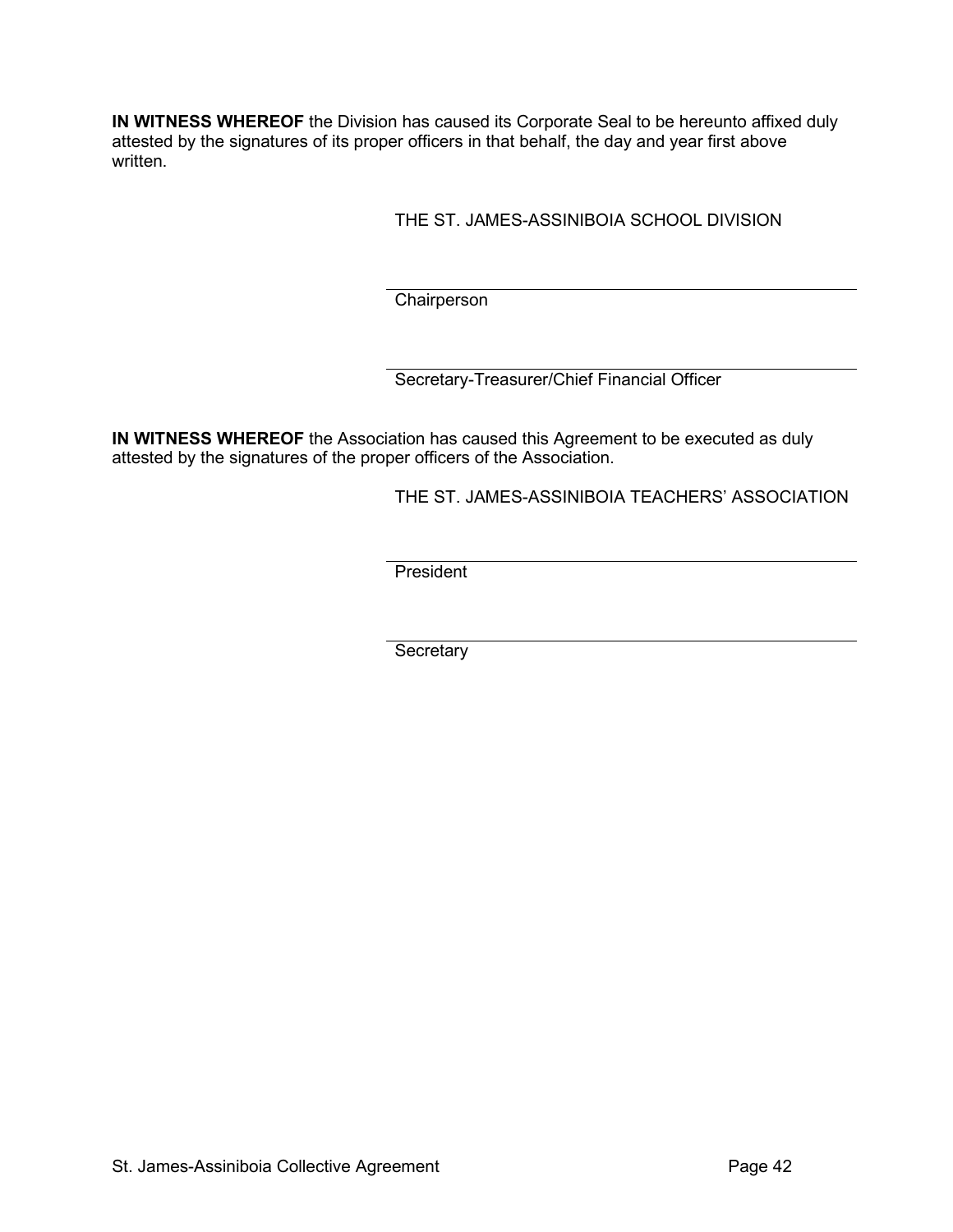**THIS AUXILIARY AGREEMENT** made as of the day of  $\qquad$ , 2021

BETWEEN:

## **ST. JAMES-ASSINIBOIA SCHOOL DIVISION**

(hereinafter referred to as the "Division")

- and -

# **ST. JAMES-ASSINIBOIA TEACHERS' ASSOCIATION OF THE MANITOBA TEACHERS' SOCIETY**,

(hereinafter referred to as the "Association")

**WHEREAS** pursuant to a certain collective agreement dated \_\_\_\_\_\_\_\_\_\_\_\_\_\_\_\_\_\_\_\_\_\_, the Division has agreed to participate in a number of insurance programs, including:

- The Manitoba Public School Employees Group Life Insurance Plan; and
- The Manitoba Public School Employees Dental & Extended Health Benefits Plan.

The Division has agreed to participate in these plans subject to the terms of administration and cost sharing, as determined by the conditions of entry stipulated by each individual plan.

**WHEREAS** the Division recognizes that not all teachers will be eligible for coverage under these plans by virtue of their administration and underwriting rules, the Division and the Association have agreed that certain Teachers will be paid according to the annual rate of pay for the 2018/2019 school year which follows:

|                | Class        | Class |        | Class |        | Class |        | Class |         |
|----------------|--------------|-------|--------|-------|--------|-------|--------|-------|---------|
| Increments     | 3            |       | 4      |       | 5      |       | 6      |       | 7       |
|                |              |       |        |       |        |       |        |       |         |
| 0              | \$<br>47,687 | \$    | 57,381 | \$    | 61,239 | \$    | 64,895 | \$    | 67,462  |
| $\mathbf 1$    | \$<br>50,243 | \$    | 60,451 | \$    | 64,639 | \$    | 68,335 | \$    | 71,658  |
| $\overline{2}$ | \$<br>52,804 | \$    | 63,522 | \$    | 68,050 | \$    | 71,774 | \$    | 75,849  |
| 3              | \$<br>56,243 | \$    | 66,593 | \$    | 71,450 | \$    | 75,213 | \$    | 80,041  |
| $\overline{4}$ | \$<br>59,693 | \$    | 69,701 | \$    | 74,852 | \$    | 78,647 | \$    | 84,244  |
| 5              | \$<br>63,148 | \$    | 73,522 | \$    | 78,682 | \$    | 82,849 | \$    | 88,434  |
| 6              | \$<br>66,655 | \$    | 77,338 | \$    | 82,495 | \$    | 87,045 | \$    | 92,631  |
| 7              |              | \$    | 81,164 | \$    | 86,321 | \$    | 91,248 | \$    | 96,829  |
| 8              |              | \$    | 84,981 | \$    | 90,131 | \$    | 95,446 | \$    | 101,223 |
| 9              |              | \$    | 88,811 | \$    | 93,961 | \$    | 99,678 | \$    | 105,617 |

Teachers' Salary Grid July 1, 2018 to June 30, 2019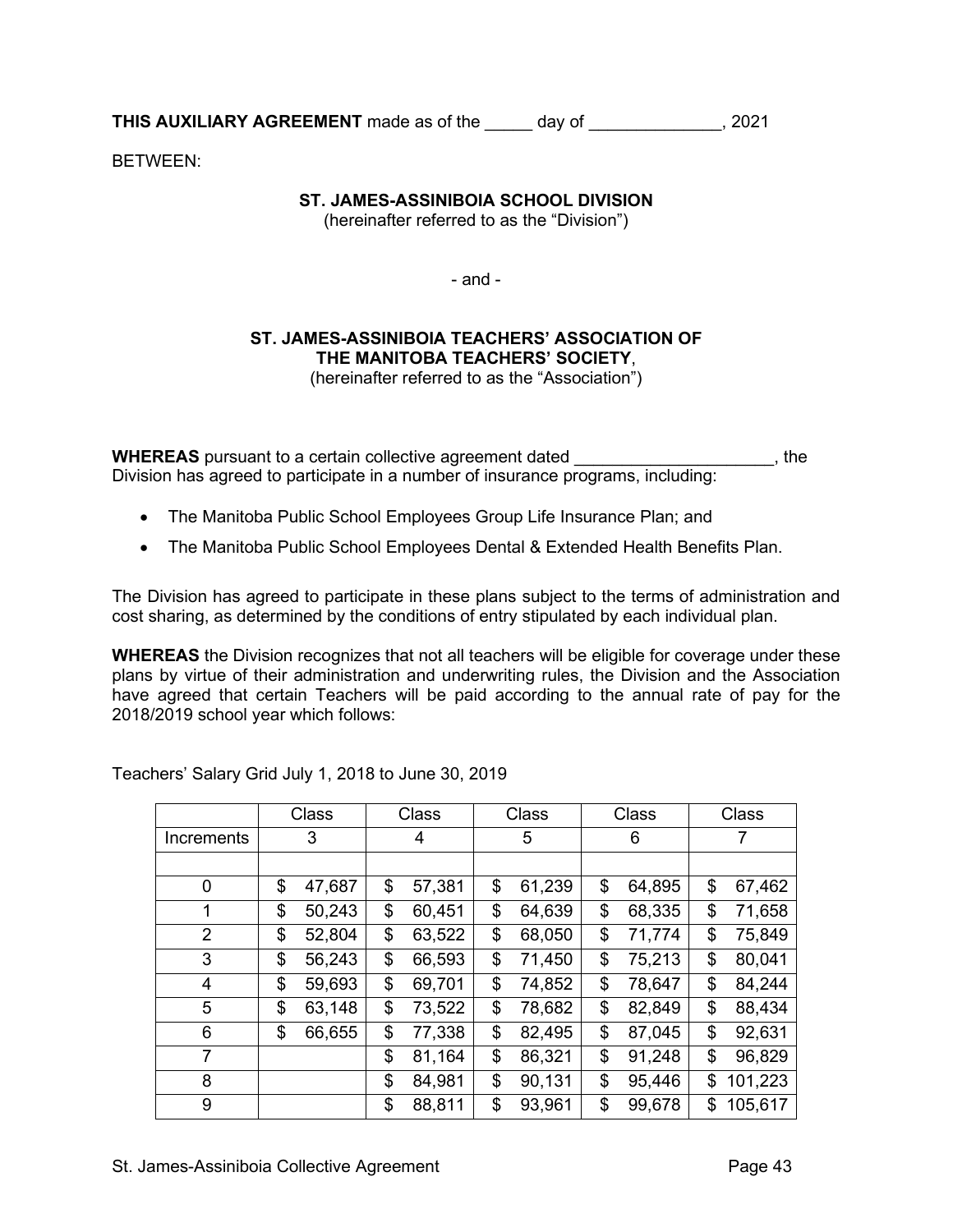|                | Class        | Class        | Class        | Class         | Class         |
|----------------|--------------|--------------|--------------|---------------|---------------|
| Increments     | 3            | 4            | 5            | 6             | 7             |
|                |              |              |              |               |               |
| 0              | \$48,355     | \$58,184     | \$62,096     | \$<br>65,804  | \$<br>68,406  |
| 1              | 50,946<br>\$ | \$61,297     | 65,544<br>\$ | \$<br>69,292  | \$<br>72,661  |
| $\overline{2}$ | 53,543<br>\$ | 64,411<br>\$ | \$<br>69,003 | \$<br>72,779  | \$<br>76,911  |
| 3              | \$57,030     | \$67,525     | \$72,450     | \$<br>76,266  | \$<br>81,162  |
| 4              | 60,529<br>\$ | \$70,677     | \$75,900     | \$<br>79,748  | \$<br>85,423  |
| 5              | 64,032<br>\$ | \$74,551     | 79,784<br>\$ | \$<br>84,009  | \$<br>89,672  |
| 6              | \$67,588     | \$78,421     | \$83,650     | \$<br>88,264  | \$<br>93,928  |
| $\overline{7}$ |              | 82,300<br>\$ | \$87,529     | \$<br>92,525  | \$<br>98,185  |
| 8              |              | 86,171<br>\$ | \$<br>91,393 | \$<br>96,782  | \$<br>102,640 |
| 9              |              | 90,054<br>\$ | \$95,276     | \$<br>101,073 | \$<br>107,096 |

Teachers' Salary Grid July 1, 2019 to June 30, 2020

Teachers' Salary Grid July 1, 2020 to June 30, 2021

|                | <b>Class</b> | <b>Class</b> | <b>Class</b> | <b>Class</b>  | <b>Class</b>  |
|----------------|--------------|--------------|--------------|---------------|---------------|
| Increments     | 3            | 4            | 5            | 6             |               |
|                |              |              |              |               |               |
| 0              | 48,597<br>\$ | \$58,475     | \$62,406     | \$<br>66,133  | 68,748<br>\$  |
| 1              | \$51,201     | \$61,603     | \$65,872     | \$<br>69,638  | \$<br>73,024  |
| $\overline{2}$ | \$53,811     | \$64,733     | \$69,348     | \$<br>73,143  | 77,296<br>\$  |
| 3              | \$57,315     | \$67,863     | \$72,812     | \$<br>76,647  | 81,568<br>\$  |
| 4              | 60,832<br>\$ | \$71,030     | \$76,280     | \$<br>80,147  | 85,850<br>\$  |
| 5              | 64,352<br>\$ | \$74,924     | \$80,183     | \$<br>84,429  | 90,120<br>\$  |
| 6              | \$67,926     | \$78,813     | \$84,068     | \$<br>88,705  | 94,398<br>\$  |
| 7              |              | 82,712<br>\$ | \$87,967     | \$<br>92,988  | 98,676<br>\$  |
| 8              |              | 86,602<br>\$ | 91,850<br>\$ | \$<br>97,266  | 103,153<br>\$ |
| 9              |              | 90,504<br>\$ | \$95,752     | \$<br>101,578 | 107,631<br>\$ |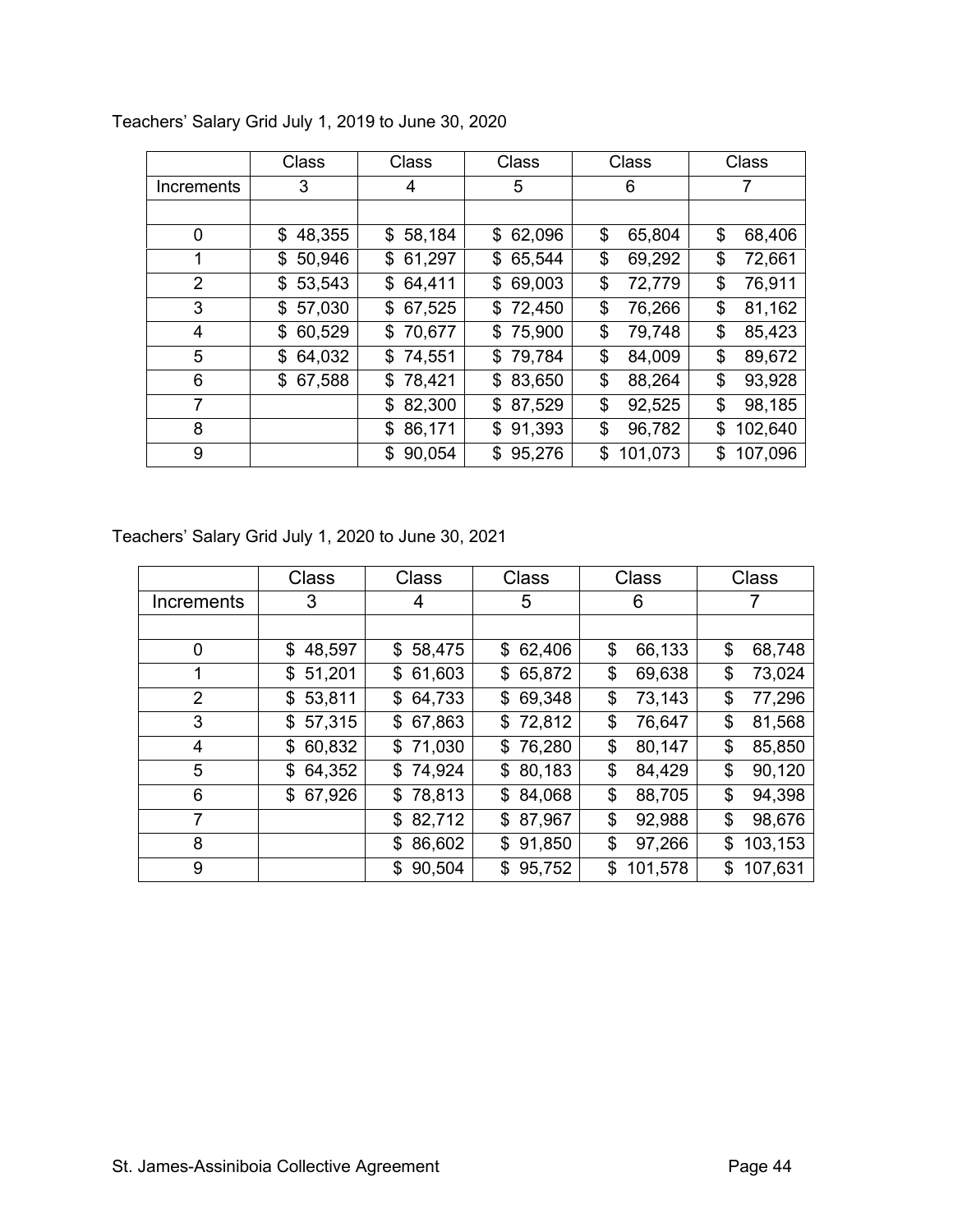# Administrative Salary Grid July 1, 2018 to June 30, 2019

|                       | WT. PUPIL |    |         |     | 2       |    |         |     |         |
|-----------------------|-----------|----|---------|-----|---------|----|---------|-----|---------|
| TEACHING V.P.         | N/A       |    | 98,424  | \$  | 101,766 | \$ | 105,131 | \$  | 108,471 |
| SUP. V.P. & PRINCIPAL | $1 - 250$ | S  | 104,005 | \$  | 107,361 | S  | 110,715 | \$  | 113,968 |
| <b>PRINCIPAL</b>      | 251-500   | S  | 111,827 | \$. | 114,976 | S  | 117,990 | \$. | 121,020 |
| <b>PRINCIPAL</b>      | 501-900   | S  | 120,915 | \$  | 124,138 | S  | 127,364 | \$  | 130,587 |
| <b>PRINCIPAL</b>      | 901-2000  | \$ | 127,316 | \$  | 130,537 | \$ | 133,767 | \$  | 136,984 |
| <b>PRINCIPAL</b>      | $2000+$   | S  | 130,587 | S   | 133,816 | \$ | 137,037 | \$  | 140,059 |

Administrative Salary Grid July 1, 2019 to June 30, 2020

|                       | <b>WT. PUPIL</b> |    |         |               |    | 3       |     |         |
|-----------------------|------------------|----|---------|---------------|----|---------|-----|---------|
| <b>TEACHING V.P.</b>  | N/A              | \$ | 99,802  | \$<br>103,191 | \$ | 106,603 | \$  | 109,990 |
| SUP. V.P. & PRINCIPAL | $1 - 250$        | S  | 105,461 | \$<br>108,864 | \$ | 112,265 | \$. | 115,564 |
| <b>PRINCIPAL</b>      | 251-500          | \$ | 113,393 | \$<br>116,586 |    | 119,642 | \$  | 122,714 |
| <b>PRINCIPAL</b>      | 501-900          | S  | 122,608 | \$<br>125,876 | \$ | 129,147 | \$. | 132,415 |
| <b>PRINCIPAL</b>      | 901-2000         | \$ | 129,098 | \$<br>132,365 | \$ | 135,640 | \$  | 138,902 |
| <b>PRINCIPAL</b>      | $2000+$          | S  | 132,415 | \$<br>135,689 | S  | 138,956 | \$  | 142,020 |

Administrative Salary Grid July 1, 2020 to June 30, 2021

|                       | WT. PUPIL |     |         |               | 3             |     |         |
|-----------------------|-----------|-----|---------|---------------|---------------|-----|---------|
| <b>TEACHING V.P.</b>  | N/A       |     | 100,301 | \$<br>103,707 | 107,136       | \$. | 110,540 |
| SUP. V.P. & PRINCIPAL | $1 - 250$ | \$  | 105,988 | \$<br>109,408 | \$<br>112,826 | \$. | 116,142 |
| <b>PRINCIPAL</b>      | 251-500   | \$. | 113,960 | \$<br>117,169 | \$<br>120,240 | \$  | 123,328 |
| <b>PRINCIPAL</b>      | 501-900   | \$  | 123,221 | \$<br>126,505 | \$<br>129,793 | \$  | 133,077 |
| <b>PRINCIPAL</b>      | 901-2000  | \$  | 129,743 | \$<br>133,027 | \$<br>136,318 | \$  | 139,597 |
| <b>PRINCIPAL</b>      | $2000+$   | \$  | 133,077 | \$<br>136,367 | 139,651       | \$  | 142,730 |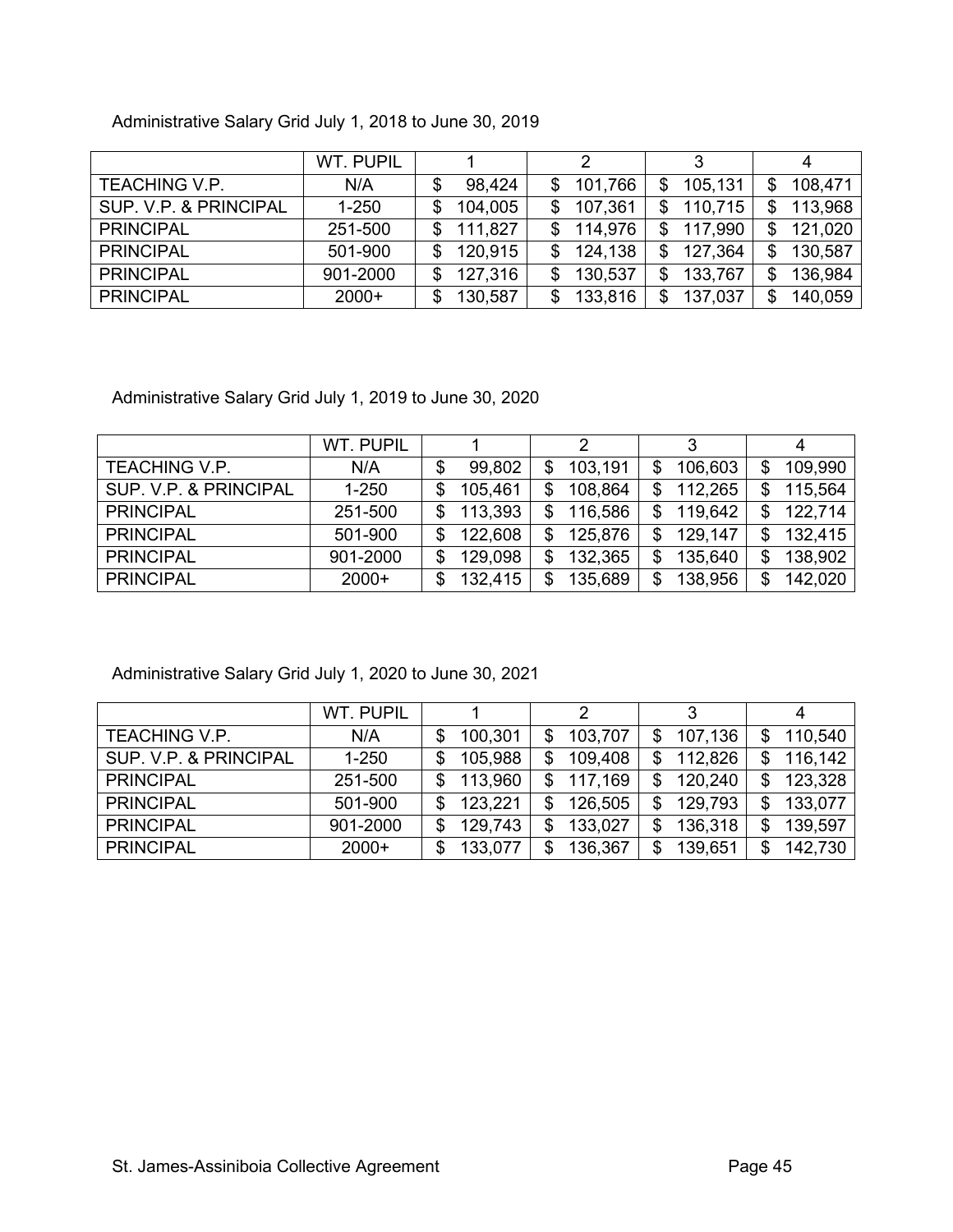The parties have acknowledged that, without limiting the foregoing, the following classes of Teachers shall be paid according to this pay scale:

- 1. Substitute teachers;
- 2. Part-time teachers working less than 30% of full time;
- 3. Teachers receiving a Maternity or Parental Leave top-up;
- 4. Term teachers who are contracted to work less than 60 days.

This Auxiliary Agreement is attached to and forms part of the Collective Agreement between the Parties dated \_\_\_\_\_\_\_\_\_\_\_\_\_\_\_\_, 2021.

#### **CONCURRING SIGNATORIES**

Dated at \_\_\_\_\_\_\_\_\_\_\_\_\_\_\_\_\_\_, Manitoba this \_\_\_\_\_ day of \_\_\_\_\_\_\_\_\_\_\_\_\_\_\_\_, 2021.

Signed and agreed on behalf of the Division:

\_\_\_\_\_\_\_\_\_\_\_\_\_\_\_\_\_\_\_\_\_\_\_\_\_\_\_\_\_\_\_\_\_\_\_\_\_\_\_\_\_ Chairperson

\_\_\_\_\_\_\_\_\_\_\_\_\_\_\_\_\_\_\_\_\_\_\_\_\_\_\_\_\_\_\_\_\_\_\_\_\_\_\_\_\_ Secretary-Treasurer/Chief Financial Officer

Signed and agreed on behalf of the Association:

\_\_\_\_\_\_\_\_\_\_\_\_\_\_\_\_\_\_\_\_\_\_\_\_\_\_\_\_\_\_\_\_\_\_\_\_\_\_\_\_\_ President

\_\_\_\_\_\_\_\_\_\_\_\_\_\_\_\_\_\_\_\_\_\_\_\_\_\_\_\_\_\_\_\_\_\_\_\_\_\_\_\_\_ **Secretary**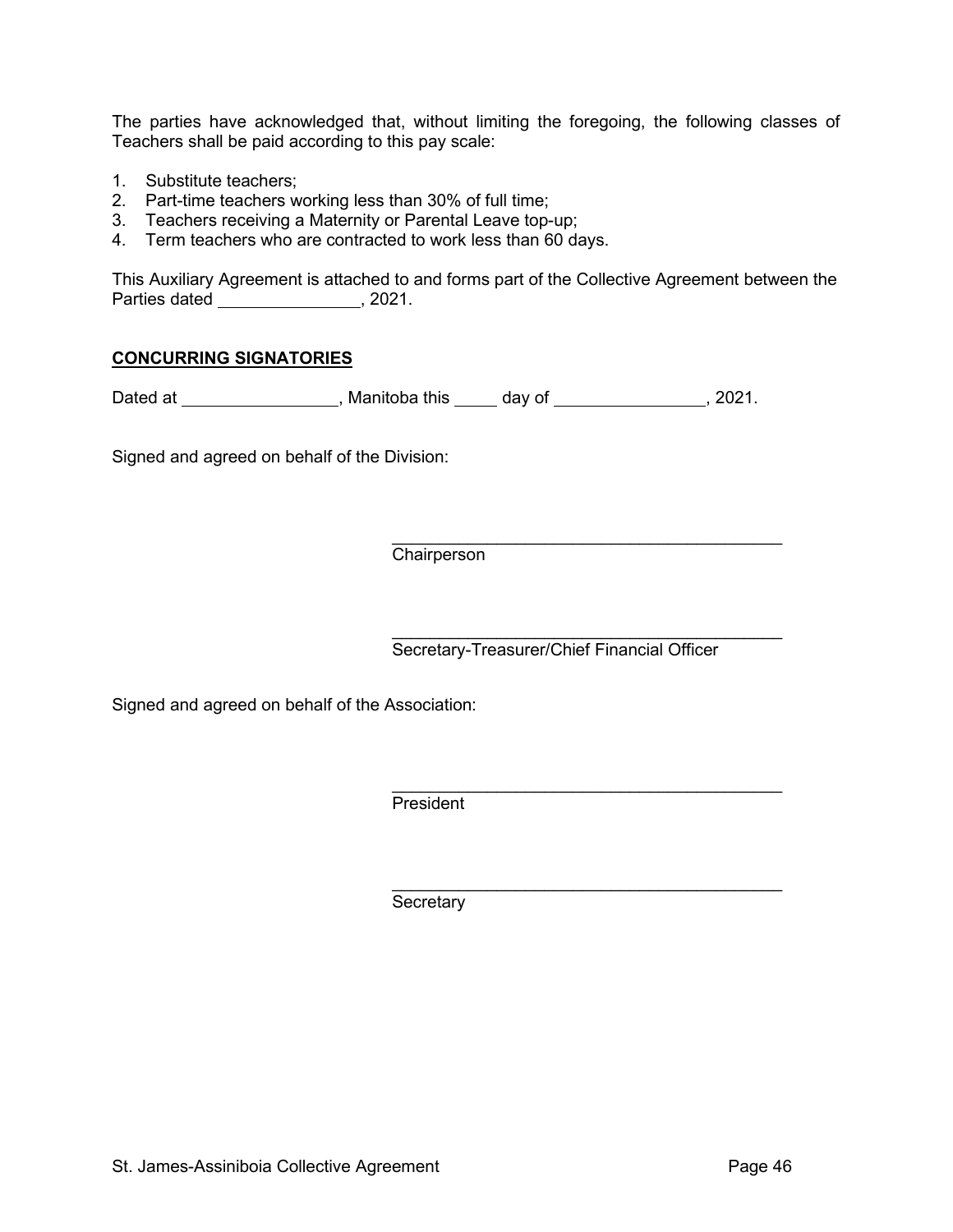#### **LETTER OF AGREEMENT**

#### **Manitoba Public School Employees Dental and Extended Health Plan**

#### Between

#### The St. James-Assiniboia School Division

and

#### The St. James-Assiniboia Teachers' Association

#### of the

#### Manitoba Teachers' Society

The Division administers the Manitoba Public School Employees Dental and Extended Health Plan as per the Collateral Agreement dated **for the members of the St. James-**Assiniboia Teachers' Association. Teachers who are participants in the Dental Plan and Extended Health shall be paid according to article 4 in the Collateral agreement. The following salary schedule reflects the provisions of article 4 of the Collateral Agreement for September 2018.

Teachers' Salary Grid September 1, 2018 Annual family premium \$3,000

|                | Class  | Class        | Class        | Class        | Class         |
|----------------|--------|--------------|--------------|--------------|---------------|
| Increments     | 3      | 4            | 5            | 6            |               |
|                |        |              |              |              |               |
| 0              | \$     | \$           | \$           | \$           | 64,462        |
|                | 44,687 | 54,381       | 58,239       | 61,895       | \$            |
| 1              | \$     | \$           | \$           | \$           | 68,658        |
|                | 47,243 | 57,451       | 61,639       | 65,335       | \$            |
| $\overline{2}$ | \$     | \$           | \$           | \$           | 72,849        |
|                | 49,804 | 60,522       | 65,050       | 68,774       | \$            |
| 3              | \$     | \$           | \$           | \$           | 77,041        |
|                | 53,243 | 63,593       | 68,450       | 72,213       | \$            |
| 4              | \$     | \$           | \$           | \$           | 81,244        |
|                | 56,693 | 66,701       | 71,852       | 75,647       | \$            |
| 5              | \$     | \$           | \$           | \$           | 85,434        |
|                | 60,148 | 70,522       | 75,682       | 79,849       | \$            |
| 6              | \$     | \$           | \$           | \$           | 89,631        |
|                | 63,655 | 74,338       | 79,495       | 84,045       | \$            |
| 7              |        | \$<br>78,164 | \$<br>83,321 | \$<br>88,248 | \$<br>93,829  |
| 8              |        | \$<br>81,981 | \$<br>87,131 | \$<br>92,446 | \$<br>98,223  |
| 9              |        | \$<br>85,811 | \$<br>90,961 | \$<br>96,678 | 102,617<br>\$ |